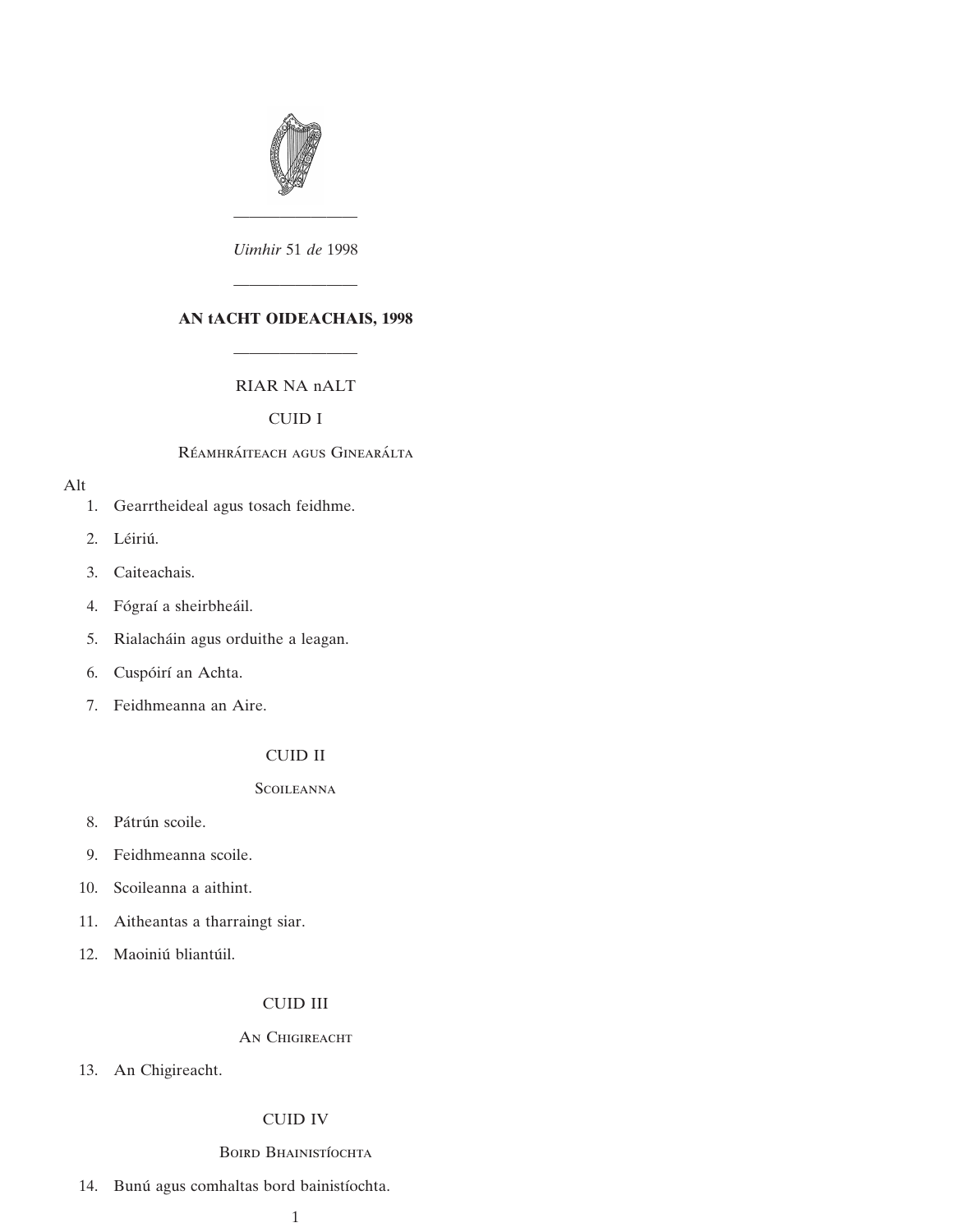[*Uimh.* **51.**] *An tAcht Oideachais,* 1998. [1998.]

Alt

- 15. Feidhmeanna boird.
- 16. Díscaoileadh ag pátrún.
- 17. Díscaoileadh ag pátrún ar iarraidh ón Aire.
- 18. Cuntais agus taifid a choimeád.
- 19. Tuarascáil maidir le hoibriú an bhoird.
- 20. Tuarascáil agus faisnéis.
- [21. An plean scoile.](#page-22-0)

## CUID V

# An Príomhoide agus na Múinteoirí

- 22. Feidhmeanna an Phríomhoide agus na múinteoirí.
- 23. An Príomhoide.
- 24. Forálacha a bhaineann leis an bhfoireann.

#### CUID VI

# **ILGHNÉITHEACH**

- 25. Scoilbhliain, seachtain scoile, lá scoile.
- 26. Cumann tuismitheoirí.
- 27. Faisnéis do mhic léinn agus comhairle mac léinn.
- 28. Nósanna imeachta maidir le gearáin agus nósanna imeachta eile.
- 29. Achomhairc chuig an Ard-Rúnaí.
- [30. Curaclam.](#page-29-0)
- 31. Múineadh trí Ghaeilge.
- 32. Míbhuntáiste oideachasúil.
- 33. Rialacháin.
- [34. Bliain airgeadais.](#page-33-0)
- 35. Leasu´ ar an *[Intermediate Education \(Ireland\) Act,](#page-33-0)* 1878.
- 36. Leasú [ar an Acht Oideachais Ghairme Beatha, 1930.](#page-33-0)
- 37. Lárionaid tacaíochta oideachais.

## CUID VII

- AN CHOMHAIRLE NÁISIÚNTA CURACLAIM AGUS MEASÚNACHTA
- 38. An lá bunaithe.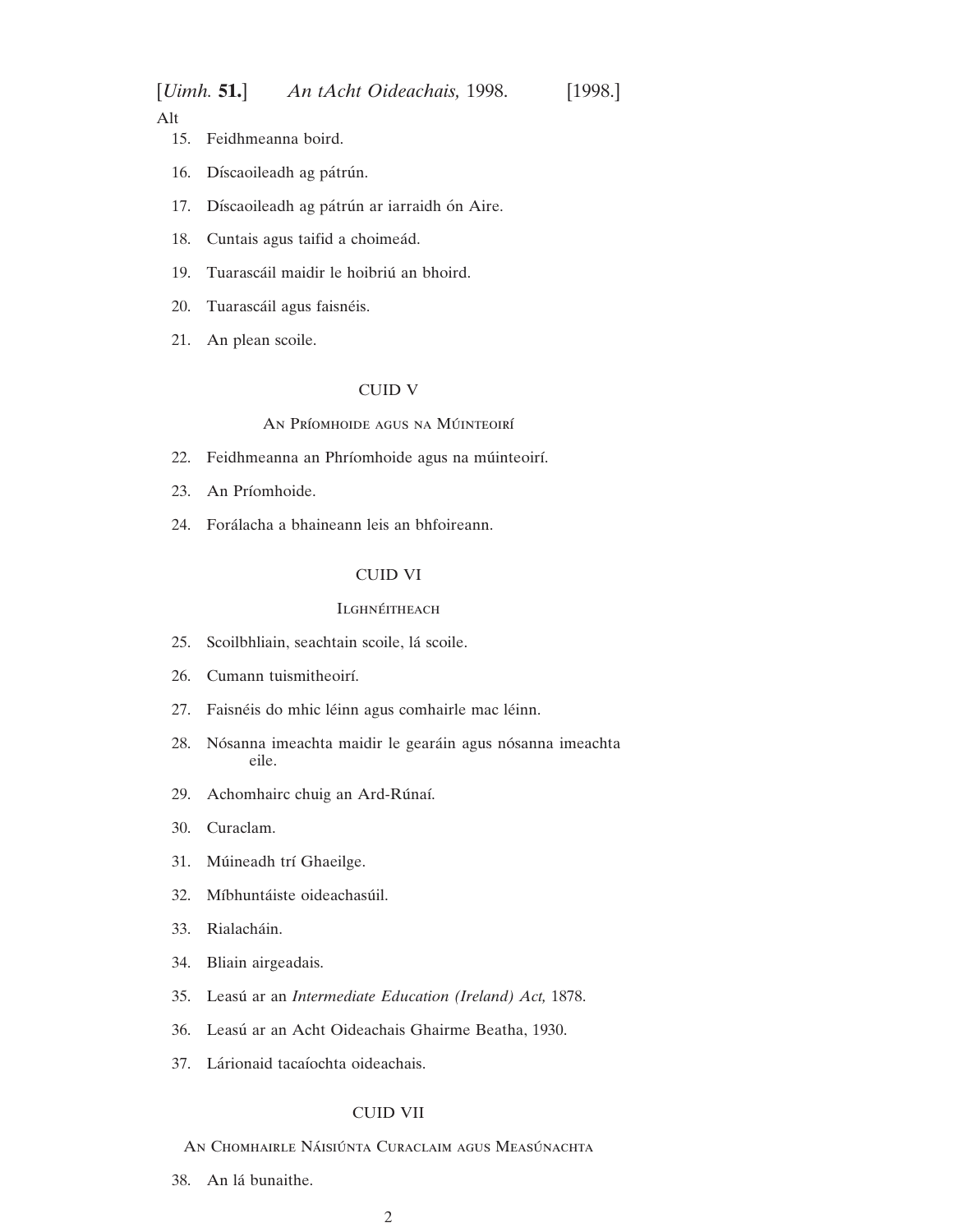## Alt

- 39. An Chomhairle Náisiúnta Curaclaim agus Measúnachta a bhunú.
- 40. Comhdhéanamh agus ceapadh.
- 41. Cuspóirí [agus feidhmeanna.](#page-35-0)
- 42. Dul i gcomhairle le comhlachtaí ainmnithe.
- 43. Príomhoifigeach feidhmiú cháin.
- [44. Foireann.](#page-38-0)
- [45. Deontais.](#page-38-0)
- 46. Cuntais agus faisnéis.
- 47. Coistí.
- 48. Tuarascáil Bhliantúil.

# CUID VIII

# **SCRÚDUITHE**

- 49. Léiriú.
- 50. Scrúduithe.
- 51. Rialacháin.
- [52. Cionta.](#page-40-0)
- 53. Rochtain ar fhaisnéis áirithe a dhiúltú.

# CUID IX

## COMHLACHTAÍ CORPRAITHE.

- 54. Comhlachtaí a bhunú chun seirbhísí a bhaineann le hoideachas a sholáthar.
- [55. Comhaltas agus foireann.](#page-42-0)
- [56. Feidhmeanna.](#page-43-0)
- 57. Riarachán.
- [58. Deontais.](#page-43-0)
- 59. Ordú bunaithe a chúlghairm.

#### [SCEIDEAL 1](#page-44-0)

# AN CHOMHAIRLE

# [SCEIDEAL 2](#page-47-0)

**SCRÚDUITHE** 

————————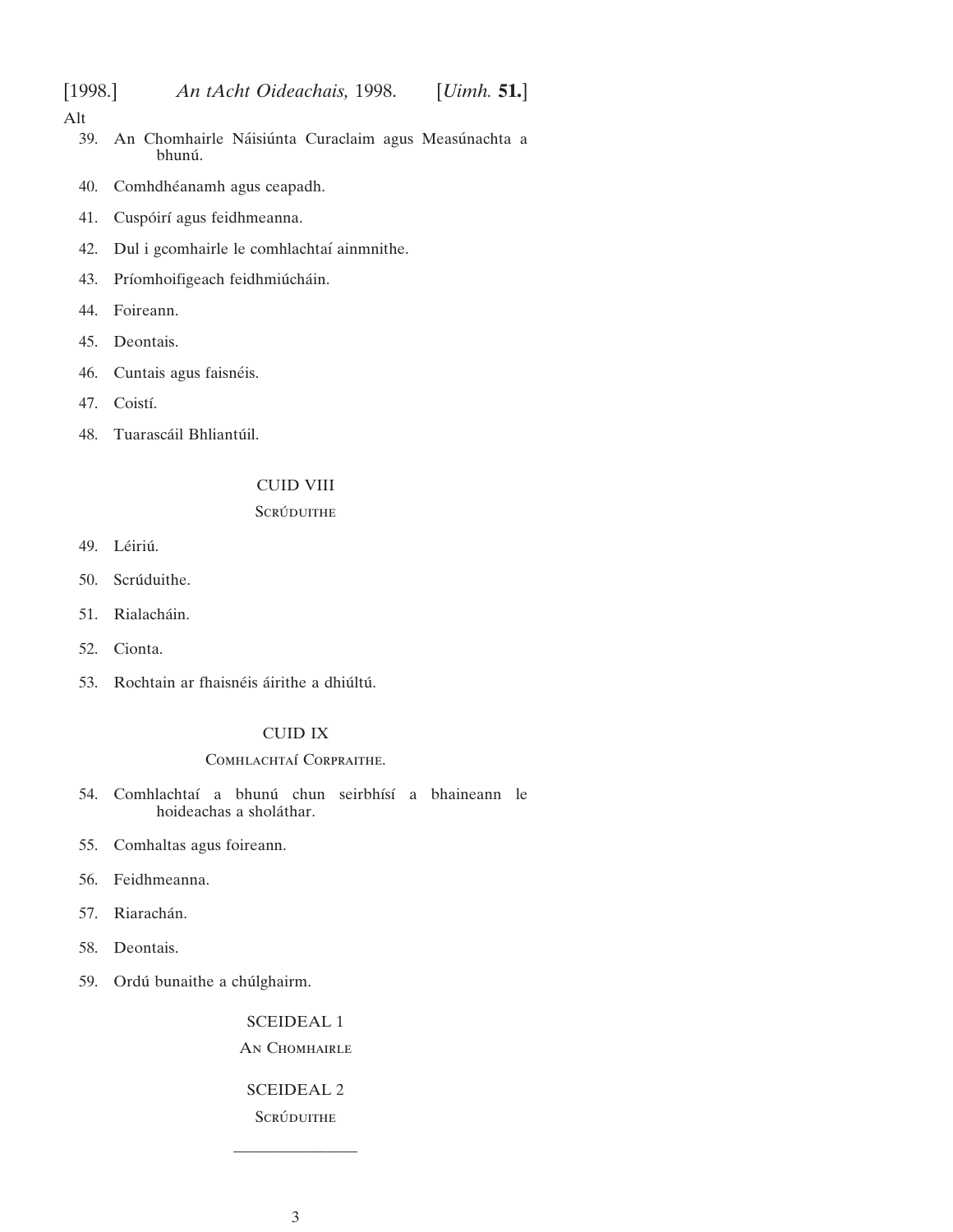# [*Uimh.* **51.**] *An tAcht Oideachais,* 1998. [1998.]

# $\rm NA$ hAchtanna d<br/>á $\rm DTAGRA$ ítear

| Na hAchtanna Uchtála, 1952 go 1998                         |                          |
|------------------------------------------------------------|--------------------------|
| Achtanna na Leanaí, 1908 go 1989                           |                          |
| An tAcht um Chúram Leanaí, 1991                            | 1991, Uimh. 17           |
| Acht Choimisinéirí na Stát-Sheirbhíse, 1956                | 1956, Uimh. 45           |
| Achtanna Rialaithe na Státseirbhíse, 1956 go 1996          |                          |
| An tAcht um Thoghcháin do Pharlaimint na hEorpa, 1997      | 1997, Uimh. 2            |
| Na hAchtanna um Chaomhnóireacht Leanaí, 1964 go 1997       |                          |
| An tAcht Sláinte, 1970                                     | 1970, Uimh. 1            |
| Na hAchtanna Sláinte, 1947 go 1996                         |                          |
| Intermediate Education (Ireland) Act, 1878                 | 1878, 41 & 42 Vic. c. 66 |
| Na hAchtanna Oideachais Idirmheánaigh (Éirinn), 1878       |                          |
| go 1924                                                    |                          |
| An tAcht Rialtais Áitiúil, 1941                            | 1941, Uimh. 23           |
| An tAcht Airí agus Rúnaithe (Leasú), 1956                  | 1956, Uimh. 21           |
| An tAcht um Bainistíocht na Seirbhíse Poiblí, 1997         | 1997, Uimh. 27           |
| Na hAchtanna Ceardchumann, 1871 go 1990                    |                          |
| An tAcht Oideachais Ghairme Beatha, 1930<br>1930, Uimh. 29 |                          |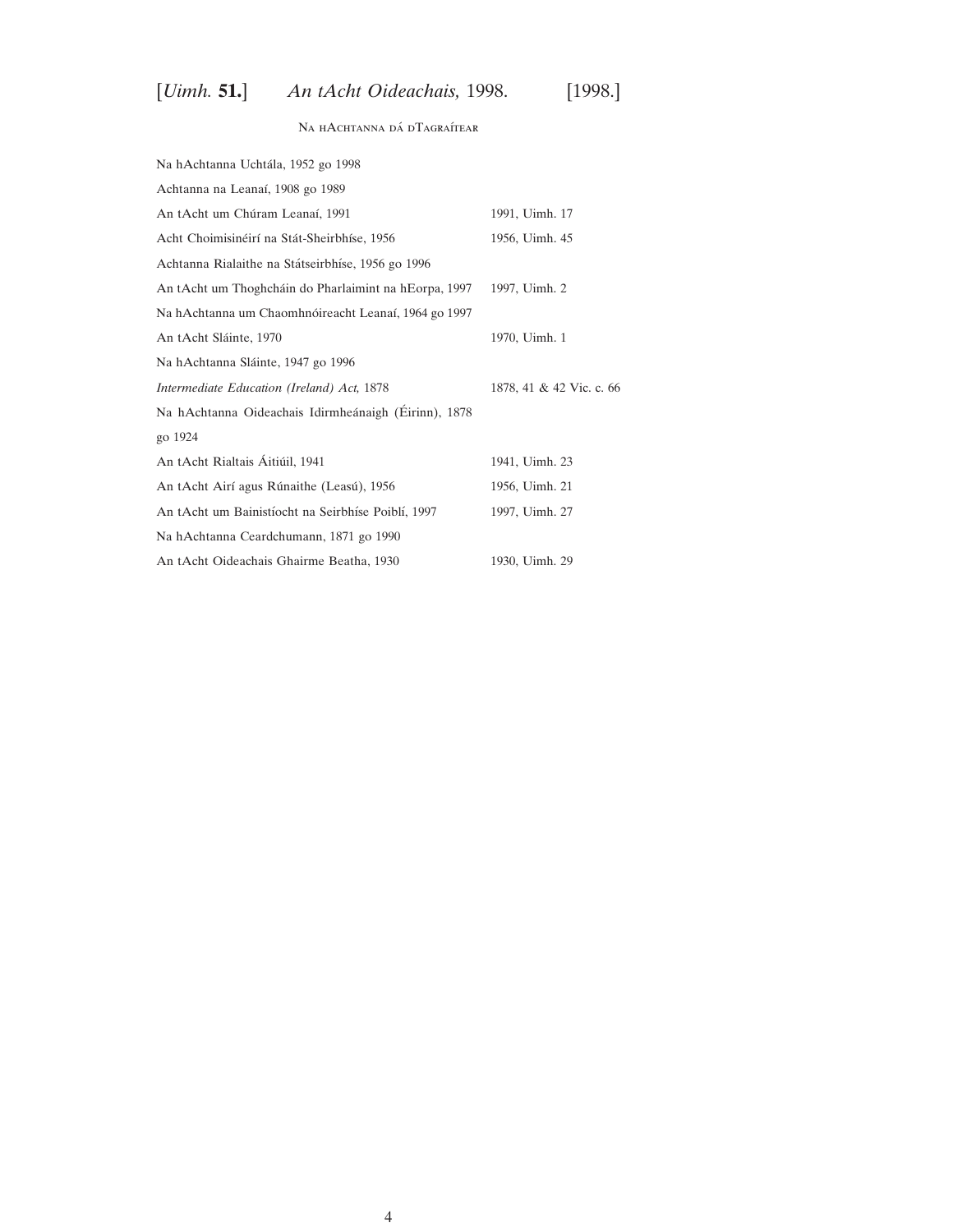<span id="page-4-0"></span>

*Uimhir* 51 *de* 1998

————————

# **AN tACHT OIDEACHAIS, 1998**

————————

[*An tiontu´ oifigiu´il*]

————————

ACHT DO DHÉANAMH SOCRÚ AR MHAITHE LE LEAS AN PHOBAIL MAIDIR LE hOIDEACHAS GACH DUINE SA STÁT, LENA nÁIRÍTEAR AON DUINE AR A bhFUIL MICHUMAS NO AG A bhFUIL RIACHTANAIS SPEISIALTA EILE OIDEACHAIS, AGUS DO DHE´ ANAMH SOCRU´ I gCOITINNE MAIDIR LE IAR-BHUNOIDEACHAS, OIDEACHAS AOSACH AGUS LEANÚNACH, AGUS GAIRMOIDEACHAS AGUS GAIRMOILIÚINT; DÁ AIRITHIU GO bhFUIL AN CORAS OIDEACHAIS CUNTASACH DO MHIC LÉINN, DÁ dTUISMITHEOIRÍ AGUS DON STÁT AS AN OIDEACHAS A SHOLATHRAITEAR, GO nURRAMAÍONN SÉ AN EAGSULACHT LUACHANNA, CREIDEAMH, TEANGACHA AGUS TRAIDISIÚN I SOCHAÍ NA hÉIREANN AGUS GO STIÚRTAR É LE MEON COMHPHAIRTIOCHTA IDIR SCOILEANNA, PATRUIN, MIC LEINN, TUISMITHEOIRI, MUINTEOIRI AGUS FOIREANN EILE SCOILE, AN POBAL DA bhFONANN AN SCOIL AGUS AN STÁT; DO DHÉANAMH SOCRÚ MAIDIR LE SCOILEANNA AGUS A mBAINISTIOCHT A AITHINT AGUS A MHAOINIU´ TRI´ BHOIRD BHAINISTÍOCHTA; DO DHÉANAMH SOCRÚ MAIDIR LE CIGIREACHT SCOILEANNA: DO DHÉANAMH SOCRÚ MAIDIR LE RÓL AGUS FREAGRACHTAÍ PRÍOMHOIDÍ AGUS MÚINTEOIRÍ; DO BHUNÚ NA<br>COMHAIRLE NÁISIÚNTA CURACLAIM AGUS COMHAIRLE NÁISIÚNTA CURACLAIM AGUS MEASÚNACHTA AGUS DO DHÉANAMH SOLÁTHAIR DI, AGUS DO DHÉANAMH SOCRÚ I dTAOBH NITHE GAOLMHARA. [23 *Nollaig*, 1998]

ACHTAI´TEAR AG AN OIREACHTAS MAR A LEANAS:

#### CUID I

#### RÉAMHRÁITEACH AGUS GINEARÁLTA

**1.** (1) Féadfar an tAcht Oideachais, 1998, a ghairm den Acht Gearrtheideal agus seo.

tosach feidhme.

(2) Faoi réir *fho-alt (3)*, tiocfaidh an tAcht seo i ngníomh cibé lá nó laethanta a shocrófar, le hordú nó le horduithe a dhéanfaidh an tAire faoin alt seo, i gcoitinne nó faoi threoir aon chríche, feidhme, forála nó aicme scoile áirithe agus féadfar laethanta éagsúla a shocrú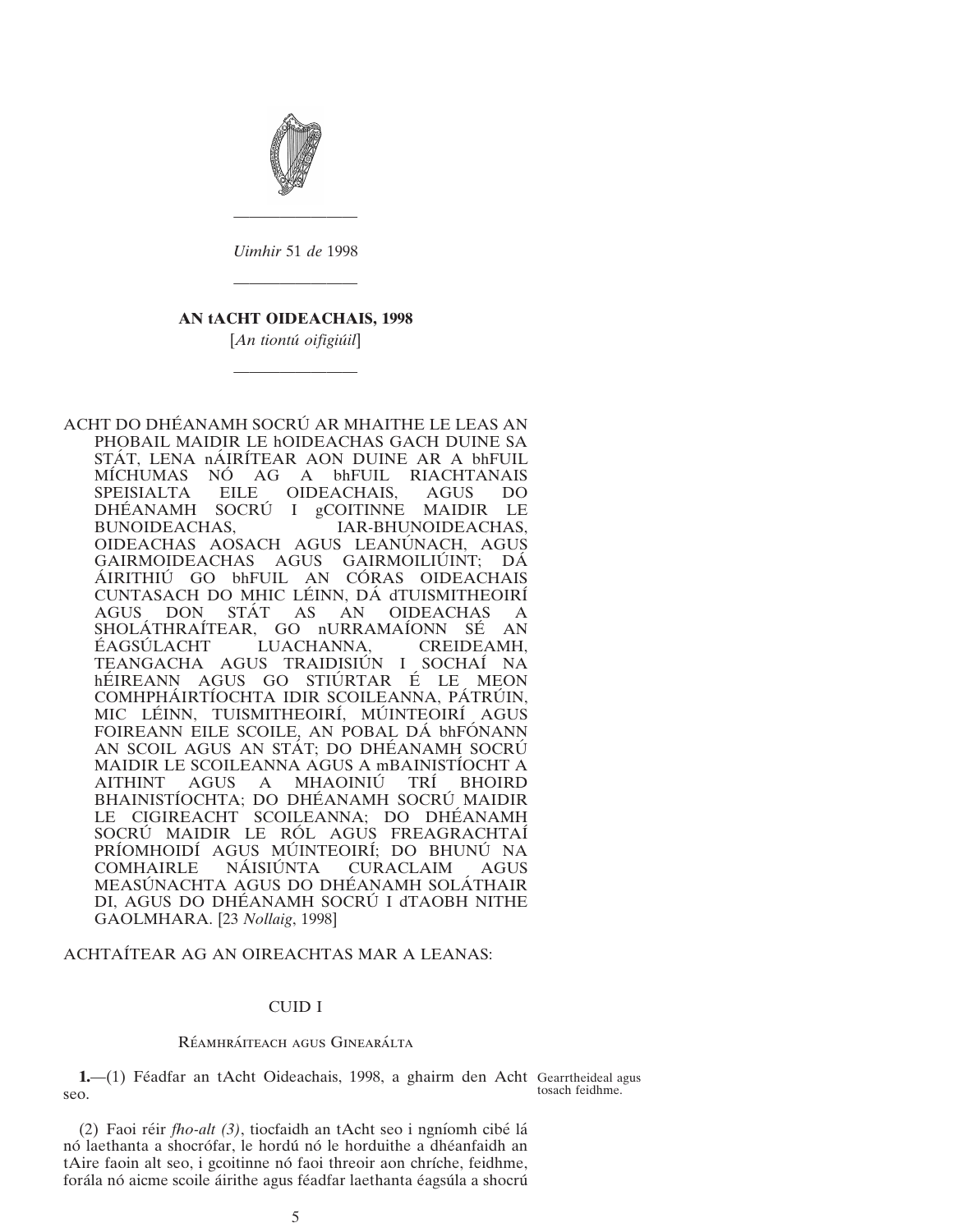amhlaidh chun críoch éagsúil, nó le haghaidh feidhmeanna nó forálacha éagsúla, den Acht seo nó le haghaidh aicmí éagsúla scoileanna.

(3) Tiocfaidh an tAcht seo i ngnı´omh i leith aon chrı´che, feidhme, forála nó aicme scoile, nach mbeidh ordú faoi *fho-alt (2)* déanta ag an Aire faoina treoir, dhá bhliain tar éis dháta a rite.

(4) Déanfaidh an tAire, a luaithe is indéanta tar éis dheireadh na chéad bhliana agus dheireadh an dara bliain tar éis dháta rite an Achta seo, tuarascáil a ullmhú maidir le cur i ngníomh an Achta, agus cuirfidh sé nó sí faoi deara cóipeanna den tuarascáil a leagan faoi bhráid gach Tí den Oireachtas.

(5) Féadfar na hAchtanna Oideachais, 1878 go 1998, a ghairm de na hAchtanna Oideachais Idirmheánaigh (Éirinn), 1878 go 1924, agus den Acht seo le chéile agus forléireofar le chéile iad mar aon ní amháin.

**2.**—(1) San Acht seo, ach amháin mar a n-éilíonn an comhthéacs a mhalairt—

ciallaíonn "airteagail bhainistíochta" aon ionstraimí, a bhaineann le hoibriú agus bainistíocht scoileanna, a bheidh i ngníomh ar thosach feidhme an Achta seo agus a bheidh comhaontaithe ó am go ham ag pátrúin scoileanna, ag cumainn náisiúnta tuismitheoirí agus ag ceardchumainn aitheanta agus comhlachais foirne ata´ ionadaitheach do mhúinteoirí;

ciallaı´onn ''bord'' bord bainistı´ochta a bhuno´far faoi *alt 14*;

ciallaı´onn ''la´rionad oideachais'' a´it, seachas scoil no´ a´it a chuireann oideachas ollscoile nó oideachas tríú leibhéal eile ar fáil, ina gcuirtear oideachas aosach nó leanúnach nó gairmoideachas nó gairmoiliúint ar fáil agus atá ainmnithe chun na críche sin faoi *alt 10(4)*;

ciallaı´onn ''spiorad sainiu´il'' an spiorad sainiu´il da´ dtagraı´tear in *alt 15(2)(b)*;

ciallaíonn "Comhairle" an comhlacht a bhunófar faoi alt 39;

déanfar "curaclam" a fhorléiriú de réir *alt 30*;

ciallaíonn "míchumas"-

- (*a*) feidhmeanna coirp nó meabhrach duine a bheith caillte go hiomlán nó go páirteach, lena n-áirítear cuid de chorp duine a bheith caillte, nó
- $(b)$  orgánaigh atá nó is dóigh a bheidh ina dtrúig galair nó tinnis ainsealaigh a bheith sa chorp, nó
- (*c*) mı´fheidhmiu´, anchuma no´ ma´chailiu´ cuid de chorp duine, nó
- (*d*) riocht no´ mı´fheidhmiu´ a bhfuil de thoradh air go bhfoghlaimíonn duine ar shlí éagsúil le duine nach bhfuil an riocht nó an mífheidhmiú air nó uirthi, nó
- (e) riocht, tinneas nó galar a fhearann ar phróisis smaointe duine, ar aireachtáil na réaltachta ag duine, ar

Léiriú

<span id="page-5-0"></span> $CD.I A.1$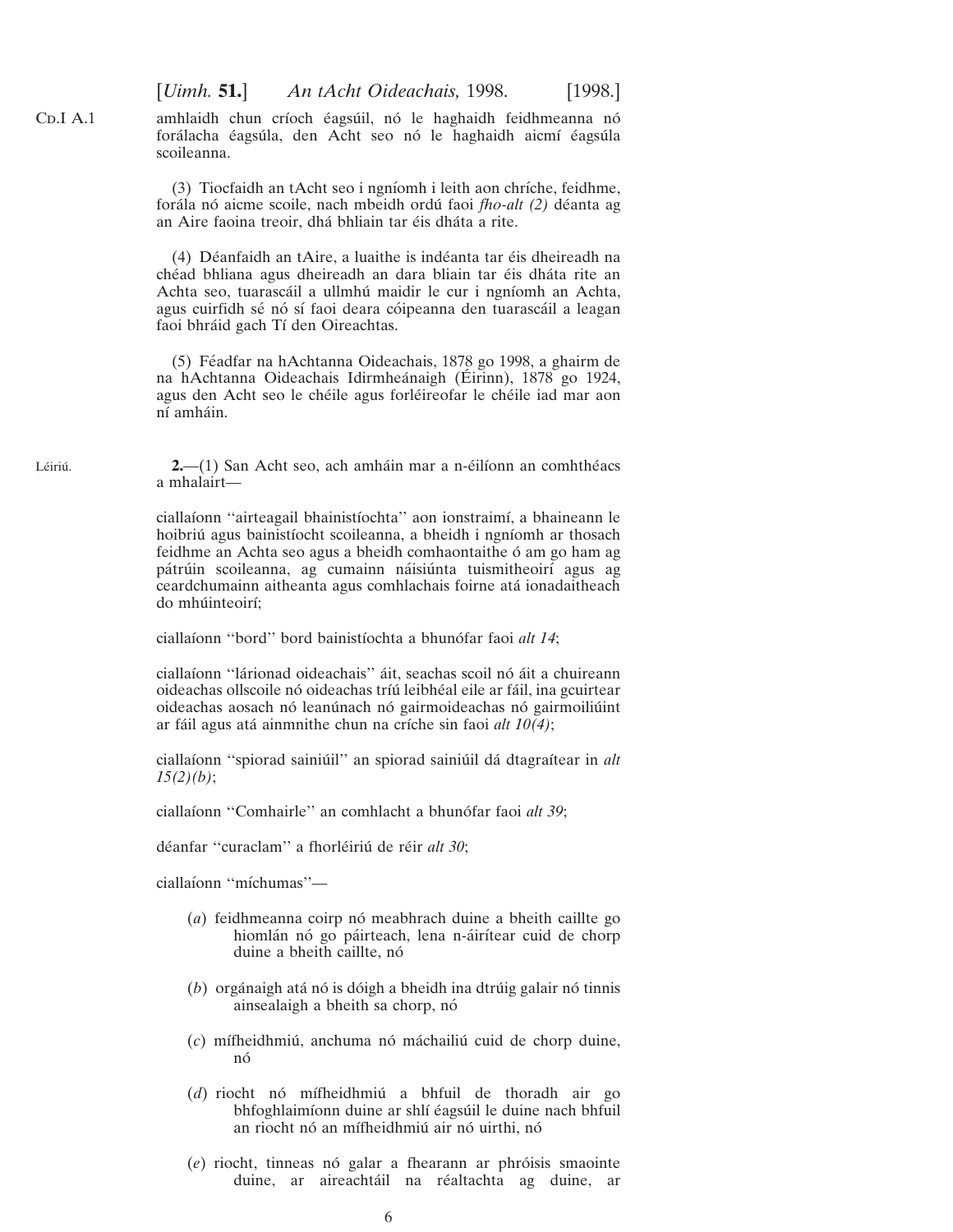mhothúcháin nó ar bhreithiúnas duine, nó a bhfuil CD.I A.2 iompraíocht shuaite de thoradh air;

tá le "míbhuntáiste oideachasúil" an bhrí a shanntar le *halt 32(9)*;

tá le "scrúdú" an bhrí a shanntar dó le *halt 49*;

folaíonn "feidhmeanna" cumhachtaí agus dualgais;

ciallaíonn "limistéar Gaeltachta" limistéar a mbeidh cinnte de thuras na huaire le hordú arna dhéanamh faoi alt 2 den Acht Airí agus Rúnaithe (Leasú), 1956, gur limistéar Gaeltachta é;

ciallaíonn "Cigire" comhalta den Chigireacht;

ciallaíonn "Cigireacht" an Chigireacht a cheapfar faoi *alt 13*;

ciallaíonn "Aire" an tAire Oideachais agus Eolaíochta;

ciallaíonn "cumann náisiúnta tuismitheoirí" cumann nó comhlacht eile daoine arna bhunú ag tuismitheoirí ag a bhfuil cuspóirí lena n-áirítear a bheith ionadaitheach do thuairimí agus do leasanna tuismitheoirí maidir le hoideachas agus cabhrú le tuismitheoirí a gcearta agus a ról a fheidhmiú i bpróiseas oideachais a gcuid leanaí, agus ar cumann nó comhlacht é-

- (*a*) atá bunaithe agus eagraithe ar bhonn náisiúnta agus a bhfuil comhaltaí de i gcuid shubstaintiúil den Stát, agus
- $(b)$  atá aitheanta de thuras na huaire ag an Aire chun críocha an Achta seo, lena n-áirítear an Chomhairle Náisiúnta Tuismitheoirı´ - Bunbhrainse agus an Chomhairle Náisiúnta Tuismitheoirí (Iarbhunoideachas) Teoranta, ar comhlachtaí iad atá aitheanta amhlaidh de thuras na huaire;

ciallaíonn "an Chomhairle Náisiúnta Curaclaim agus Measúnachta" an comhlacht a bhunófar de réir *alt 39*;

folaíonn "tuismitheoir" tuismitheoir altrama, caomhnóir arna cheapadh nó arna ceapadh faoi na hAchtanna um Chaomhnóireacht Leanaí, 1964 go 1997, nó duine eile a bheidh ag gníomhú *in loco* parentis agus a bhfuil leanbh faoina chúram nó faoina cúram faoi réir aon chumhachta reachtúla nó ordaithe cúirte agus, i gcás linbh a uchtaíodh faoi na hAchtanna Uchtála, 1952 go 1998, nó, i gcás gur uchtaíodh an leanbh lasmuigh den Stát, ciallaíonn sé an t-uchtaitheoir nó na huchtaitheoirí nó an t-uchtaitheoir marthanach;

ciallaı´onn ''cumann tuismitheoirı´'' cumann a bhfuil feidhm ag *alt 26* maidir leis;

tá le "pátrún" an bhrí a shanntar dó le *halt 8*;

ciallaíonn "forordaithe" forordaithe le rialacháin arna ndéanamh ag an Aire agus forléireofar focail ghaolmhara dá réir sin;

ciallaíonn "Príomhoide" duine a cheapfar faoi alt 23;

ciallaı´onn ''scoil aitheanta'' scoil ata´ aitheanta ag an Aire de re´ir *alt 10*;

ciallaíonn "eagraíochtaí aitheanta bainistíochta scoile" na comhlachtaí sin a bhunófar chun bheith ionadaitheach do leasanna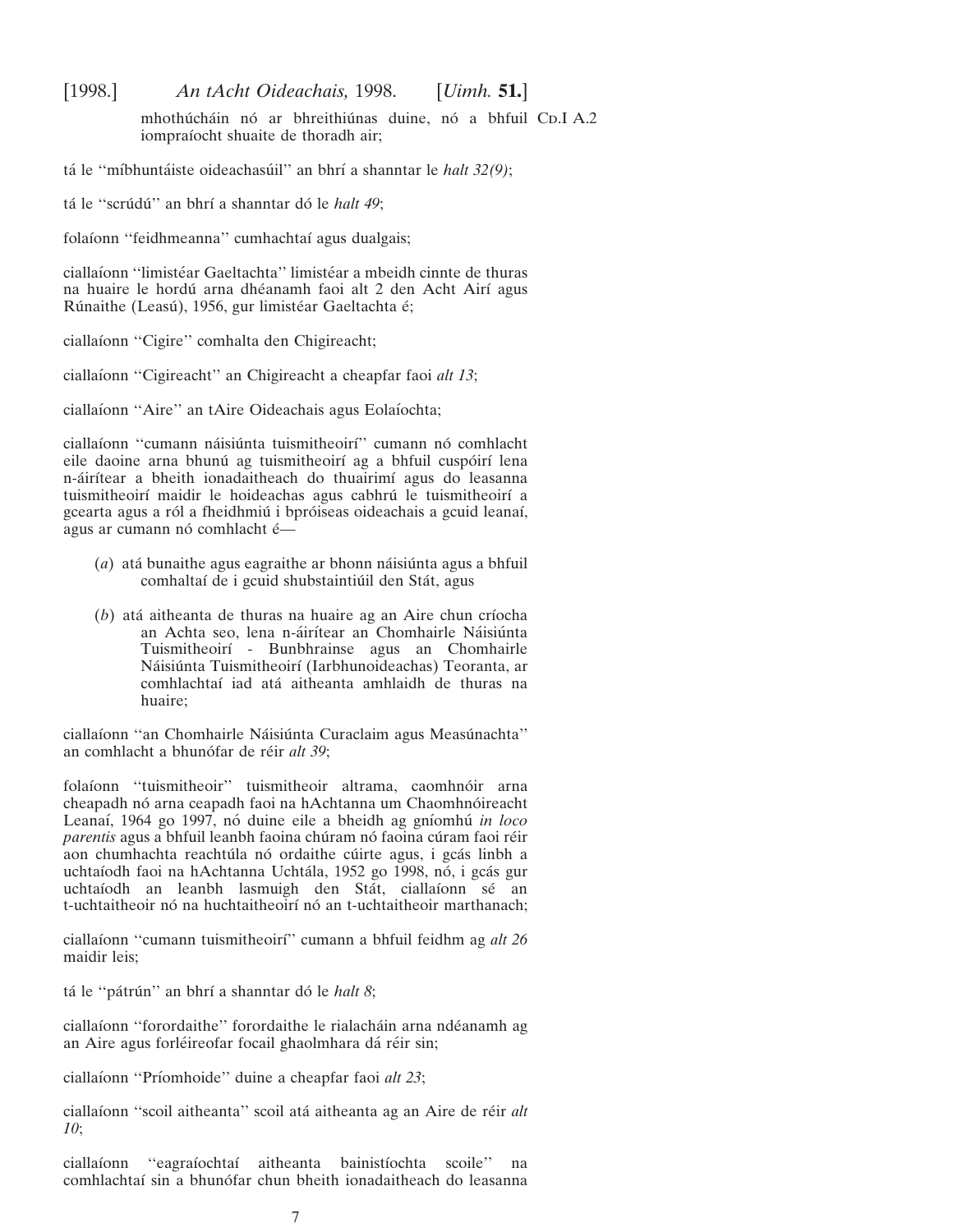daoine atá ag gabháil do bhainistíocht scoileanna agus atá aitheanta ag an Aire chun críocha an Achta seo;

ciallaíonn "ceardchumann aitheanta" ceardchumann arna cheadúnú faoi na hAchtanna Ceardchumann, 1871 go 1990, agus atá aitheanta chun críocha comhchomhairle;

ciallaíonn "scoil" bunachas—

 $CD.I A.2$ 

- (*a*) ina gcuirtear bunoideachas ar fáil dá chuid mac léinn agus inar féidir freisin go bhfuil oideachas luath-óige á chur ar fáil, nó
- (*b*) ina gcuirtear iar-bhunoideachas ar fáil dá chuid mac léinn agus inar féidir freisin go bhfuil cúrsaí á gcur ar fáil in oideachas aosach, oideachas leanúnach nó gairmoideachas nó i ngairmoiliúint,

ach ní fholaíonn sé scoil nó foras a bheidh bunaithe de réir Achtanna na Leanaí, 1908 go 1989, ná scoil nó foras a bheidh bunaithe nó faoi chothabháil ag bord sláinte de réir na nAchtanna Sláinte, 1947 go 1996, nó an Achta um Chúram Leanaí, 1991;

tá le "plean scoile" an bhrí a shanntar dó le *halt 21(1)*;

ciallaíonn "seachtain scoile" an tréimhse ama i rith seachtaine nuair a bhíonn scoil ar oscailt chun mic léinn a ghlacadh;

ciallaíonn "scoilbhliain" cibé tréimhse dhá mhí dhéag, dar tosach lá idir an chéad lá d'Iúil agus an chéad lá de Dheireadh Fómhair in aon bhliain, a fhorordóidh an tAire ó am go ham, i gcoitinne nó i leith aon scoile nó aicme scoile;

ciallaíonn "riachtanais speisialta oideachais" riachtanais oideachais mac léinn atá faoi mhíchumas agus riachtanais oideachais mac léinn a bhfuil cumas eisceachtúil iontu;

ciallaı´onn ''mac le´inn'', i nda´il le scoil, duine ata´ rollaithe sa scoil agus, i ndáil le lárionad oideachais, ciallaíonn sé duine atá cláraithe mar mhac léinn sa lárionad sin;

ciallaíonn "seirbhísí taca" na seirbhísí a chuireann an tAire ar fáil do mhic léinn nó dá dtuismitheoirí, do scoileanna nó do lárionaid oideachais de réir *alt 7* agus folóidh sé aon cheann nó gach ceann de na nithe seo a leanas:

- (a) mic léinn a mheasúnú;
- (b) seirbhísí síceolaíochta;
- (c) seirbhísí treorach agus comhairliú cháin;
- (*d*) cúnamh agus trealamh teicniúil, lena n-áirítear modhanna rochtana chuig scoileanna, oiriú nuithe ar fhoirgnimh chun rochtain a éascú agus iompar, do mhic léinn a bhfuil riachtanais speisialta acu agus da´ dteaghlaigh;
- (*e*) soláthar le haghaidh mac léinn atá ag foghlaim trí mheán theanga chomharthaíochta na hÉireann nó teanga comharthaíochta eile, lena n-áirítear seirbhísí ateangaireachta;
- (f) seirbhísí teiripe urlabhra;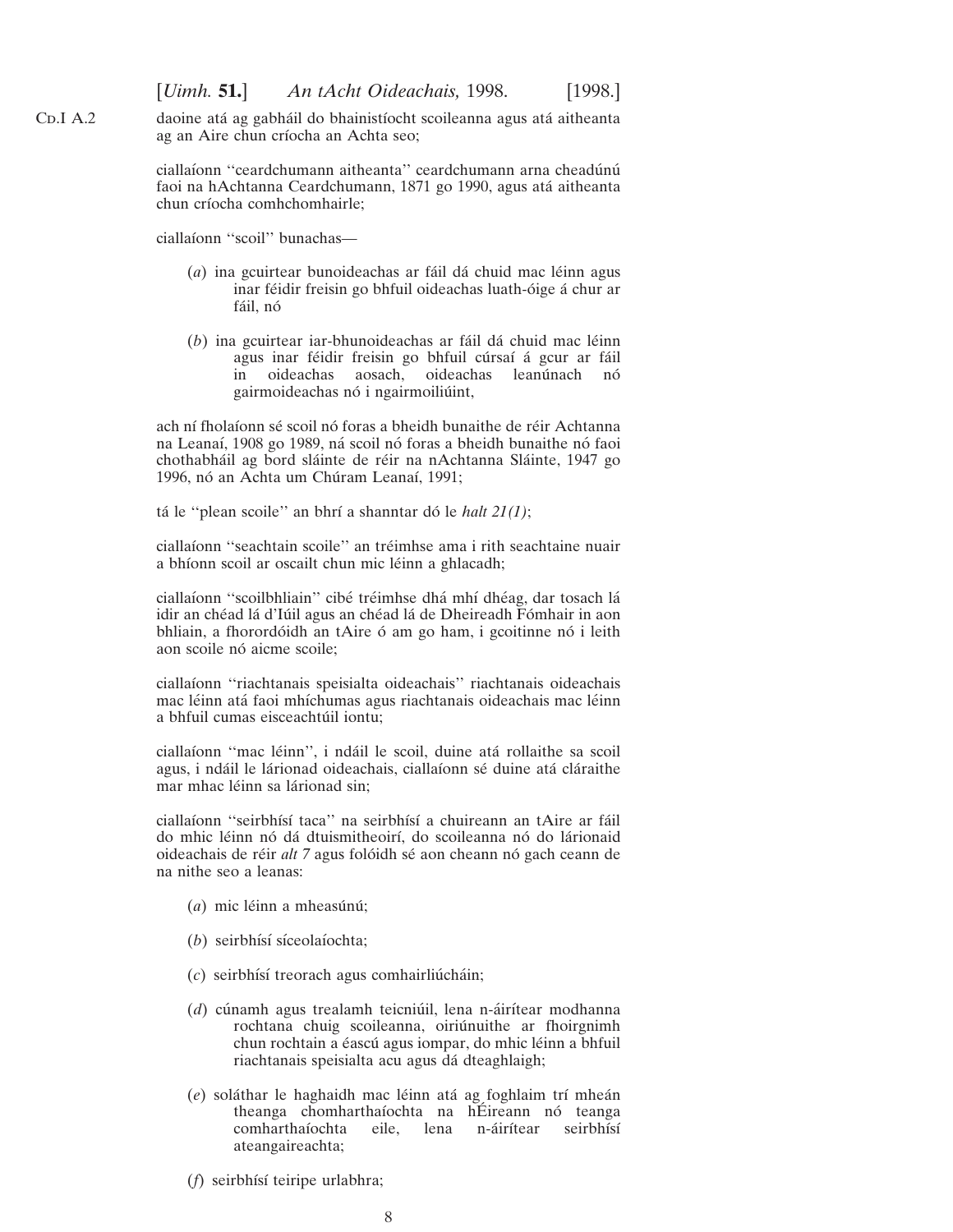- <span id="page-8-0"></span>(g) soláthar le haghaidh oideachais luath-óige, bunoideachais, CD.I A.2 iar-bhunoideachais, oideachais aosaigh nó oideachais leanúnaigh do mhic léinn a bhfuil riachtanais speisialta acu, ar shlí seachas i scoileanna nó i lárionaid oideachais;
- (h) seirbhísí leasa múinteoirí;
- (*i*) seirbhísí iompair;
- (*j*) seirbhísí leabharlainne agus meán;
- $(k)$  seirbhísí cothabhála scoile;
- (*l*) scrúduithe dá bhforáiltear i *gCuid VIII*;
- (*m*) seirbhísí taca curaclaim agus seirbhísí comhairleacha foirne, agus
- $(n)$  cibé seirbhísí eile a shonraítear leis an Acht seo nó is cuí leis an Aire;

folaíonn "múinteoir" Príomhoide;

ciallaíonn "coiste gairmoideachais" coiste arna bhunú le halt 7 den Acht Oideachais Ghairme Beatha, 1930.

- (2) (a) San Acht seo aon tagairt do Chuid, d'alt nó do Sceideal, is tagairt í do Chuid nó d'alt den Acht seo nó do Sceideal a ghabhann leis an Acht seo, mura gcuirtear in iúl gur tagairt d'Acht éigin eile atá beartaithe.
	- (b) San Acht seo, aon tagairt d'fho-alt, do mhír nó d'fhomhír, is tagairt í d'fho-alt, do mhír nó d'fhomhír den fhoráil ina bhfuil an tagairt, mura gcuirtear in iúl gur tagairt d'fhoráil éigin eile atá beartaithe.

(3) Aon tagairt san Acht seo do chomhlíonadh feidhmeanna, folaíonn sí, i leith cumhachtaí agus dualgas, tagairt d'fheidhmiú cumhachtaı´ agus do chomhall dualgas.

**3.**—Déanfar aon chaiteachais a thabhóidh an tAire ag riaradh an Caiteachais. Achta seo a íoc, a mhéid a cheadóidh an tAire Airgeadais é, as airgead a sholáthróidh an tOireachtas.

4.—I gcás ina n-údaraítear nó ina gceanglaítear leis an Acht seo Fógraí a nó faoi, nó le rialacháin nó faoi rialacháin arna ndéanamh faoin Acht sheirbheáil. seo, fógra, ordachán nó doiciméad eile a sheirbheáil ar dhuine, déanfar, mura sonraítear a mhalairt san Acht seo, é a dhíriú chuig an duine agus a sheirbheáil ar an duine nó a thabhairt don duine ar cheann amha´in de na slite seo a leanas—

- (*a*) i gcás é a bheith dírithe chuig an duine faoina ainm nó faoina hainm, trína sheachadadh ar an duine, nó
- (b) trína fhágáil ag an seoladh ag a bhfuil gnáthchónaí ar an duine nó, i gcás go mbeidh seoladh le haghaidh seirbheála tugtha, ag an seoladh sin, nó
- (c) trína chur leis an ngnáthphost réamhíoctha agus é dírithe chuig an duine ag an seoladh ag a bhfuil gnáthchónaí ar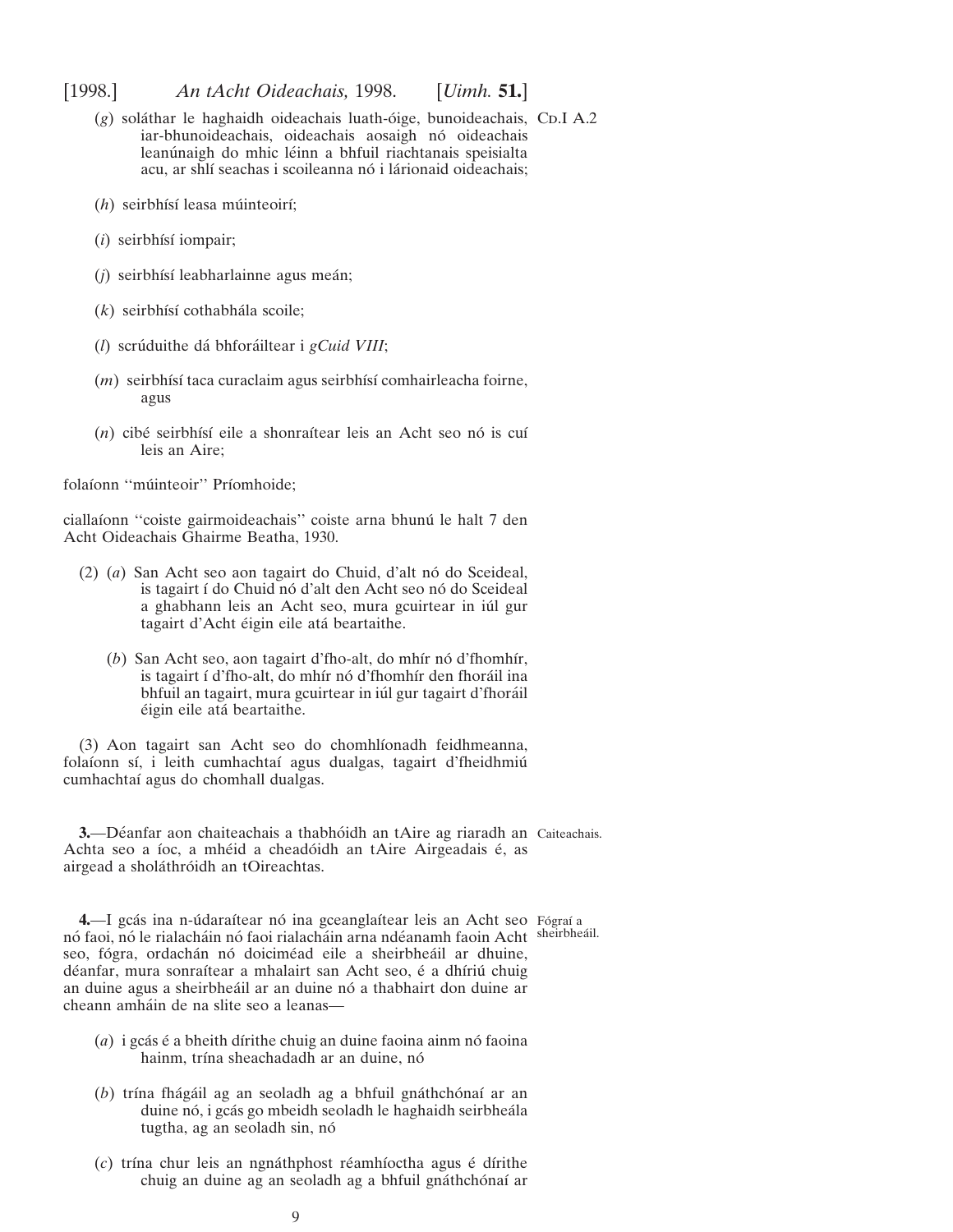<span id="page-9-0"></span> $CD.I A.4$ 

an duine nó, i gcás go mbeidh seoladh le haghaidh seirbheála tugtha, ag an seoladh sin.

- Rialacháin agus orduithe a leagan. 5. - Déanfar gach rialachán agus gach ordú a dhéanfar faoin Acht seo a leagan faoi bhráid gach Tí den Oireachtas a luaithe is féidir tar éis a dhéanta agus má dhéanann ceachtar Teach acu sin, laistigh den 21 lá a shuífidh an Teach sin tar éis an rialachán nó an t-ordú a leagan faoina bhráid, rún a rith ag neamhniú an rialacháin nó an ordaithe, beidh an rialachán nó an t-ordú ar neamhní dá réir sin, ach sin gan dochar do bhailíocht aon ní a rinneadh roimhe sin faoin gcéanna.
- Cuspóirí an Achta. **6.**—Gach duine a mbeidh baint aige nó aici leis an Acht seo a chur i ngníomh, beidh aird aige nó aici ar na cuspóirí seo a leanas ar dá mbun a d'achtaigh an tOireachtas an tAcht seo:
	- (*a*) éifeacht phraiticiúil a thabhairt do chearta bunreachtúla leanaí, lena n-áirítear leanaí atá faoi mhíchumas nó a bhfuil riachtanais speisialta eile oideachais acu, mar a bhaineann siad le hoideachas;
	- (b) a fhoráil, a mhéid is indéanta agus ag féachaint do na hacmhainní atá ar fáil, go gcuirfear ar fáil do dhaoine a chónaíonn sa Stát leibhéal agus cáilíocht oideachais is cuí chun freastal ar riachtanais agus cumais na ndaoine sin;
	- (*c*) comhionannas rochtana ar an oideachas agus comhionannas rannpháirtíochta san oideachas a chur chun cinn agus chun na bealaí ina bhféadfaidh mic léinn tairbhe a bhaint as an oideachas a chur chun cinn;
	- (*d*) deiseanna a chur chun cinn d'aosaigh, go ha´irithe d'aosaigh nár bhain leas nó tairbhe as an oideachas i scoileanna agus iad ina leanaí, chun leas a bhaint as deiseanna oideachais trí oideachas aosach agus oideachas leanúnach;
	- (*e*) an ceart ata´ ag tuismitheoirı´ a leanaı´ a chur ar scoil is rogha leis na tuismitheoirí a chur chun cinn, ag féachaint do chearta pátrún agus d'úsáid éifeachtach agus éifeachtúil acmhainní;
	- (*f*) an cleachtas is fearr i modhanna múinteoireachta, ag féachaint do riachtanais éagsúla mac léinn agus d'fhorbairt scileanna agus inniúlachtaí múinteoirí, a chur chun cinn;
	- $(g)$  idirchaidreamh agus comhchomhairle éifeachtach a chur chun cinn idir scoileanna agus lárionaid oideachais, pátrúin, múinteoirí, tuismitheoirí, na pobail dá bhfónann scoileanna, údaráis áitiúla, boird sláinte, daoine nó grúpaí daoine a bhfuil spéis ar leith acu in oideachas mac léinn ag a bhfuil riachtanais speisialta oideachais nó a bhfuil taithí acu ar oideachas den sórt sin, agus an tAire;
	- (h) cuidiú le réadú beartas agus cuspóirí náisiúnta oideachais;
	- (*i*) cuidiú le réadú beartas agus cuspóirí náisiúnta i ndáil le leathadh an dátheangachais i sochaí na hÉireann agus go háirithe go mbainfí úsáid níos mó as an nGaeilge ar scoil agus sa phobal;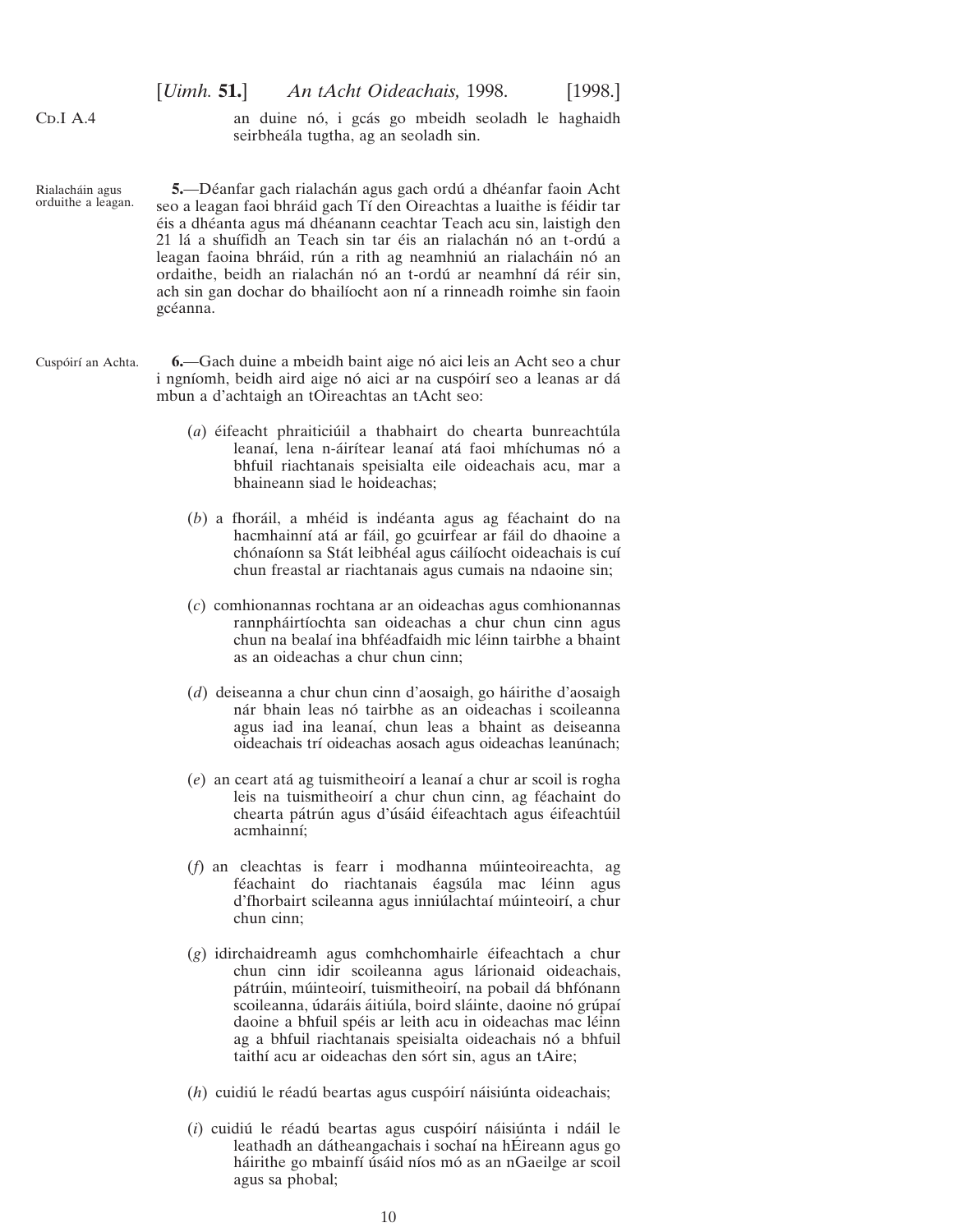- <span id="page-10-0"></span>(*j*) cuidiú leis an nGaeilge a choinneáil mar phríomhtheanga an CD.I A.6 phobail i limistéir Ghaeltachta;
- $(k)$  riachtanais teanga agus chultúrtha mac léinn a chur chun cinn ag féachaint do roghanna a dtuismitheoirí;
- (*l*) cuntasacht an chórais oideachais a mhéadú, agus
- (*m*) follasacht a mhéadú i dtaca le cinntí a dhéanamh sa chóras oideachais, ar bhonn áitiúil agus ar bhonn náisiúnta araon.

**7.**—(1) Is feidhm de chuid an Aire faoin Acht seo gach ceann de Feidhmeanna an na nithe seo a leanas: Aire.

- (*a*) a chinntiú, faoi réir fhorálacha an Achta seo, go gcuirfear ar fáil do gach duine a chónaíonn sa Stát, lena n-áirítear duine atá faoi mhíchumas nó a bhfuil riachtanais speisialta eile oideachais aige nó aici, seirbhísí taca agus leibhéal agus cáilíocht oideachais is cuí chun freastal ar riachtanais agus cumais an duine sin,
- (*b*) an beartas náisiúnta oideachais a chinneadh, agus
- (c) pleanáil agus comheagrú a dhéanamh—
	- (i) ar shola´thar an oideachais i scoileanna aitheanta agus i lárionaid oideachais, agus
	- (ii) ar sheirbhísí taca.

(2) Gan dochar do ghineara´ltacht *fho-alt (1)*, is feidhm de chuid an Aire gach ceann díobh seo a leanas:

- (*a*) maoiniú a chur ar fáil do gach scoil aitheanta agus do gach lárionad oideachais agus seirbhísí taca a chur ar fáil do scoileanna aitheanta, do lárionaid oideachais, do mhic léinn, lena n-áirítear mic léinn atá faoi mhíchumas nó a bhfuil riachtanais speisialta eile oideachais acu, agus da´ dtuismitheoirí, de réir mar is cuí leis an Aire agus de réir an Achta seo;
- (b) faireachán agus measúnacht a dhéanamh ar cháilíocht, barainneacht, éifeachtúlacht agus éifeachtacht an chórais oideachais a chuireann scoileanna aitheanta agus lárionaid oideachais ar fáil sa Stát, ag féachaint do na cuspóirí dá bhforáiltear in *alt 6*, agus faisnéis a bhaineann leis an bhfaireachán agus leis an measúnacht sin a fhoilsiú i cibé modh is cuí leis an Aire;
- (*c*) talamh no´ foirgnimh a le´asu´ le haon duine no´ comhlacht daoine chun scoil a bhunú gan dochar do bhunú scoileanna ag pátrúin ar thalamh nó i bhfoirgnimh nach bhfuil léasaithe leo ag an Aire, scoileanna den sórt sin a mhéadú agus tuilleadh forbartha a dhéanamh orthu nuair a bheidh siad bunaithe agus na scoileanna sin a aithint de réir *alt* 10;
- (d) seirbhísí taca trí Ghaeilge a sholáthar do scoileanna aitheanta a chuireann teagasc trí Ghaeilge ar fáil agus d'aon scoil aitheanta eile a iarrann soláthar den sórt sin;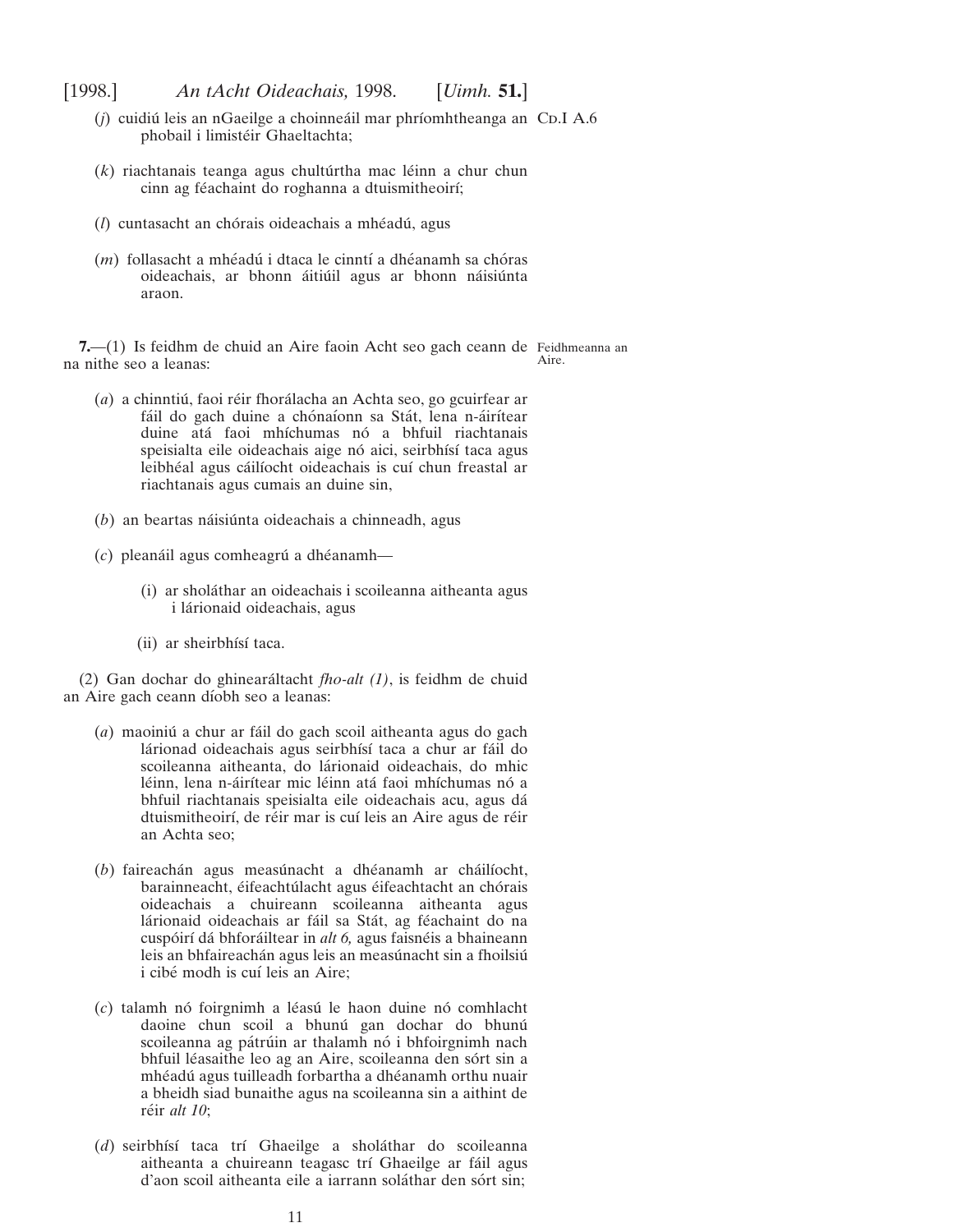- <span id="page-11-0"></span>(*e*) cibe´ feidhmeanna eile da´ bhfora´iltear go sonrach leis an Acht seo nó le haon achtachán eile a chomhlíonadh, agus
- (*f*) na gníomhartha agus na nithe sin go léir is gá a dhéanamh ar mhaithe leis na cuspóirí ar dá mbun a achtaítear an tAcht seo.

(3) Beidh ag an Aire na cumhachtaí sin go léir is gá nó is fóirsteanach chun a fheidhmeanna nó a feidhmeanna a chomhlíonadh.

 $(4)$  Le linn don Aire a fheidhmeanna nó a feidhmeanna a chomhall—

 $(a)$  beidh aird aige nó aici ar na nithe seo a leanas—

- (i) na hacmhainní atá ar fáil,
- (ii) an soláthar le haghaidh oideachais agus oiliúna a dhéanann gníomhaireachtaí eile as cistí a sholáthraíonn an tOireachtas,
- (iii) an gá atá ann éagsúlacht na seirbhísí oideachais a chuirtear ar fáil sa Stát a léiriú, agus
- (iv) na cleachtais agus na traidisiúin a bhaineann le heagrú scoileanna nó grúpaí scoileanna atá ann ag tosach feidhme na Coda seo agus an ceart atá ag scoileanna a ngnóthaí féin a bhainistiú de réir an Achta seo agus de réir aon chairteacha, gníomhas, airteagal bainistíochta nó aon ionstraimí eile den sórt sin a bhaineann lena mbunú nó lena n-oibriú,

## agus

 $(b)$  déanfaidh sé nó sí gach iarracht réasúnach dul i gcomhairle le pátrúin, le cumainn náisiúnta tuismitheoirí, le cumainn tuismitheoirí i scoileanna, le heagraíochtaí aitheanta bainistíochta scoile, le ceardchumainn aitheanta agus comhlachais foirne atá ionadaitheach do mhúinteoirí agus le cibé daoine eile a bhfuil spéis ar leith acu i nithe a bhaineann le hoideachas nó a bhfuil eolas acu maidir leis na nithe sin, lena n-áirítear daoine nó grúpaí daoine a bhfuil spéis ar leith acu in oideachas mac léinn ag a bhfuil riachtanais speisialta oideachais, nó a bhfuil taithí acu ar oideachas den sórt sin, de réir mar is cuí leis an Aire.

## CUID II

#### **SCOILEANNA**

#### Pátrún scoile.

- **8.**—(1) Measfar—
	- (*a*) gurb é nó gurb í an duine atá, ag tosach feidhme an ailt seo, aitheanta ag an Aire mar phátrún bunscoile, agus
	- (*b*) gurb iad na daoine ata´, ag tosach feidhme an ailt seo, ceaptha mar iontaobhaithe nó mar bhord gobharnóirí iarbhunscoile agus, más rud é nach bhfuil aon iontaobhaithe nó aon bhord den sórt sin ann, gurb é nó gurb í úinéir na scoile sin,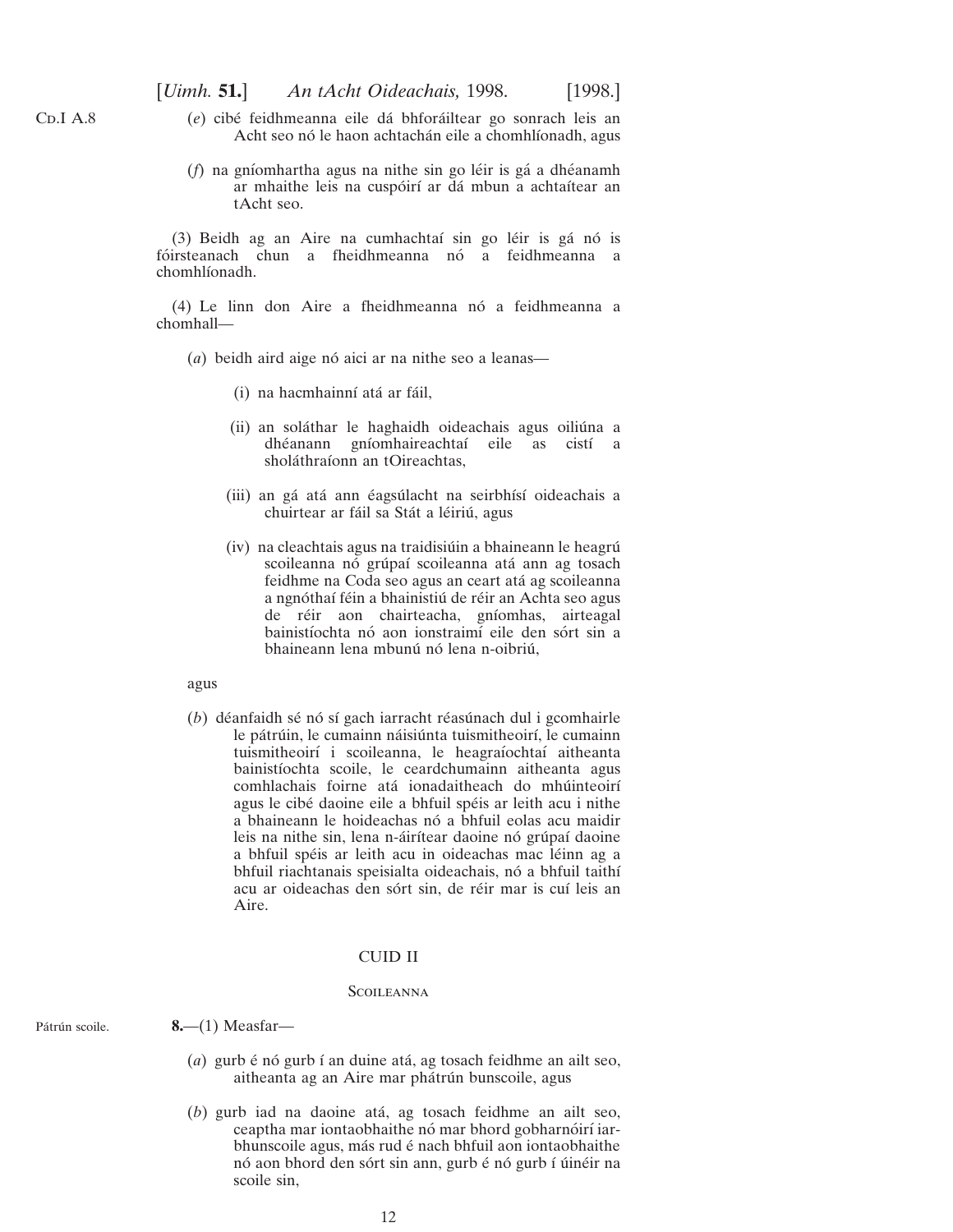<span id="page-12-0"></span>an pátrún chun críocha an Achta seo agus déanfaidh an tAire ainm CD.II A.8 an duine nó na ndaoine sin, de réir mar is cuí, a thaifeadadh i gclár a choimeádfaidh an tAire chun na críche sin.

(2) In aon chás seachas cás dá bhforáiltear i *bhfo-alt (1)*, is é nó is í pátrún scoile aitheanta ná an duine a d'iarr aitheantas don scoil nó ainmnitheach de chuid an duine sin agus déanfar ainm an duine sin a thaifeadadh sa chlár.

(3) Féadfaidh an tAire an clár a leasú i leith aon scoile ar iarratas ón duine a bheidh, de thuras na huaire, cláraithe mar phátrún nó ó chomharba an duine sin.

(4) I gcás scoile a bheidh bunaithe nó faoi chothabháil ag coiste gairmoideachais, is é an coiste sin pátrún na scoile chun críocha an Achta seo.

(5) Más rud é go mbeidh beirt nó níos mó ag feidhmiú feidhmeanna pátrúin, féadfar iad a chlárú mar chomhphátrúin.

(6) Comhallfaidh pátrún scoile na feidhmeanna, agus feidhmeoidh sé nó sí na cumhachtaí, a thugtar don phátrún leis an Acht seo agus cibé feidhmeanna agus cumhachtaí eile a thugtar don phátrún le haon Acht den Oireachtas nó le haon ionstraim arna déanamh faoin gcéanna, nó le haon ghníomhas, cairt, airteagail bhainistíochta nó ionstraim eile den sórt sin a bhaineann le bunú nó le hoibriú na scoile.

(7) San alt seo—

folaíonn "duine" comhlacht daoine;

folaíonn "scoil" scoil bheartaithe.

**9.**—Cuirfidh scoil aitheanta oideachas ar fáil do mhic léinn ar Feidhmeanna scoile. oideachas é is cuí dá gcumais agus dá riachtanais agus, gan dochar do ghinearáltacht an mhéid sin roimhe seo, úsáidfidh sí na hacmhainní a bheidh ar fáil di-

- (*a*) chun a chinntiú go ndéanfar riachtanais oideachais gach mic léinn, lena n-áirítear iad sin atá faoi mhíchumas nó a bhfuil riachtanais speisialta eile oideachais acu, a shainaithint agus go ndéanfar soláthar faoina gcomhair,
- $(b)$  chun a chinntiú, maidir leis an oideachas a chuireann sí ar fáil, go ndéanann sé freastal ar cheanglais an bheartais oideachais mar a chinnfidh an tAire é ó am go ham, lena n-áirítear ceanglais i dtaca le soláthar curaclaim mar a fhorordóidh an tAire de réir *alt 30*,
- (*c*) chun a chinntiu´ go mbeidh rochtain ag mic le´inn ar threoir chuí chun cabhrú leo i dtaca lena roghanna oideachais agus gairme,
- (d) chun forbairt mhorálta, spioradálta, shóisialta agus phearsanta mac léinn a chur chun cinn agus chun oideachas sláinte a chur ar fáil dóibh, i gcomhairle lena dtuismitheoirí, ag féachaint do spiorad sainiúil na scoile,
- (*e*) chun comhionannas deiseanna a chur chun cinn do mhic léinn agus d'fhoireann na scoile, idir fhireannaigh agus bhaineannaigh,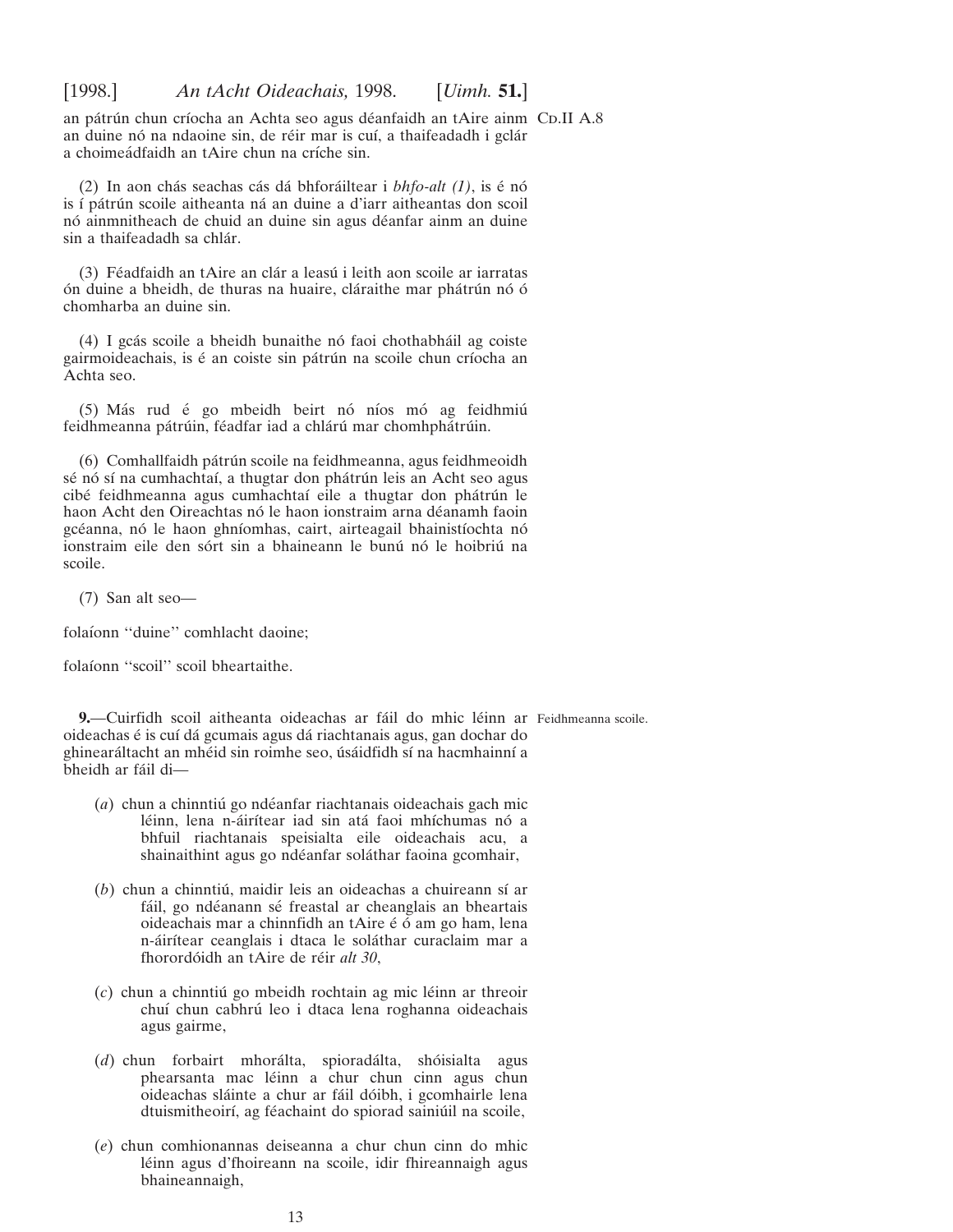- <span id="page-13-0"></span>(*f*) chun forbairt na Gaeilge agus thraidisiúin na hÉireann, litríocht na hÉireann, na healaíona agus nithe cultúrtha eile, a chur chun cinn,
- $(g)$  chun a chinntiú go mbeidh rochtain sa mhodh forordaithe ag tuismitheoirí mic léinn nó, i gcás mic léinn a bhfuil 18 mbliana d'aois slánaithe aige nó aici, ag an mac léinn, ar thaifid a choimeádann an scoil sin i ndáil le dul chun cinn an mhic léinn sin i dtaca lena oideachas nó lena hoideachas,
- (*h*) i gcás scoileanna atá lonnaithe i limistéar Gaeltachta, chun cuidiú leis an nGaeilge a choinneáil mar phríomhtheanga an phobail,
- $(i)$  chun a cuid gníomhaíochtaí a sheoladh de réir aon rialachán a dhéanfaidh an tAire ó am go ham faoi *alt 33*,
- $(i)$  chun a chinntiú go ndéanfar riachtanais an phearsanra atá ag gabháil d'fheidhmeanna bainistíochta agus riachtanais forbartha na foirne i gcoitinne sa scoil a shainaithint agus go ndéanfar soláthar faoina gcomhair,
- $(k)$  chun córais a bhunú agus a chothabháil lena bhféadfar éifeachtúlacht agus éifeachtacht a cuid oibríochtaí a mheasúnú, lena n-áirítear cáilíocht agus éifeachtacht na múinteoireachta sa scoil agus leibhéil ghnóthachtála agus caighdeáin acadúla mac léinn,
- (*l*) chun teagmhálacha a bhunú nó a chothabháil le scoileanna eile agus ag leibhéil chuí eile ar fud an phobail dá bhfónann an scoil, agus
- (*m*) faoi réir an Achta seo agus go háirithe *alt* 15(2)(*d*), chun beartas i dtaca le ligean isteach a bhunú agus a chothabháil lena bhforálfar don inrochtaineacht is mó is féidir ar an scoil.
- Scoileanna a aithint.  $10$ — $(1)$  Féadfaidh an tAire ó am go ham, ar iarraidh chuige sin a bheith déanta, scoil nó scoil bheartaithe a ainmniú chun bheith ina scoil atá aitheanta chun críocha an Achta seo.

 $(2)$  Féadfaidh an tAire scoil nó scoil bheartaithe a ainmniú chun bheith ina scoil atá aitheanta chun críocha an Achta seo i gcás inar deimhin leis an Aire, ar iarraidh chuige sin a bheith déanta ag pátrún scoile nó scoile beartaithe—

- (*a*) mar gheall ar líon na mac léinn atá nó is dócha a bheidh ag freastal ar an scoil, gur scoil inmharthana atá nó is dócha a bheidh inti,
- $(b)$  i gcás scoile beartaithe, agus ag féachaint dá inmhianaithe atá sé go mbeadh aicmí éagsúla scoileanna ag oibriú sa limistéar ar dócha go mbeidh an scoil ag fónamh dó, nach féidir le réasún leis na scoileanna atá ann cheana féin riar ar riachtanais na mac léinn a bheidh ag freastal, nó is dócha a bheidh ag freastal, ar an scoil,
- (*c*) go ngeallann an pa´tru´n go gcuirfidh an scoil an curaclam arna chinneadh de réir *alt 30* ar fáil.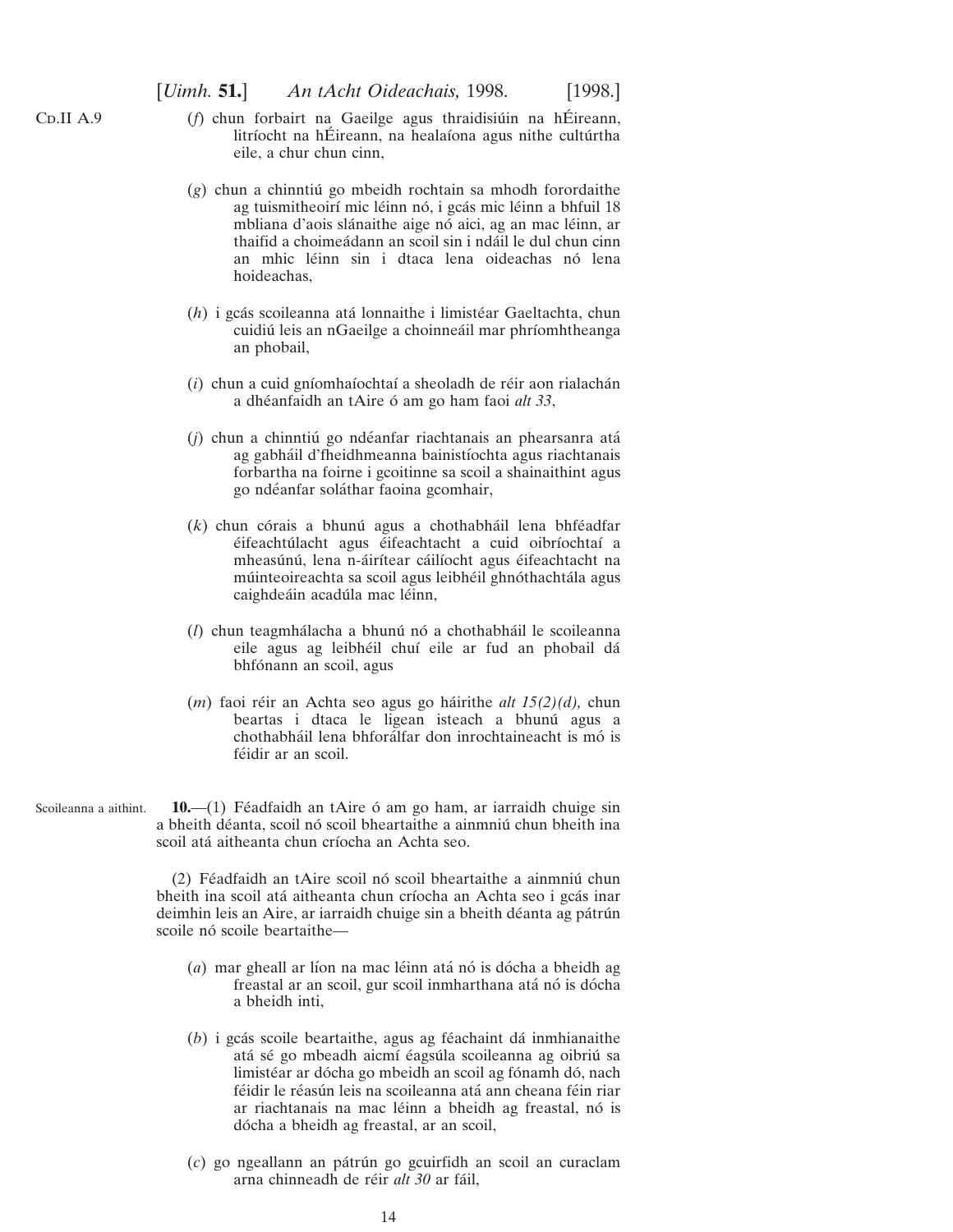- <span id="page-14-0"></span>(*d*) go gcomhaontaíonn an pátrún cigireacht agus meastóireacht CD.II A.10 rialta ag an gCigireacht a cheadú agus comhoibriú leis an gcéanna,
- (*e*) go gcomhlíonann an scoil nó, i gcás scoile beartaithe, go gcomhlíonfaidh an scoil caighdeáin sláinte, sábháilteachta agus tógála de réir mar a chinntear le dlí, agus aon chaighdeáin bhreise den sórt sin a chinnfidh an tAire ó am go ham, agus
- (*f*) go gcomhaontaíonn an pátrún go n-oibreoidh an scoil de réir cibé rialachán a dhéanfaidh an tAire ó am go ham faoi alt 33 agus de réir an Achta seo agus de réir aon téarmaí agus coinníollacha eile a bheidh ag gabháil, le réasún, le haitheantas ón Aire.

(3) Aon scoil a bheidh, ag tosach feidhme an ailt seo, ag fáil cistí a sholáthraíonn an tOireachtas-

- (*a*) i leith na ngníomhaíochtaí oideachais do mhic léinn na scoile sin, nó
- (*b*) i leith luach saothair múinteoirí sa scoil sin,

measfar gur scoil í atá aitheanta de réir an ailt seo.

(4) Féadfaidh an tAire ó am go ham áit a ainmniú chun bheith ina lárionad oideachais.

**11.**—(1) Más rud é gur deimhin leis an Aire nach bhfuil scoil, lena Aitheantas a n-áirítear scoil atá aitheanta de réir *alt 10(3)*, ag comhlíonadh na gceanglas le haghaidh scoil a aithint da´ bhfora´iltear in *alt 10(2)*, no´ nach bhfuil feidhmeanna scoile á gcomhall go héifeachtach agus gur dóigh leis nó léi gur ceart aitheantas a tharraingt siar ón scoil sin, cuirfidh an tAire an tuairim sin agus na cúiseanna atá leis an tuairim sin in iúl, trí fhógra i scríbhinn, don bhord, don phátrún, do na múinteoirí, do chomhairle na mac léinn, más ann, agus do thuismitheoirí na mac léinn sa scoil sin.

 $(2)$  Más rud é, ar thrí mhí a bheith caite ó dháta an fhógra arna eisiúint faoi *fho-alt (1)* agus tar éis breithniú a dhéanamh ar aon uiríll a dhéanfaidh bord nó pátrún na scoile, na múinteoirí nó na tuismitheoirí nó comhairle na mac léinn, más ann, chuig an Aire, go mbeidh an tAire fós den tuairim sin, féadfaidh an tAire aitheantas a tharraingt siar ón scoil trí fhógra i scríbhinn a bheidh dírithe chuig bord agus pátrún na scoile, agus beidh éifeacht leis an bhfógra sin ar an agus ón lá deireanach den scoilbhliain tar éis na scoilbhliana inar díríodh an fógra chuig an mbord nó cibé dáta is déanaí ná sin a chinnfidh an tAire.

 $(3)$  Is é dualgas an Aire, i leith scoile ónar tarraingíodh aitheantas siar, socrú a dhéanamh chun saoráidí oideachais cuí ionadacha a chur ar fáil do na mic léinn sin a bhí rollaithe sa scoil ar an dáta ar tarraingíodh an t-aitheantas siar agus a bhfuil na saoráidí sin de dhíth orthu.

(4) Más rud é gur deimhin leis an Aire, maidir le scoil ónar tarraingíodh aitheantas siar, go sásaíonn sí na ceanglais le haghaidh scoil a aithint dá bhforáiltear in *alt 10*, agus go gcomhallfar feidhmeanna na scoile go héifeachtach, féadfaidh an tAire aitheantas a thabhairt ar ais don scoil sin ar choinníoll, maidir leis an aitheantas sin a thabhairt ar ais, nach bhfágfaidh sé go mbeidh an scoil sin ná

tharraingt siar.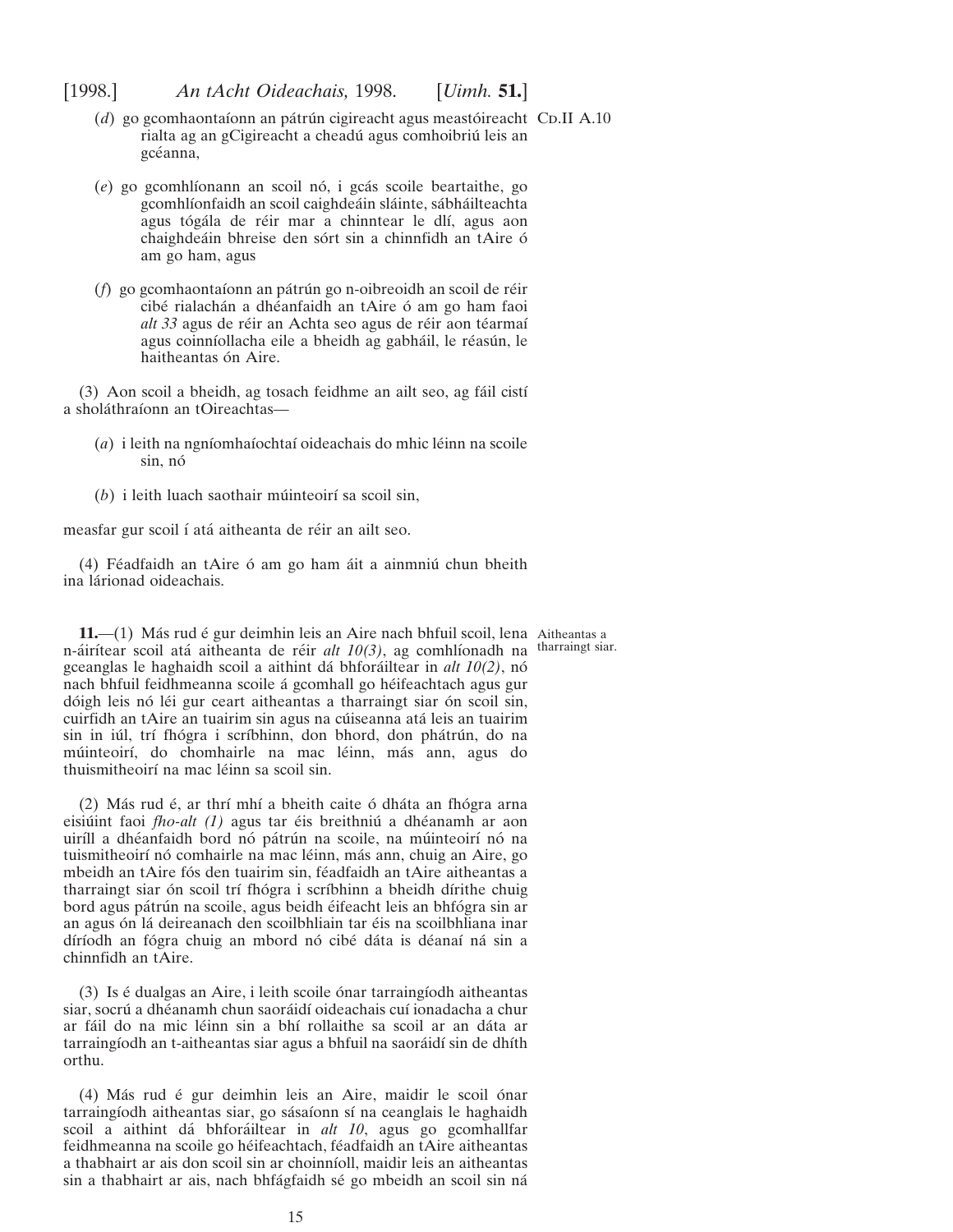[*Uimh.* **51.**] *An tAcht Oideachais,* 1998. [1998.]

<span id="page-15-0"></span> $CD.II A.11$ aon duine atá fostaithe sa scoil i dteideal aon íocaíocht a fháil as airgead a sholáthróidh an tOireachtas i ndáil leis an tréimhse i ndiaidh an t-aitheantas a tharraingt siar agus roimh an aitheantas a thabhairt ar ais.

Maoiniú bliantúil. 12.—(1) Déanfaidh an tAire, le comhthoiliú an Aire Airgeadais, critéir a chinneadh agus a fhoilsiú i ngach scoilbhliain ar dá réir a dhéanfar aon aicme nó aicmí scoileanna aitheanta nó lárionad oideachais a mhaoiniú sa scoilbhliain ina dhiaidh sin as airgead a sholáthróidh an tOireachtas agus ceadófar leis na critéir sin airgead breise a íoc le scoileanna aitheanta ag féachaint do leibhéal mhíbhuntáiste oideachasúil na mac léinn sna scoileanna.

> (2) Ach amháin mar a fhoráiltear a mhalairt leis an Acht seo, déanfaidh an tAire, i ngach scoilbhliain agus faoi cibé dáta nó dátaí a chinnfidh an tAire, deontas nó deontais a bheidh ag teacht leis na crite´ir a chinnfear de bhun an ailt seo a thabhairt do gach scoil aitheanta nó lárionad oideachais as airgead a sholáthróidh an tOireachtas de réir an Achta seo, chun an scoil sin nó an lárionad oideachais sin a sheoladh.

> (3) Ní thabharfar deontas nó deontais mura scoil aitheanta an scoil ar an dáta a bheidh an deontas nó na deontais sin le tabhairt.

> (4) Ach amháin mar a fhoráiltear a mhalairt san Acht seo, más rud é, ar thosach feidhme an ailt seo, go mbeidh socruithe i bhfeidhm trína gcuireann an tAire deontais ar fáil do chomhlacht daoine a eisíocann na deontais sin le dhá scoil aitheanta nó níos mó, ansin ní oibreoidh aon ní san Acht seo chun na socruithe sin a athrú ach amháin le comhaontú an chomhlachta sin nó a chomharba.

> (5) I gcás ina bhfuil feidhm ag *fo-alt (4)*, déanfaidh an tAire cibé deontas nó deontais a bheidh ar cóimhéid leis an méid a thabharfaí, murach an fo-alt seo, do scoileanna faoi *fho-alt (2)* a thabhairt, as airgead a sholáthróidh an tOireachtas, don chomhlacht dá dtagraítear san fho-alt sin nó dá chomharba, agus déanfaidh an comhlacht sin aon deontas nó deontais den sórt sin a chur chun feidhme ar mhaithe le mic léinn sna scoileanna sin.

#### CUID III

#### AN CHIGIREACHT

An Chigireacht. **13.**—(1) Ceapfaidh an tAire Príomh-Chigire agus cibé Cigirí agus cibé líon Cigirí is cuí leis an Aire agus tabharfar an "Cigireacht" ar an bPríomh-Chigire agus na Cigirí le chéile agus sin mar a ghairfear díobh san Acht seo.

> (2) I measc na ndaoine a cheapfaidh an tAire mar Chigirı´ faoi *fho-alt (1)* beidh daoine a bhfuil cáilíochtaí acu mar shíceolaithe nó a bhfuil saineolas eile acu, lena n-áirítear saineolas ar oideachas mac léinn a bhfuil riachtanais speisialta oideachais acu.

(3) Is iad feidhmeanna Cigire:

(*a*) tacaíocht a thabhairt do scoileanna aitheanta, do lárionaid oideachais agus do mhúinteoirí agus iad a chomhairliú maidir le nithe a bhaineann le soláthar oideachais agus, gan dochar do ghinearáltacht an mhéid sin roimhe seo-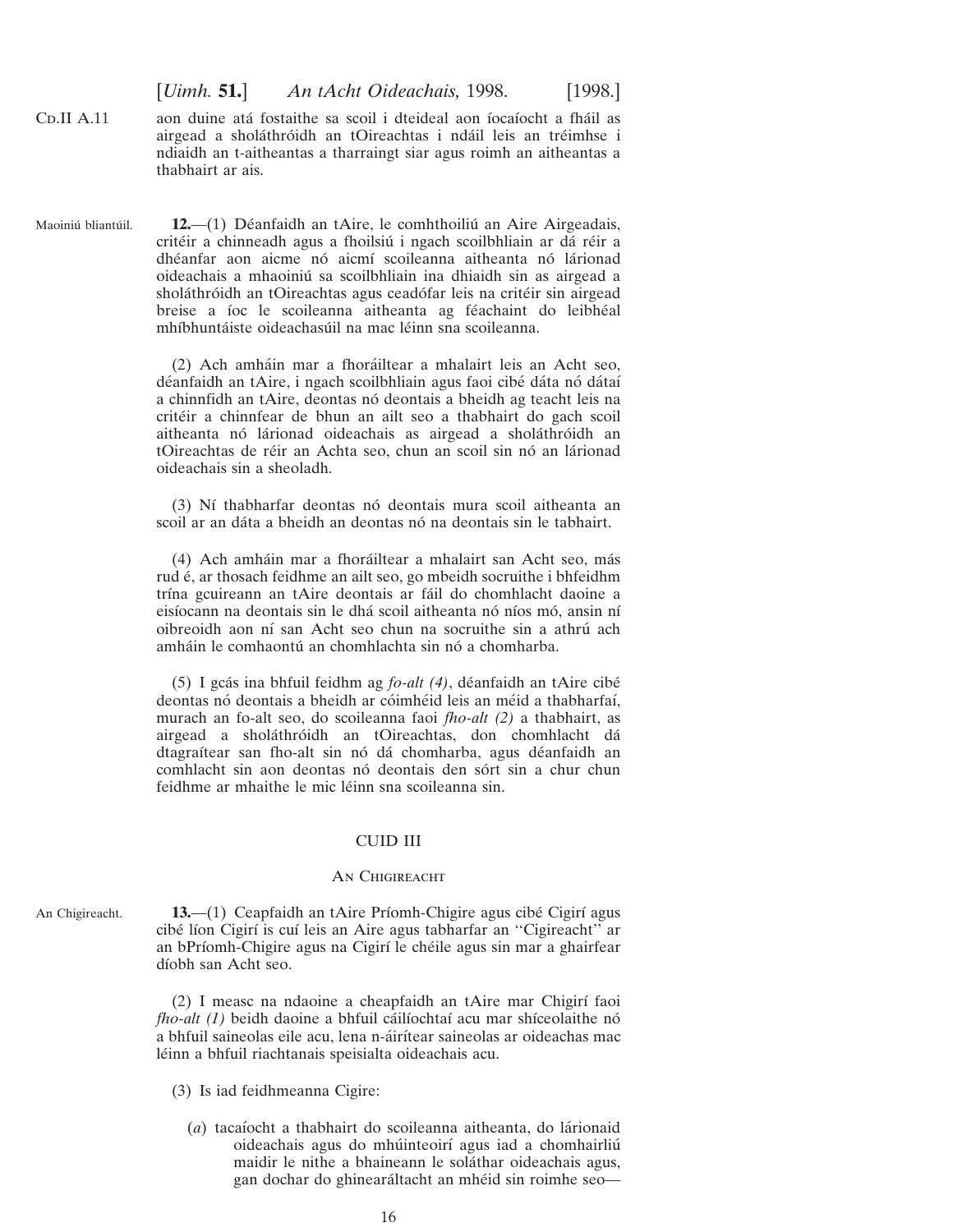- (i) tabharfaidh Cigire cuairt ar scoileanna aitheanta agus Co.III A.13 ar lárionaid oideachais ar thionscnamh na Cigireachta agus, tar éis dul i gcomhairle leis an mbord, leis an bpátrún, le tuismitheoirí mac léinn agus le múinteoirí, de réir mar is cuí, déanfaidh sé nó sí aon cheann nó gach ceann de na nithe seo a leanas:
	- (I) meastóireacht ar eagrú agus oibriú na scoileanna agus na lárionad sin agus ar cháilíocht agus éifeachtacht an oideachais a chuirtear ar fáil sna scoileanna nó sna lárionaid sin, lena n-áirítear cáilíocht na múinteoireachta agus éifeachtacht múinteoirí aonair;
	- (II) meastóireacht ar na caighdeáin oideachais i scoileanna nó i lárionaid den sórt sin;
	- (III) measúnacht ar chur i ngníomh agus ar éifeachtacht aon chlár oideachais a bheidh ceaptha le haghaidh mac léinn aonair atá faoi mhíchumas nó a bhfuil riachtanais speisialta eile oideachais acu;
	- (IV) measúnacht ar chur i ngníomh rialachán a bheidh déanta ag an Aire, agus
	- (V) tuarascáil a thabhairt don Aire, nó don bhord, don phátrún, do thuismitheoirí mac léinn agus do mhúinteoirí, de réir mar is cuí agus mar a fhorordófar, maidir leis na nithe sin nó maidir le haon ní eile a bhaineann le gníomhaíochtaí na scoileanna nó na lárionad sin agus le riachtanais na mac léinn atá ag freastal ar na scoileanna nó ar na lárionaid sin,
- (ii) féadfaidh Cigire measúnachtaí a sheoladh ar riachtanais oideachais mac léinn i scoileanna aitheanta, agus na mic léinn sin, a dtuismitheoirí agus na scoileanna, de réir mar is cuí, a chomhairliú i ndáil le forbairt oideachasúil na mac léinn sin,
- (iii) tabharfaidh Cigire comhairle do mhúinteoirí agus do bhoird i ndáil lena ndualgais a chomhlíonadh agus, go háirithe, cabhróidh sé nó sí le múinteoirí modhanna feabhsaithe a úsáid chun múineadh agus chun ranganna a sheoladh, agus
- (iv) tabharfaidh Cigire comhairle do thuismitheoirí agus do chumainn tuismitheoirı´;
- (b) meastóireacht a dhéanamh ar cháilíocht agus ar éifeachtacht sholáthar an oideachais sa Stát, lena n-áirítear comparáid a dhéanamh le cleachtas agus caighdeáin idirnáisiúnta iomchuí, agus tuarascáil a thabhairt don Aire ar an gcéanna;
- (*c*) taighde ar an oideachas a sheoladh agus tacaı´ocht a chur ar fáil i dtaca le foirmliú beartais ag an Aire;
- (*d*) sármhaitheas a chur chun cinn i mbainistiú scoileanna, sa mhúinteoireacht i scoileanna agus in úsáid seirbhísí taca ag scoileanna agus sna nósanna imeachta le haghaidh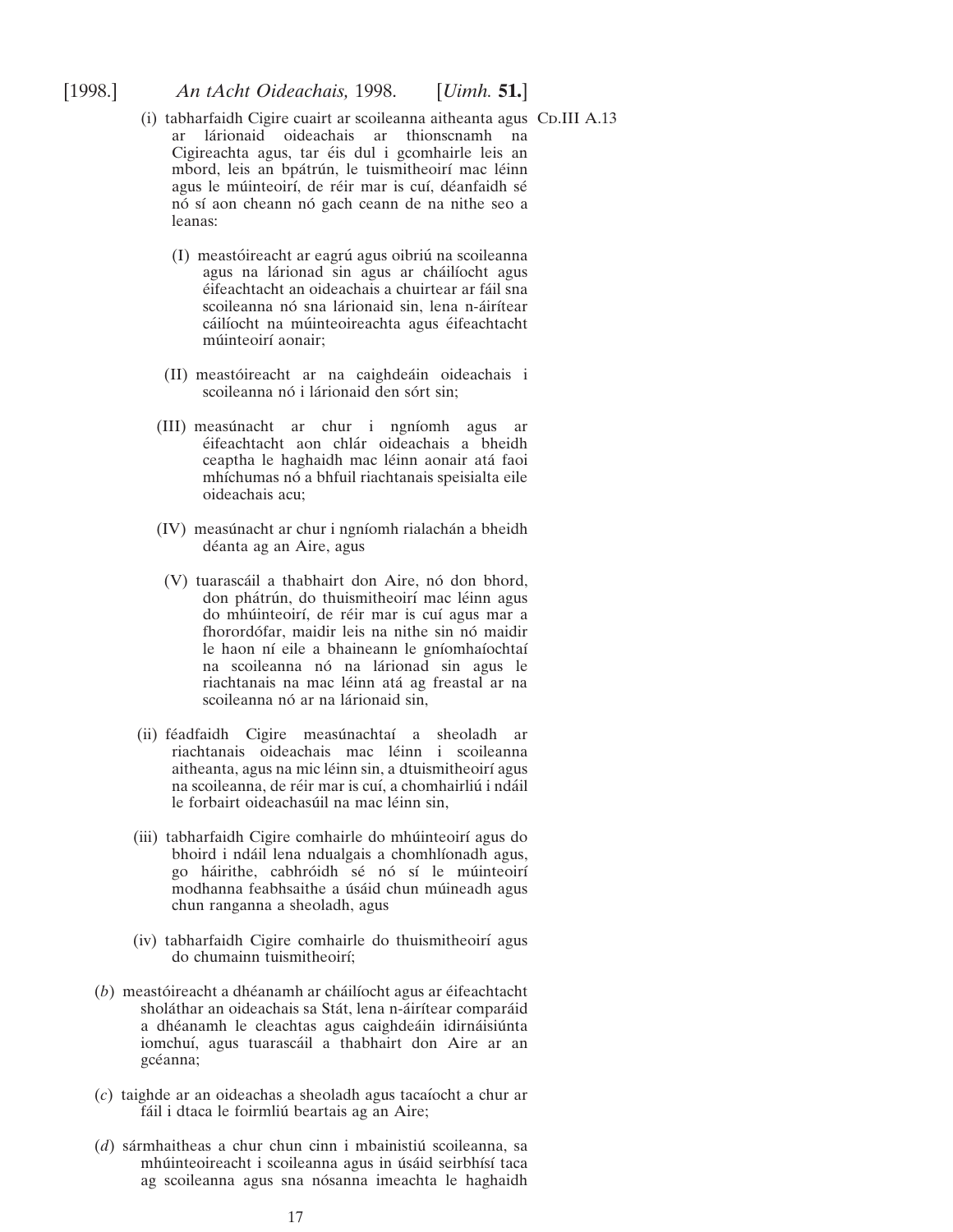$CD.III A.13$ 

comhchomhairle agus comhoibriu´ laistigh de scoileanna agus lárionaid oideachais agus eatarthu;

- (*e*) faisnéis a scaipeadh i ndáil leis na nithe seo a leanas—
	- (i) comhlíonadh na bhfeidhmeanna dá bhforáiltear san alt seo ag an gCigireacht, agus
	- (ii) tionscnaimh oideachais a bheidh curtha i ngnı´omh ag scoileanna agus ag lárionaid oideachais, agus ar éirigh leo,

agus díospóireacht fheasach maidir leis na nithe sin a chur chun cinn;

- (*f*) meastóireacht a dhéanamh ar éifeachtacht mhúineadh, fhorbairt, chur chun cinn agus úsáid na Gaeilge i scoileanna agus i lárionaid oideachais agus tuarascáil a thabhairt don Aire maidir leis na nithe sin;
- $(g)$  comhairle a thabhairt don Aire maidir le haon ní a bhaineann le beartas oideachais agus soláthar oideachais, lena n-áirítear an curaclam a mhúintear i scoileanna aitheanta, measúnacht agus modhanna múinteoireachta, agus
- (*h*) cibé feidhmeanna a chinnfidh an Príomh-Chigire a chomhlíonadh i ndáil le hullmhú agus marcáil scrúduithe scoile a sheoltar sa Stát, faireachán agus meastóireacht a dhéanamh ar shubstaint agus caighdeáin na scrúduithe sin agus tuarascáil a thabhairt don Aire maidir leis an méid sin.

(4) Gan dochar do ghineara´ltacht *fho-alt (3)*, beidh na feidhmeanna seo a leanas ag Cigire a bhfuil feidhm ag *fo-alt (2)* ina leith:

- (a) measúnacht a dhéanamh, i gcomhairle le tuismitheoirí, ar riachtanais shíceolaíocha mac léinn i scoileanna aitheanta agus comhairle a thabhairt do na mic léinn sin, dá dtuismitheoirí agus do na scoileanna, de réir mar is cuí, i ndáil le forbairt oideachasúil agus shíceolaíoch na mac léinn sin:
- (*b*) comhairle a thabhairt do scoileanna aitheanta maidir le beartais agus straitéisí chun oideachas a chur ar leanaí a bhfuil riachtanais speisialta oideachais acu;
- (*c*) comhairle a thabhairt don Aire maidir le haon nı´ a bhaineann le riachtanais shíceolaíocha mac léinn i scoileanna aitheanta;
- (*d*) i gcomhoibriú le tuismitheoirí agus leis an bPríomhoide agus le múinteoirí i scoileanna aitheanta, cabhair a thabhairt chun timpeallacht scoile a chruthú ina gcoiscfear nó ina srianfar na constaicí ar an bhfoghlaim a bheidh le sárú ag mic léinn, agus
- (*e*) comhairle a thabhairt don Aire maidir le haon nı´ a bhaineann le riachtanais teangeolaíocha mac léinn bodhar i scoileanna aitheanta.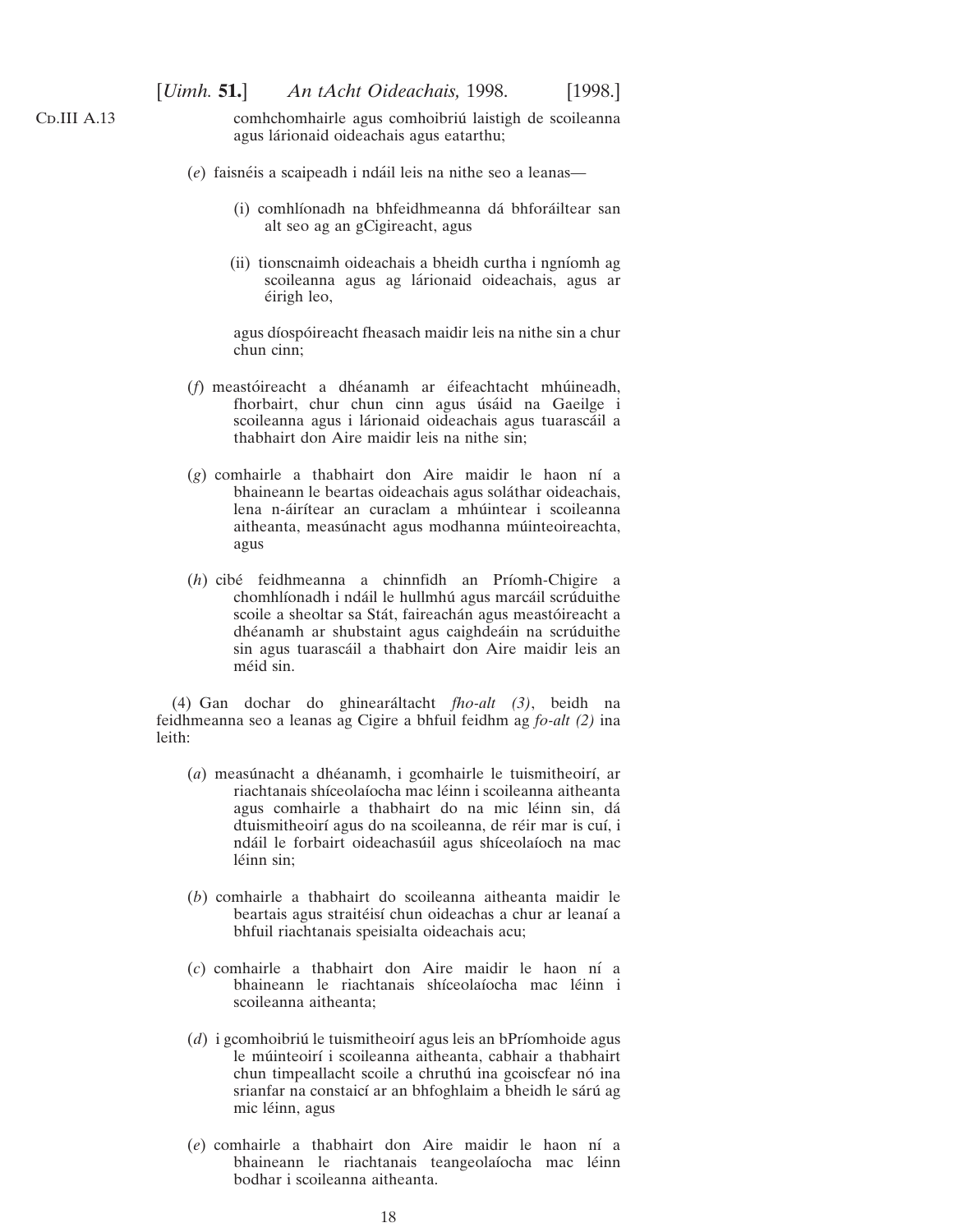<span id="page-18-0"></span>(5) Más rud é go mbeidh meastóireacht nó measúnacht déanta ag Co.III A.13 Cigire faoi *fho-alt*  $(3)(a)(i)$ , féadfaidh sé nó sí moltaí a chur faoi bhráid an Aire i leith feabhsuithe is dóigh leis nó léi is cuí.

(6) Féadfaidh an tAire, má thoilíonn múinteoir agus an bord, an múinteoir sin a thabhairt ar iasacht don Chigireacht ar feadh cibé tréimhse a chinnfidh an tAire, chun aon cheann nó gach ceann de na feidhmeanna a thugtar do Chigire a chomhall.

(7) Beidh ag Cigire na cumhachtaí sin go léir is gá nó is fóirsteanach chun a fheidhmeanna nó a feidhmeanna a chomhlíonadh agus tabharfaidh bord agus foireann scoile nó lárionaid oideachais gach saoráid agus gach comhoibriú réasúnach dó nó di.

(8) Déanfaidh Cigire, lena n-áirítear an Príomh-Chigire, a fheidhmeanna nó a feidhmeanna a chomhall de réir cibé nósanna imeachta agus critéar le haghaidh cigireachtaí a chinnfidh an tAire ó am go ham tar éis dul i gcomhairle le pátrúin, le heagraíochtaí bainistíochta scoile, le ceardchumainn aitheanta agus comhlachais foirne atá ionadaitheach do mhúinteoirí agus le cibé daoine eile is cuí leis an Aire, agus de réir cibé ordachán a thabharfaidh an tAire o´ am go ham.

(9) Féadfaidh múinteoir nó bord scoile a iarraidh ar an bPríomh-Chigire aon chigireacht a bheidh déanta ag Cigire agus a dhéanann difear don mhúinteoir nó don scoil a athbhreithniú agus déanfaidh an Príomh-Chigire an chigireacht a athbhreithniú de réir cibé nósanna imeachta a chinnfidh an Príomh-Chigire.

(10) Aon duine ata´, dı´reach roimh thosach feidhme na Coda seo, i seilbh oifige mar Phríomh-Chigire, mar Chigire nó mar Chigire Treoirseirbhíse/Síceolaí nó ar iasacht don Chigireacht, leanfaidh sé nó sí, ar thosach feidhme na Coda seo, den oifig sin a shealbhú nó de bheith ar iasacht amhlaidh, de réir mar is cuí, agus beidh feidhm ag an alt seo maidir le haon duine den sórt sin.

(11) Beidh feidhm ag Acht Choimisinéirí na Stát-Sheirbhíse, 1956, agus ag Achtanna Rialaithe na Státseirbhíse, 1956 go 1996, maidir le Cigirí.

(12) Déanfaidh an tAire Cigirí a cheapadh nó múinteoirí a thabhairt ar iasacht don Chigireacht, de réir an ailt seo, le comhthoiliú an Aire Airgeadais.

#### CUID IV

#### Boird Bhainistíochta

**14.**—(1) Is é dualgas pátrúin, chun a chinntiú go ndéanfar scoil Bunú agus aitheanta a bhainistiú le meon comhpháirtíochta, bord bainistíochta comhaltas bord a cheapadh más indéanta é, ar bord é a mbeidh comhaontú ann, maidir lena chomhdhéanamh, idir pátrúin scoileanna, cumainn náisiúnta tuismitheoirí, eagraíochtaí aitheanta bainistíochta scoile, ceardchumainn aitheanta agus comhlachais foirne ata´ ionadaitheach do mhúinteoirí agus an tAire.

(2) Déanfaidh bord a bhunófar de réir *fho-alt (1)* na feidhmeanna a shanntar do scoil leis an Acht seo a chomhlíonadh i leith na scoile sin agus, seachas i gcás scoile a bheidh bunaithe nó faoi chothabháil ag coiste gairmoideachais, beidh gach bord ina chomhlacht

bainistíochta.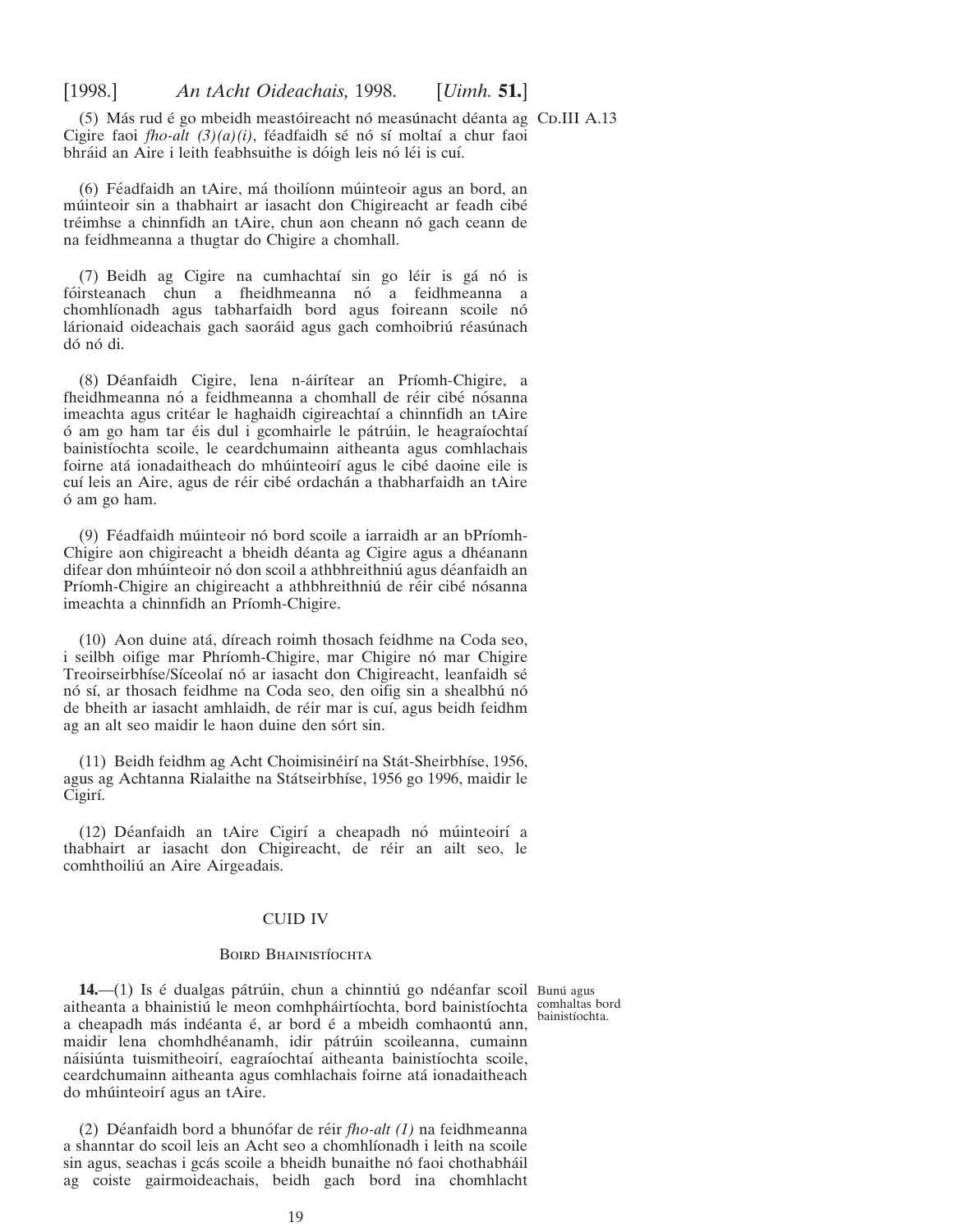$CD.IV A.14$ 

corpraithe ag a mbeidh comharbas suthain agus beidh cumhacht agartha aige agus beidh sé inagartha ina ainm corpraithe.

(3) Go dtí go mbunófar bord mar a fhoráiltear le *fo-alt (1)*, is iad na daoine a bhfuil freagrachtaí orthu faoi na struchtúir agus na córais atá i bhfeidhm i scoil chun an scoil sin a bhainistiú ag tosach feidhme na Coda seo, lena n-áirítear boird ghobharnóirí, a chomhlíonfaidh feidhmeanna boird faoin Acht seo de réir mar is cuí.

 $(4)$  Is é nó is í pátrún na scoile a cheapfaidh comhaltaí boird, ach amháin i gcás go bhforáiltear a mhalairt le hairteagail bhainistíochta.

 $(5)$  Le linn do phátrún ceapacháin a dhéanamh chuig bord a bhunófar de réir *fho-alt (1)*, déanfaidh sé nó sí de réir ordachán a bheidh tugtha ag an Aire i ndáil le cothromaíocht chuí inscne agus rachaidh an tAire i gcomhairle le pátrúin, le cumainn náisiúnta tuismitheoirí, le heagraíochtaí aitheanta bainistíochta scoile agus le ceardchumainn aitheanta agus comhlachais foirne ata´ ionadaitheach do mhúinteoirí sula dtabharfaidh sé nó sí aon ordacháin den sórt sin.

(6) Déanfaidh an tAire, le comhaontú an phátrúin, cumann náisiúnta tuismitheoirí, eagraíochtaí aitheanta bainistíochta scoile agus ceardchumann aitheanta agus comhlachas foirne ata´ ionadaitheach do mhúinteoirí, nithe a fhorordú a bhaineann le ceapadh boird.

(7) Ach amháin mar a fhoráiltear leis an Acht seo, ní beidh aon ábhar caingne ann in aghaidh comhalta boird i leith aon ní a dhéanfaidh an comhalta sin de mheon macánta agus de bhun an Achta seo nó aon rialachán arna ndéanamh ag an Aire faoin Acht seo.

(8) I gcás go gcinnfidh pátrún nach bhfuil sé indéanta bord a cheapadh de réir *fho-alt (1)*, cuirfidh an pátrún an méid sin agus na cúiseanna a bhí leis in iúl, tráth an chinnidh sin, do thuismitheoirí mac léinn, do mhúinteoirí agus d'fhoireann eile na scoile agus don Aire agus, dá éis sin, mura gceapfar bord amhlaidh, déanfaidh an pátrún, ó am go ham nó de réir mar a iarrfaidh an tAire, na cúiseanna atá leis sin a chur in iúl do na tuismitheoirí, do na múinteoirí agus don fhoireann eile, agus don Aire.

Feidhmeanna boird. **15.**—(1) Is é dualgas boird an scoil a bhainistiú thar ceann an phátrúin agus ar mhaithe leis na mic léinn agus a dtuismitheoirí agus oideachas cuí a sholáthar nó a chur faoi deara é a sholáthar do gach mac léinn ar an scoil a bhfuil freagracht ar an mbord sin ina leith.

> (2) Comhlíonfaidh bord na feidhmeanna a thugtar dó agus do scoil leis an Acht seo agus, le linn do bhord a fheidhmeanna a chomhall—

- (*a*) déanfaidh sé amhlaidh de réir na mbeartas a chinnfidh an tAire ó am go ham,
- $(b)$  déanfaidh sé spiorad sainiúil na scoile, mar a chinntear é de réir na luachanna agus na dtraidisiún cultúrtha, oideachais, morálta, creidimh, sóisialta, teangeolaíocha agus spioradálta is bun le cuspóirí agus stiúradh na scoile agus is saintréithe den chéanna, a chosaint agus beidh sé cuntasach don phátrún as iad a chosaint amhlaidh, agus gníomhóidh sé i gcónaí de réir aon Achta den Oireachtas nó aon ionstraime arna déanamh faoin gcéanna, agus de réir aon ghníomhais, cairte, airteagal bainistíochta nó aon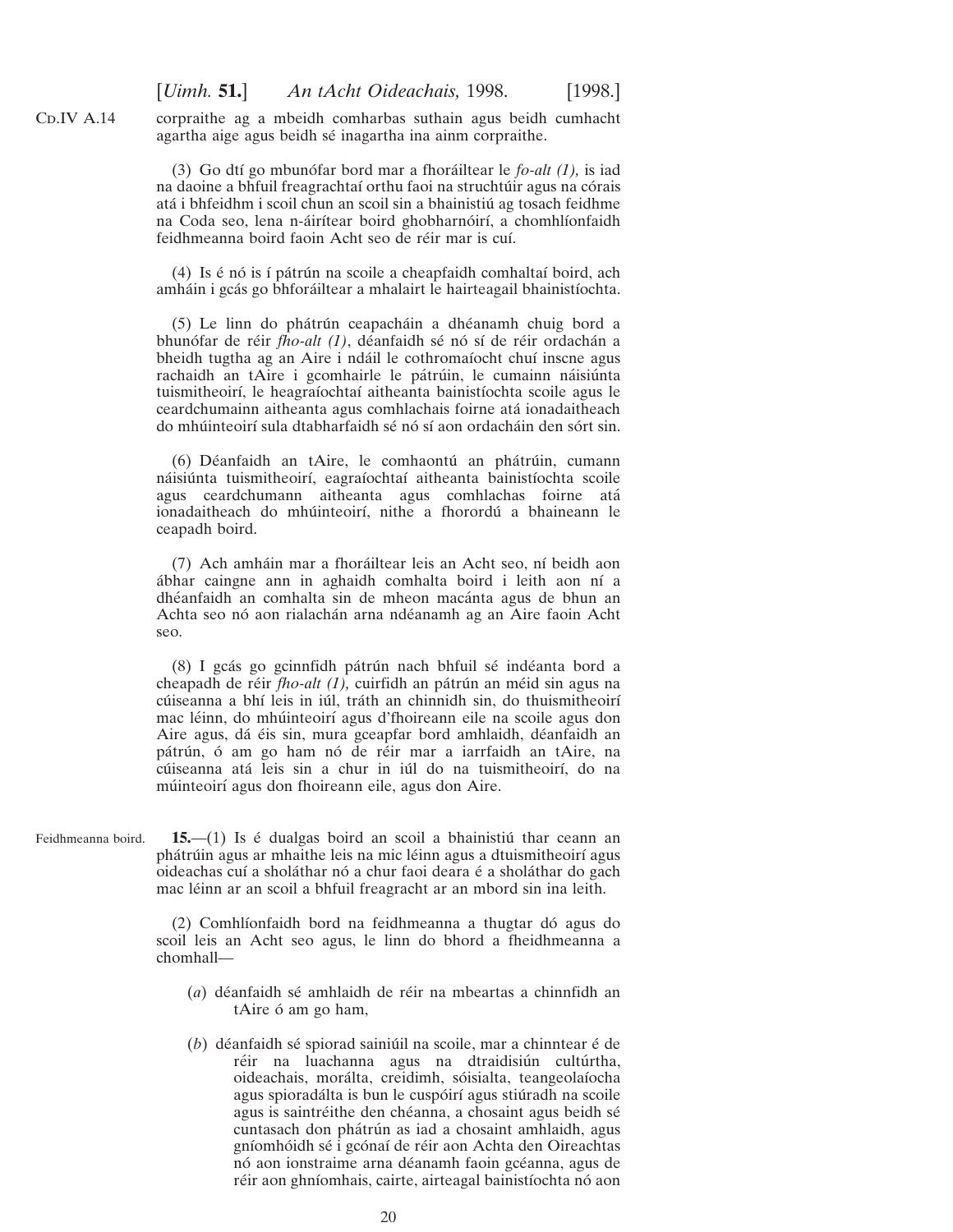<span id="page-20-0"></span>ionstraime eile den sórt sin a bhaineann le bunú nó le CD.IV A.15 hoibriú na scoile,

- $(c)$  rachaidh sé i gcomhairle leis an bpátrún agus coinneoidh sé ar an eolas é nó í maidir le cinntí agus tograí de chuid an bhoird,
- (*d*) foilseoidh sé, i cibé modh is dóigh leis an mbord, le comhaontú an phátrúin, a bheith cuí, beartas na scoile i dtaca le ligean isteach agus rannpháirtíocht sa scoil, lena n-áirítear beartas na scoile i ndáil le mic léinn a dhíbirt agus a chur ar fionraí, agus i ndáil le ligean isteach agus rannpháirtíocht mac léinn atá faoi mhíchumas nó a bhfuil riachtanais speisialta eile oideachais acu, agus cinnteoidh sé, i dtaca leis an mbeartas sin, go n-urramófar prionsabail an chomhionannais agus an ceart ata´ ag tuismitheoirí a leanaí a chur ar scoil is rogha leis na tuismitheoirí agus go gcomhlíonfar cibé ordacháin a dhéanfaidh an tAire ó am go ham, ag féachaint do spiorad sainiúil na scoile agus do chearta bunreachtúla gach duine lena mbaineann,
- (*e*) beidh aird aige ar phrionsabail agus ar riachtanais sochaı´ daonlathaí agus beidh urraim aige don éagsúlacht luachanna, creideamh, traidisiún, teangacha agus modhanna maireachtála atá sa tsochaí agus cothóidh sé urraim don éagsúlacht sin,
- (*f*) beidh aird aige ar úsáid éifeachtúil acmhainní (agus, go háirithe, ar úsáid éifeachtúil deontas a chuirtear ar fáil faoi *alt 12*), ar leas an phobail i ngnóthaí na scoile agus ar chuntasacht do mhic léinn, dá dtuismitheoirí, don phátrún, don fhoireann agus don phobal dá bhfónann an scoil, agus
- (g) úsáidfidh sé na hacmhainní a chuirfear ar fáil don scoil as airgead a sholáthróidh an tOireachtas chun soláthar réasúnach a dhéanamh do mhic léinn atá faoi mhíchumas nó a bhfuil riachtanais speisialta eile oideachais acu agus chun cóir réasúnach a chur orthu, lena n-áirítear, i gcás inar gá é, foirgnimh a athrú agus trealamh cuí a sholáthar.

(3) D'fhonn amhras a sheachaint, ní thabharfaidh, ná ní mheasfar go dtabharfaidh, aon ní san Acht seo aon cheart don bhord ar thalamh agus foirgnimh na scoile a bhfuil an bord sin freagrach ina leith, ná aon leas sa chéanna.

**16.**—(1) Faoi réir an ailt seo agus thoiliú an Aire, féadfaidh an Díscaoileadh ag pátrún pátrún.

- (*a*) ar chúiseanna maithe bailí, a shonrófar i scríbhinn do chomhalta de bhord bainistíochta, an comhalta sin a chur as an oifig sin, nó
- (b) más deimhin leis nó léi nach bhfuil feidhmeanna boird á gcomhall go héifeachtach, an bord sin a dhíscaoileadh.

(2) Más rud é go mbeartaíonn pátrún comhalta boird a chur as an oifig sin nó bord a dhíscaoileadh, cuirfidh an pátrún in iúl, trí fhógra i scríbhinn, don chomhalta sin nó don bhord sin go bhfuil ar intinn aige nó aici é sin a dhéanamh agus na cúiseanna atá leis.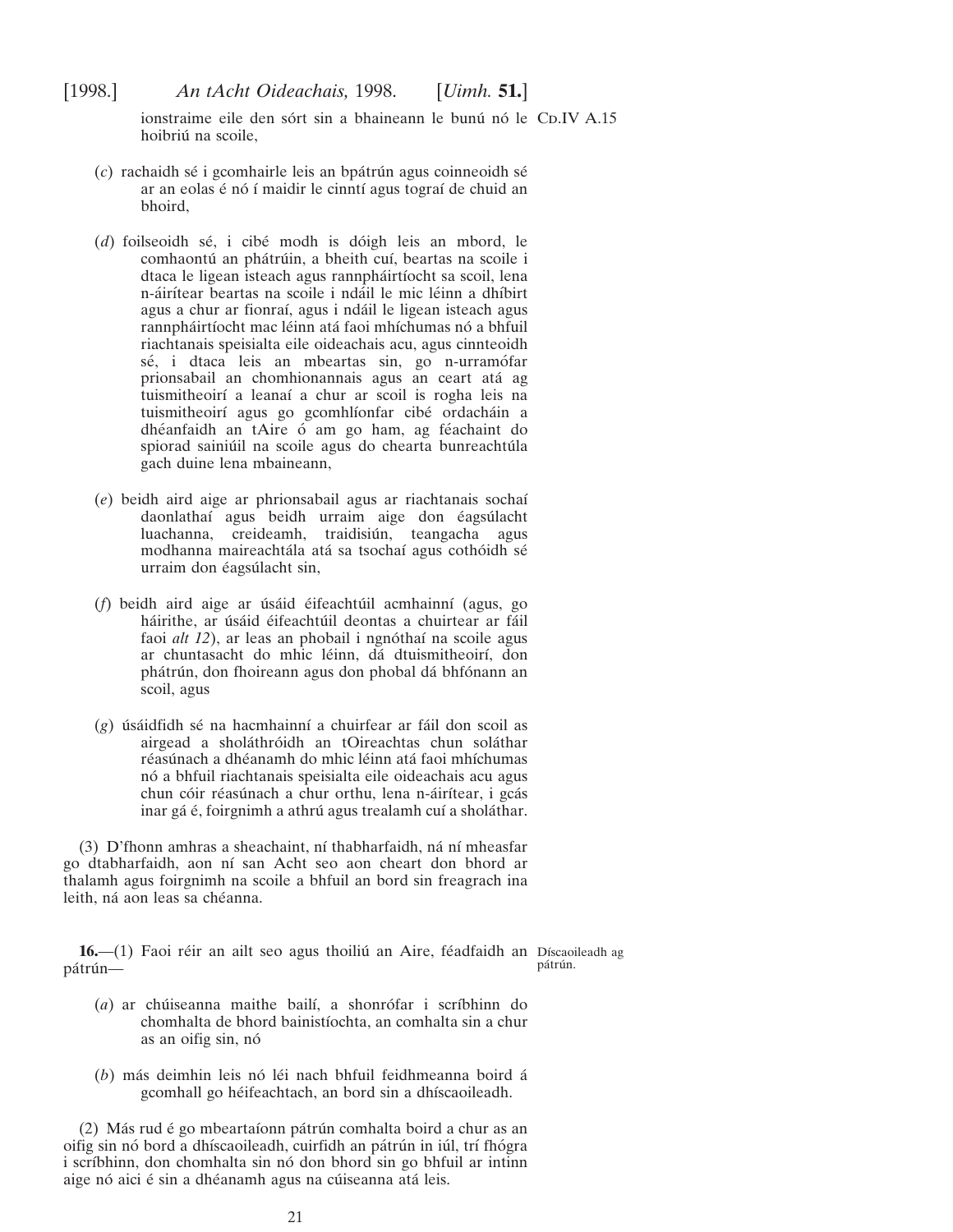# [*Uimh.* **51.**] *An tAcht Oideachais,* 1998. [1998.]

<span id="page-21-0"></span> $CD.IV A.16$ 

(3) Más rud é, ag deireadh tréimhse míosa amháin tar éis dháta an fhógra dá bhforáiltear i bhfo-alt (2), go mbeidh an pátrún, tar éis aon uiríll a bheidh déanta chuige nó chuici ag an gcomhalta nó ag an mbord, nó thar ceann ceachtar acu, a bhreithniú, fós den tuairim gur ceart an comhalta a chur as oifig nó gur ceart an bord a dhíscaoileadh, ansin féadfaidh an pátrún, faoi réir cheadú an Aire agus trí fhógra i scríbhinn ina sonrófar tuairim an phátrúin agus na cúiseanna atá léi, an comhalta a chur as oifig nó an bord a dhíscaoileadh, de réir mar is cuí.

(4) Déanfar cóip de gach fógra a eiseofar faoin alt seo agus aon uiríll a dhéanfar chuig an bpátrún a sheachadadh ar an Aire a luaithe is féidir tar éis é a dhéanamh.

(5) Aon uair a dhíscaoilfidh an pátrún bord, féadfaidh an pátrún, faoi réir cheadú an Aire, aon duine nó aon chomhlacht daoine is cuí leis an bpátrún a cheapadh chun feidhmeanna an bhoird a chomhlíonadh.

 $(6)$  I gcás ina gcuirfidh pátrún comhalta de bhord as oifig, déanfar an folúntas a bheidh ann dá dhroim sin a líonadh de réir rialachán arna nde´anamh faoi *alt 14(6)*.

(7) Déanfaidh an pátrún socrú, de réir *alt 14*, chun bord a bheidh díscaoilte faoi *fho-alt (1)* a athbhunú tráth nach déanaí ná sé mhí tar éis an díscaoilte nó cibé tréimhse is faide ná sin is cuí leis an bpátrún, le toiliú an Aire, agus nuair a bheidh an bord nua bunaithe, déanfar feidhmeanna an bhoird dhíscaoilte a athdhílsiú don bhord nua agus scoirfidh na feidhmeanna sin de bheith ina bhfeidhmeanna de chuid an duine nó an chomhlachta daoine, más ann, a ceapadh faoi *fho-alt (5)*.

Díscaoileadh ag pátrún ar iarraidh on Aire.

**17.**—(1) Más rud é—

- (*a*) gur deimhin leis an Aire nach bhfuil feidhmeanna boird a´ gcomhall go héifeachtach, nó
- (b) go bhfailleoidh bord go toiliúil aon ordú, ordachán nó rialachán ón Aire arna thabhairt nó arna dhéanamh faoin Acht seo a chomhlíonadh, nó
- (c) go mainneoidh bord aon bhreithiúnas nó ordú ó aon chúirt dlínse inniúla a chomhlíonadh,

féadfaidh an tAire, trí fhógra i scríbhinn, a cheangal ar an bpátrún an bord a dhíscaoileadh ar chúiseanna a shonrófar san fhógra sin agus díscaoilfidh an pátrún an bord dá réir sin a luaithe is féidir tar éis dháta an fhógra sin.

(2) Sula seirbheálfaidh an tAire fógra mar a fhoráiltear i bhfo-alt  $(1)$ , cuirfidh sé nó sí in iúl don bhord agus don phátrún go bhfuil ar intinn aige nó aici é sin a dhéanamh agus breithneoidh sé nó sí aon uiríll a bheidh déanta chuige nó chuici ag an mbord nó ag an bpátrún, nó thar ceann ceachtar acu, laistigh de mhí amháin ón méid sin a chur in iúl don bhord agus don phátrún.

(3) Aon uair a dhíscaoilfidh an pátrún bord faoin alt seo, beidh feidhm ag *fo-ailt (5)* agus *(7) d'alt 16.*

Cuntais agus taifid a choimead.

18.—(1) Ach amháin i gcás scoile a bheidh bunaithe nó faoi chothabháil ag coiste gairmoideachais, coimeádfaidh bord na cuntais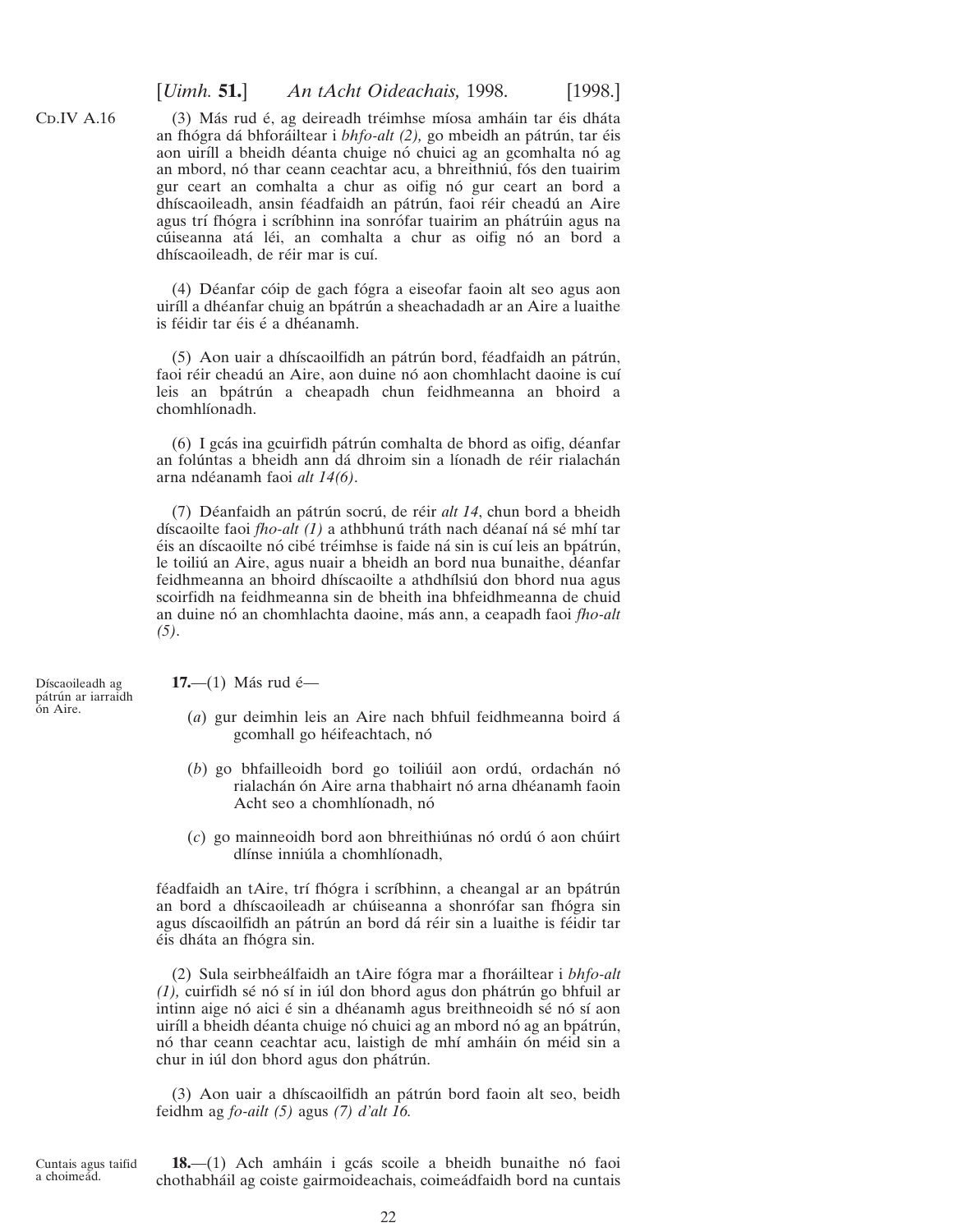<span id="page-22-0"></span>agus na taifid go léir is cuí agus is gnách ar an airgead go léir a CD.IV A.18 gheobhaidh sé nó ar chaiteachas an airgid sin a thabhóidh sé agus cinnteoidh sé go ndéanfar, i ngach bliain, na cuntais sin go léir a iniú chadh nó a dheimhniú go cuí de réir an chleachtais cuntasaíochta is fearr.

(2) Déanfaidh an scoil lena mbaineann cuntais a choimeádfar de bhun an ailt seo a chur ar fáil lena n-iniú chadh ag an Aire agus ag tuismitheoirí mac léinn sa scoil, a mhéid a bhaineann na cuntais sin le hairgead a sholáthrófar de réir *alt 12*.

**19.**—(1) Más rud é go mbeidh an tAire nó an pátrún den tuairim Tuarascáil maidir le nach bhfuil feidhmeanna boird á gcomhall go héifeachtach, cuirfidh hoibriú an bhoird. an tAire nó an pátrún, de réir mar a bheidh, an tuairim sin agus na cúiseanna atá léi in iúl don bhord.

(2) Féadfaidh an tAire nó an pátrún, de réir mar a bheidh, tar éis aon uiríll a bheidh déanta ag an mbord a bhreithniú, aon duine nó daoine is cuí leis an Aire nó leis an bpátrún a údarú chun tuarascáil a thabhairt don Aire nó don phátrún, nó don Aire agus don phátrún araon, maidir le haon ní a éireoidh as oibriú an bhoird sin nó a bhaineann leis an oibriú sin.

(3) Aon duine a cheapfar chun tuarascáil a ullmhú faoin alt seo, beidh sé nó sí i dteideal dul isteach gach tráth réasúnach in aon a´itreabh ata´ ar a´itiu´ ag an scoil lena mbaineann agus tabharfaidh an bord, na múinteoirí agus foireann eile na scoile gach saoráid agus gach comhoibriú dó nó di, lena n-áirítear rochtain ar gach taifead, chun a fheidhmeanna nó a feidhmeanna a chomhlíonadh.

(4) Déanfaidh Príomhoide nó bord cibé faisnéis a bhaineann le comhlíonadh fheidhmeanna an bhoird agus a theastóidh ón bpátrún nó ón Aire, de réir mar a bheidh, ó am go ham, a chur ar fáil don phátrún agus don Aire.

(5) Más rud é go mbeartaíonn an tAire nó pátrún feidhmeanna a fheidhmiú faoin alt seo, ansin-

- $(a)$  cuirfidh an tAire in iúl don phátrún, nó
- $(b)$  cuirfidh an pátrún in iúl don Aire,

de réir mar is cuí, cén gníomh atá beartaithe.

**20.—Bunóidh bord nósanna imeachta chun nithe a bhaineann le Tuarascáil agus** hoibriú agus le feidhmiú scoile a chur in iúl do thuismitheoirí mac faisnéis. léinn sa scoil agus féadfar a áireamh sna nósanna imeachta sin tuarascáil maidir le hoibriú agus le feidhmiú na scoile in aon scoilbhliain, ag tagairt go háirithe do ghnóthú cuspóirí mar atá leagtha amach sa phlean scoile dá bhforáiltear faoi *alt 21*, a fhoilsiú agus a scaipeadh ar thuismitheoirí, ar mhúinteoirí agus ar chomhaltaí eile foirne agus ar chomhairle mac léinn i gcás ceann a bheith bunaithe.

**21.**—(1) Déanfaidh bord, a luaithe is féidir tar éis a cheaptha, An plean scoile. socruithe chun plean (dá ngairtear an "plean scoile" san alt seo) a ullmhú agus cinnteoidh sé go ndéanfar an plean a athbhreithniú agus a thabhairt cothrom le dáta ar bhonn rialta.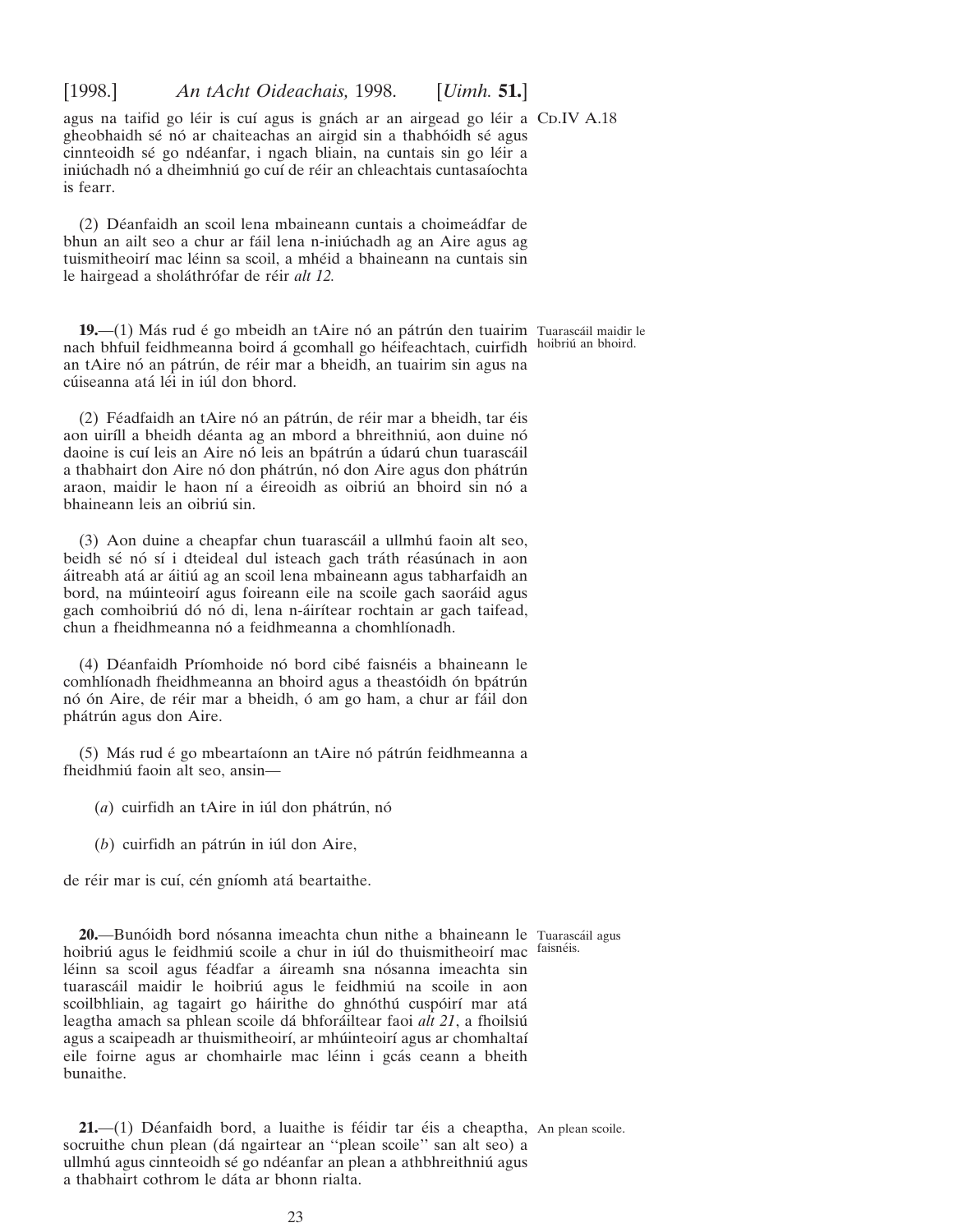[*Uimh.* **51.**] *An tAcht Oideachais,* 1998. [1998.]

(2) Sonrófar sa phlean scoile cuspóirí na scoile maidir le comhionannas rochtana ar an scoil agus le comhionannas rannpháirtíochta sa scoil agus na bearta a bheartaíonn an scoil a ghlacadh chun na cuspóirí sin a bhaint amach, lena n-áirítear comhionannas rochtana ar an scoil agus comhionannas rannpháirtíochta sa scoil ag mic léinn atá faoi mhíchumas nó a bhfuil riachtanais speisialta eile oideachais acu.

(3) Ullmhófar an plean scoile de réir cibé ordachán, lena n-áirítear ordacháin a bhaineann le comhchomhairle le tuismitheoirí, pátrún, foireann agus mic léinn na scoile, a thabharfaidh an tAire ó am go ham i ndáil le pleananna scoile.

(4) Déanfaidh bord socruithe chun cói peanna den phlean scoile a scaipeadh ar phátrún, tuismitheoirí, múinteoirí agus foireann eile na scoile.

## CUID V

#### AN PRÍOMHOIDE AGUS NA MÚINTEOIRÍ

Feidhmeanna an Phríomhoide agus na múinteoirí.

<span id="page-23-0"></span> $CD.IV A.21$ 

**22.**—(1) Beidh freagracht, de réir an Achta seo, ar Phríomhoide scoile aitheanta agus ar na múinteoirí i scoil aitheanta, faoi stiúradh an Phríomhoide, as an teagasc a chuirfear ar fáil do mhic léinn sa scoil agus cuideoidh siad, i gcoitinne, le hoideachas agus forbairt phearsanta na mac léinn sa scoil sin.

(2) Gan dochar *d'fho-alt (1)*, déanfaidh an Príomhoide agus na múinteoirí—

- $(a)$  an fhoghlaim a spreagadh agus a chothú i mic léinn,
- (*b*) meastóireacht rialta ar mhic léinn agus tuairisc faoi thorthaí na meastóireachta a thabhairt go tréimhsiúil do na mic léinn agus dá dtuismitheoirí,
- (*c*) i dteannta a che´ile, comhoibriu´ idir an scoil agus an pobal dá bhfónann sí a chur chun cinn, agus
- (*d*) faoi réir théarmaí aon chomhaontaithe chomhchoitinn is infheidhme agus faoi réir a gconartha fostaíochta, na dualgais sin a chomhlíonadh—
	- (i) i gcás múinteoirí, a shannfaidh an Príomhoide dóibh nó a shannfar dóibh ar threoir ón bPríomhoide, agus
	- (ii) i gcás an Phríomhoide, a shannfaidh an bord dó nó di.
- An Príomhoide. **23.**—(1) Déanfaidh bord, de réir nósanna imeachta a bheidh comhaontaithe ó am go ham idir an tAire, an pátrún, eagraíochtaí aitheanta bainistíochta scoile agus aon cheardchumann aitheanta nó comhlachas foirne atá ionadaitheach do mhúinteoirí, duine a cheapadh chun na scoile i gcáil lánaimseartha le bheith ina Phríomhoide nó ina Príomhoide ar an scoil sin faoi réir cibé téarmaí agus coinníollacha a chinnfidh an tAire ó am go ham, le toiliú an Aire Airgeadais.

(2) I dteannta na bhfeidhmeanna de chuid Prı´omhoide da´ bhfora´iltear in *alt 22*—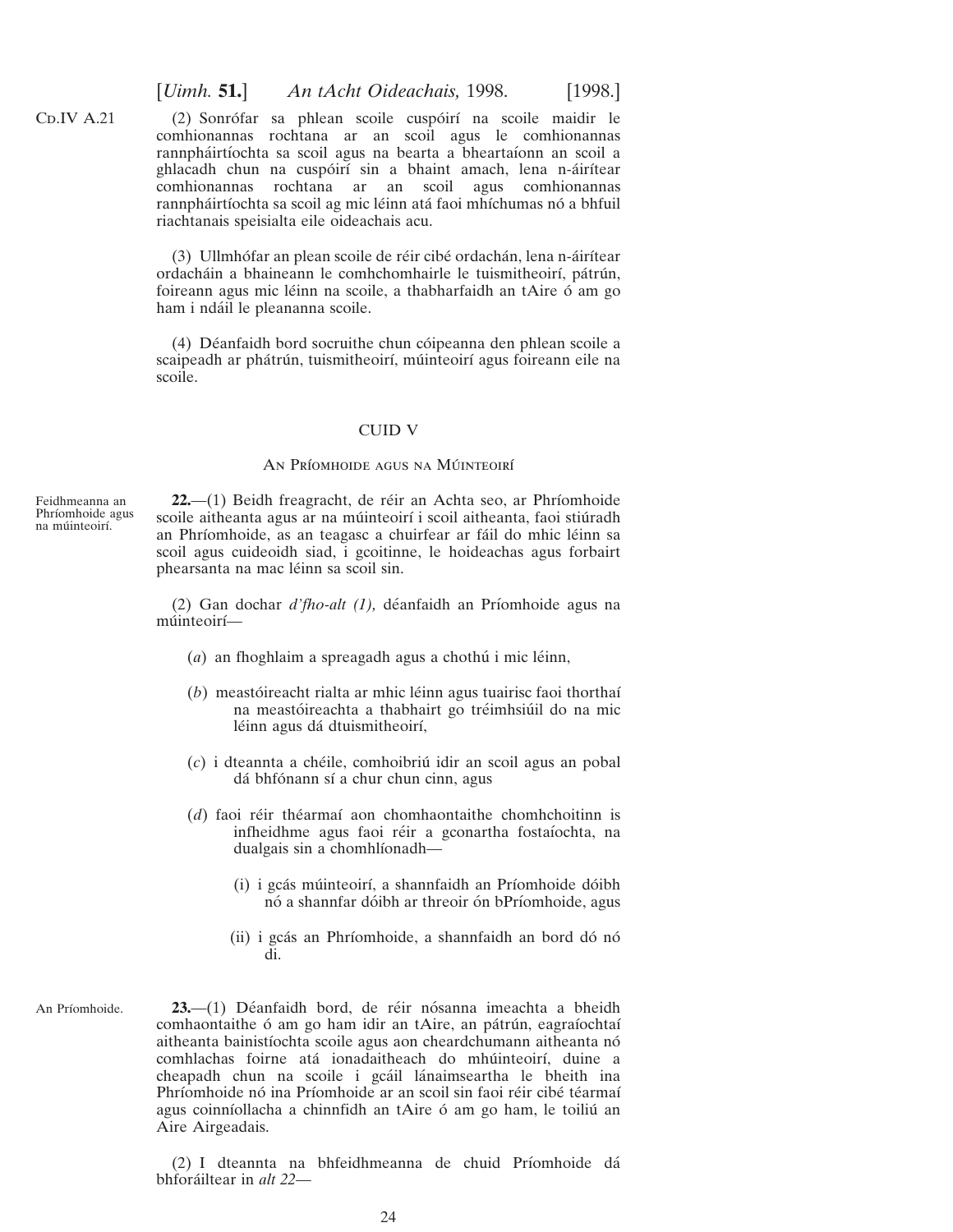- <span id="page-24-0"></span>(*a*) beidh an Príomhoide freagrach as bainistíocht na scoile ó lá CD.V A.23 go lá, lena n-áirítear múinteoirí agus foireann eile na scoile a threorú agus a stiúradh, agus beidh sé nó sí cuntasach don bhord as an mbainistíocht sin,
- (b) tabharfaidh an Príomhoide ceannaireacht do mhúinteoirí agus d'fhoireann eile agus do mhic léinn na scoile,
- (*c*) beidh an Prı´omhoide freagrach, mar aon leis an mbord, le tuismitheoirí mac léinn agus leis na múinteoirí, as timpeallacht scoile a chruthú a thacaíonn leis an bhfoghlaim i measc na mac léinn agus a chuireann forbairt ghairmiúil na múinteoirí chun cinn,
- (*d*) déanfaidh an Príomhoide, faoi stiúradh an bhoird agus i gcomhairle leis na múinteoirí, leis na tuismitheoirí agus, a mhéid is cuí dá n-aois agus dá dtaithí, leis na mic léinn, cuspóirí a leagan amach don scoil agus faireachán a dhéanamh ar ghnóthú na gcuspóirí sin, agus
- (*e*) déanfaidh an Príomhoide tuismitheoirí mac léinn sa scoil a spreagadh le páirt a ghlacadh in oideachas na mac léinn sin agus i ngnóthú chuspóirí na scoile.

(3) Beidh ag Príomhoide, chun a fheidhmeanna nó a feidhmeanna faoin Acht seo a chomhall, na cumhachtaí sin go léir is gá nó is fóirsteanach chuige sin, agus déanfaidh an Príomhoide a fheidhmeanna nó a feidhmeanna a chomhall de réir cibé beartais a chinnfidh an bord ó am go ham agus de réir rialachán arna ndéanamh de réir *alt 33*.

(4) Beidh an Príomhoide i dteideal a bheith ina chomhalta nó ina comhalta d'aon choiste agus de gach coiste arna cheapadh ag bord.

(5) Más rud é, ag tosach feidhme an ailt seo, gur duine nó comhlacht daoine seachas bord na scoile fostóir an Phríomhoide in iar-bhunscoil, ansin beidh feidhm ag *fo-alt (1)* amhail is dá ndéanfaí an duine nó an comhlacht arb é nó í, ag an tosach feidhme sin agus ó am go ham dá éis sin, an fostóir sin a chur in ionad an bhoird mar a thagraítear dó san fho-alt sin.

(6) Le linn don Phríomhoide a fheidhmeanna nó a feidhmeanna faoin alt seo a fheidhmiú, rachaidh sé nó sí, nuair is indéanta é, i gcomhairle le múinteoirí agus foireann eile na scoile.

**24.—(1)** Faoi réir an ailt seo, féadfaidh bord cibé daoine agus cibé Forálacha a líon daoine a cheapadh mar mhúinteoirí agus mar fhoireann eile bhaineann leis an scoile a mheasfaidh an bord ó am go ham is gá chun a chumhachtaí agus a fheidhmeanna faoin Acht seo a chomhlíonadh.

(2) Beidh líon agus cáilíochtaí múinteoirí agus foirne eile scoile, a bheidh le híoc as airgead a sholáthróidh an tOireachtas, faoi réir cheadú an Aire le comhthoiliú an Aire Airgeadais.

(3) Ceapfaidh bord múinteoirí agus foireann eile, a bheidh le híoc as airgead a sholáthróidh an tOireachtas, agus féadfaidh sé na múinteoirí agus an fhoireann sin a chur ar fionraí nó a dhífhostú, de réir nósanna imeachta a bheidh comhaontaithe ó am go ham idir an tAire, an pátrún, eagraíochtaí aitheanta bainistíochta scoile agus aon cheardchumann aitheanta agus comhlachas foirne ata´ ionadaitheach do mhúinteoirí nó d'fhoireann eile, de réir mar is cuí.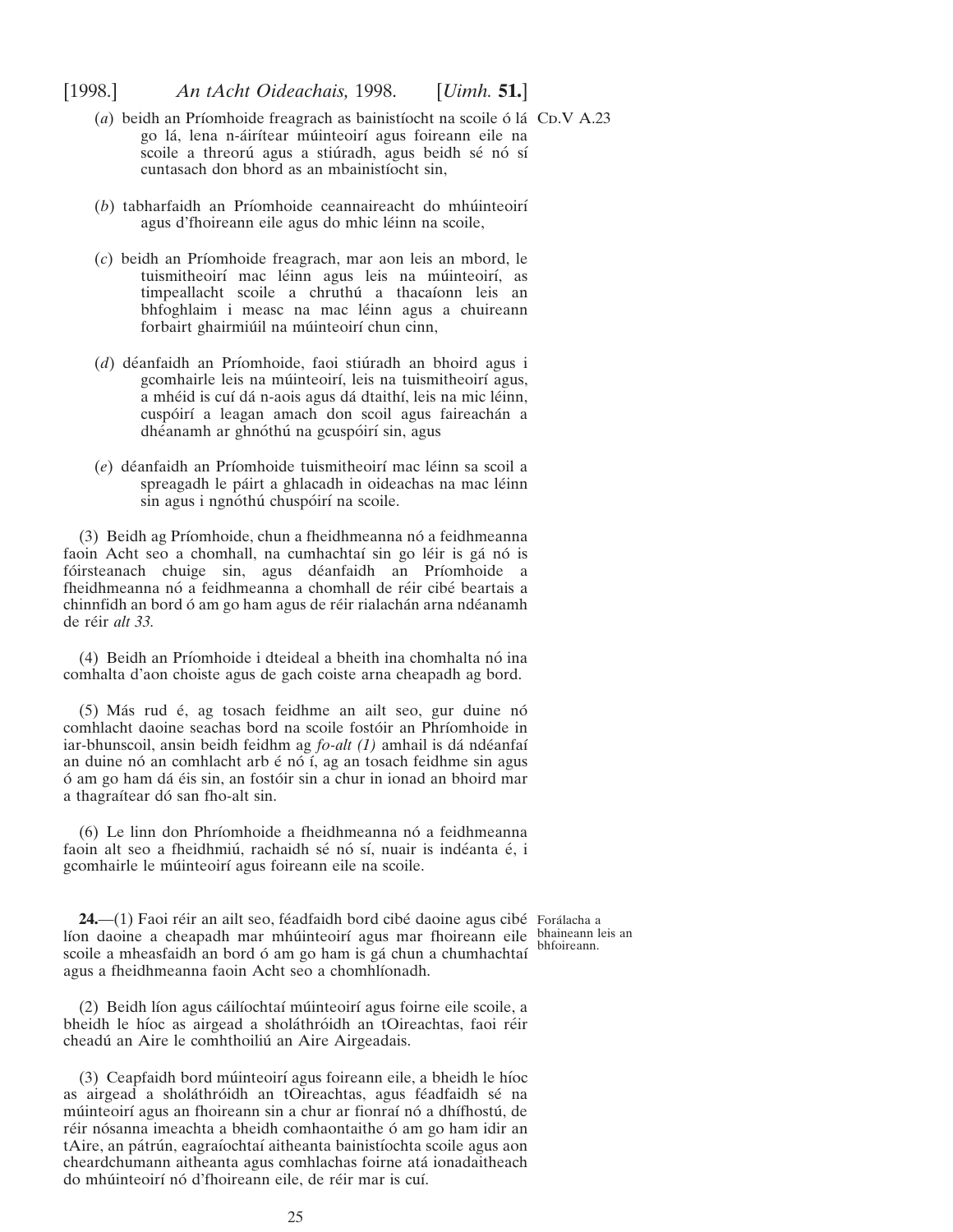(4) Maidir leis na nósanna imeachta a bhí, díreach roimh thosach feidhme an ailt seo, á gcur i bhfeidhm i ndáil le múinteoirí nó foireann eile a cheapadh, a chur ar fionraí agus a dhífhostú, leanfar de bheith á gcur i bhfeidhm tar éis an tosach feidhme sin go dtí go gcomhaontófar nósanna imeachta dá bhforáiltear i *bhfo-alt (3)*.

 $(5)$  Is é nó is í an tAire, le comhthoiliú an Aire Airgeadais, a chinnfidh téarmaí agus coinníollacha fostaíochta múinteoirí agus foirne eile scoile a gceapfaidh bord iad agus a bheidh le híoc as airgead a sholáthróidh an tOireachtas.

(6) Más rud é go mbeidh an t-iomlán nó cuid de luach saothair agus d'aoisliúntas múinteoirí agus foirne eile scoile á íoc nó le híoc as airgead a sholáthróidh an tOireachtas, is é nó is í an tAire, le comhthoiliú an Aire Airgeadais, a chinnfidh an luach saothair nó an t-aoisliúntas sin ó am go ham.

 $(7)$  Más rud é, ag tosach feidhme an ailt seo, gur duine nó comhlacht daoine seachas bord na scoile fostóir na múinteoirí nó na foirne eile in iar-bhunscoil, ansin beidh feidhm ag *fo-ailt (1), (3)* agus *(5)* amhail is dá ndéanfaí an duine nó an comhlacht arb é nó í, ag an tosach feidhme sin agus ó am go ham dá éis sin, an fostóir sin a chur in ionad an bhoird mar a thagraítear dó san fho-alt sin.

(8) Ach amha´in i gca´s comhaontaithe da´ bhfora´iltear i *bhfo-alt* (3), ní bheidh d'éifeacht le haon ní san Acht seo na téarmaí agus na coinníollacha faoina raibh múinteoirí agus foireann eile scoile fostaithe roimh thosach feidhme an Achta seo a athrú tar éis an tosach feidhme sin.

(9) Ní bheidh feidhm ag an alt seo maidir le múinteoirí nó foireann eile scoile a bheidh bunaithe nó faoi chothabháil ag coiste gairmoideachais.

## CUID VI

## **ILGHNÉITHEACH**

**25.**—Féadfaidh an tAire, ó am go ham, tar éis dul i gcomhairle le pátrúin, le cumainn náisiúnta tuismitheoirí, le heagraíochtaí aitheanta bainistíochta scoile agus le ceardchumainn aitheanta agus comhlachais foirne atá ionadaitheach do mhúinteoirí, na nithe seo a leanas a fhorordú—

- $(a)$  an líon íosta laethanta i scoilbhliain a mbeidh scoil ar oscailt lena linn chun mic léinn a ghlacadh agus teagasc a chur ar fáil dóibh,
- $(b)$  an líon íosta uaireanta an chloig teagaisc i lá scoile nó i seachtain scoile, agus
- (*c*) nithe ar bith a bhaineann le fad na scoilbhliana, na seachtaine scoile nó an lae scoile agus le heagrú agus struchtúr na bliana, na seachtaine nó an lae sin.

Cumann tuismitheoirí.

Scoilbhliain, seachtain scoile, lá

scoile.

<span id="page-25-0"></span> $CD.V A.24$ 

26.—(1) Féadfaidh tuismitheoirí mac léinn scoile aitheanta cumann tuismitheoirí don scoil sin a bhunú agus a chothabháil as measc a lín agus beidh an ceart ag tuismitheoirí uile mhic léinn na scoile sin a bheith ina gcomhaltaí den chumann sin.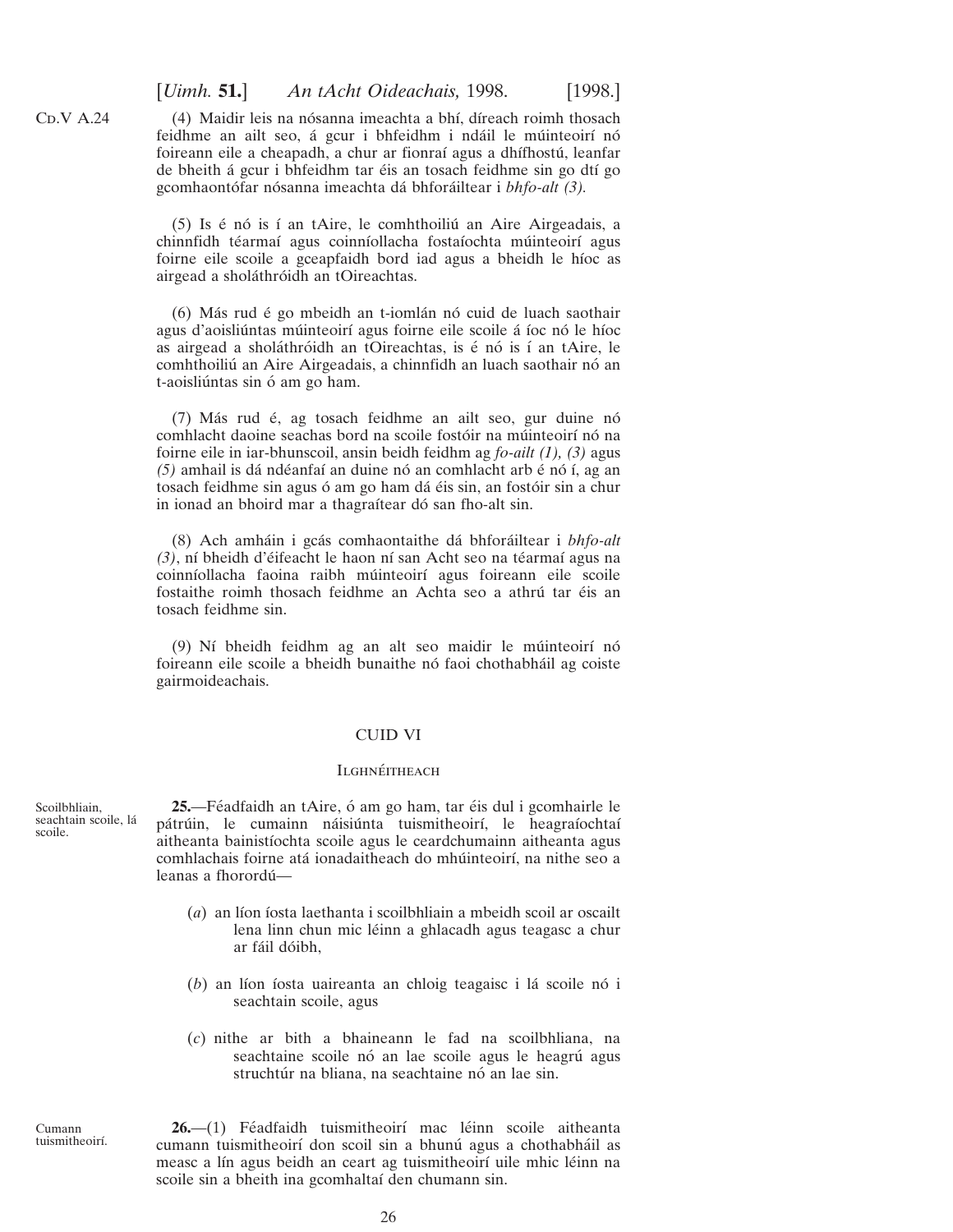<span id="page-26-0"></span>(2) Déanfaidh cumann tuismitheoirí leasanna na mac léinn i scoil CD.VI A.26 a chur chun cinn i gcomhar le bord, le Príomhoide, le múinteoirí agus le mic léinn na scoile agus, chun na críche sin, féadfaidh sé—

- (*a*) comhairle a thabhairt don Phríomhoide nó don bhord maidir le haon ní a bhaineann leis an scoil agus beidh aird ag an bPríomhoide nó ag an mbord, de réir mar a bheidh, ar aon chomhairle den sórt sin, agus
- (b) clár gníomhaíochtaí a ghlacadh lena ndéanfar páirteachas tuismitheoirí, i gcomhairle leis an bPríomhoide, in oibriú na scoile, a chur chun cinn.

(3) Déanfaidh an bord teagmháil a chur chun cinn idir an scoil, tuismitheoirí mac léinn sa scoil sin agus an pobal agus, i gcás tuismitheoirí ar mian leo cumann tuismitheoirí a bhunú, déanfaidh sé éascaíocht dóibh agus tabharfaidh sé gach cúnamh réasúnach dóibh agus do chumann tuismitheoirí nuair a bheidh sé bunaithe.

- (4) (*a*) Déanfaidh cumann tuismitheoirí, tar éis dul i gcomhairle lena chomhaltaí, rialacha lena rialófar a chruinnithe agus a ghnó agus seoladh a ghnóthaí.
	- (*b*) Más rud é go mbeidh cumann tuismitheoirí cleamhnaithe le cumann náisiúnta tuismitheoirí, beidh na rialacha dá dtagraítear i *mír (a)* i gcomhréir le treoirlínte a bheidh eisithe ag an gcumann náisiúnta tuismitheoirí sin le comhthoiliú an Aire.

**27.**—(1) Déanfaidh bord nósanna imeachta a bhunú agus a Faisnéis do mhic chothabháil chun faisnéis a thabhairt do mhic léinn i scoil maidir le léinn agus gníomhaíochtaí na scoile.

comhairle mac léinn.

(2) Maidir leis na nósanna imeachta a bhunófar agus a chothabhálfar faoi *fho-alt (1)*, éascóidh siad páirteachas na mac léinn in oibriú na scoile, ag féáchaint d'aois agus do thaithí na mac léinn, in éineacht lena dtuismitheoirí agus lena múinteoirí.

(3) Féadfaidh mic léinn iar-bhunscoile comhairle mac léinn a bhunú agus, gan dochar do ghinearáltacht *fho-alt (1)*, spreagfaidh bord iar-bhunscoile na mic léinn chun comhairle mac léinn a bhunú agus déanfaidh sé éascaíocht, agus tabharfaidh sé gach cúnamh réasúnach—

- (a) do mhic léinn ar mian leo comhairle mac léinn a bhunú, agus
- $(b)$  do chomhairlí mac léinn nuair a bheidh siad bunaithe.

(4) Déanfaidh comhairle mac léinn leasanna na scoile agus páirteachas mac léinn i ngnóthaí na scoile a chur chun cinn, i gcomhar leis an mbord, leis na tuismitheoirí agus leis na múinteoirí.

(5) Is é an bord a tharraingeoidh suas na rialacha le haghaidh comhairle mac léinn a bhunú, i gcomhréir le cibé treoirlínte a eiseoidh an tAire ó am go ham, agus féadfaidh na rialacha sin socrú a bheith iontu le haghaidh comhaltaí a thoghadh agus comhairle mac léinn a dhíscaoileadh.

(6) Féadfaidh comhairle mac léinn, tar éis dul i gcomhairle leis an mbord, rialacha a dhéanamh lena rialófar a cruinnithe agus a gnó agus seoladh a gnóthaí.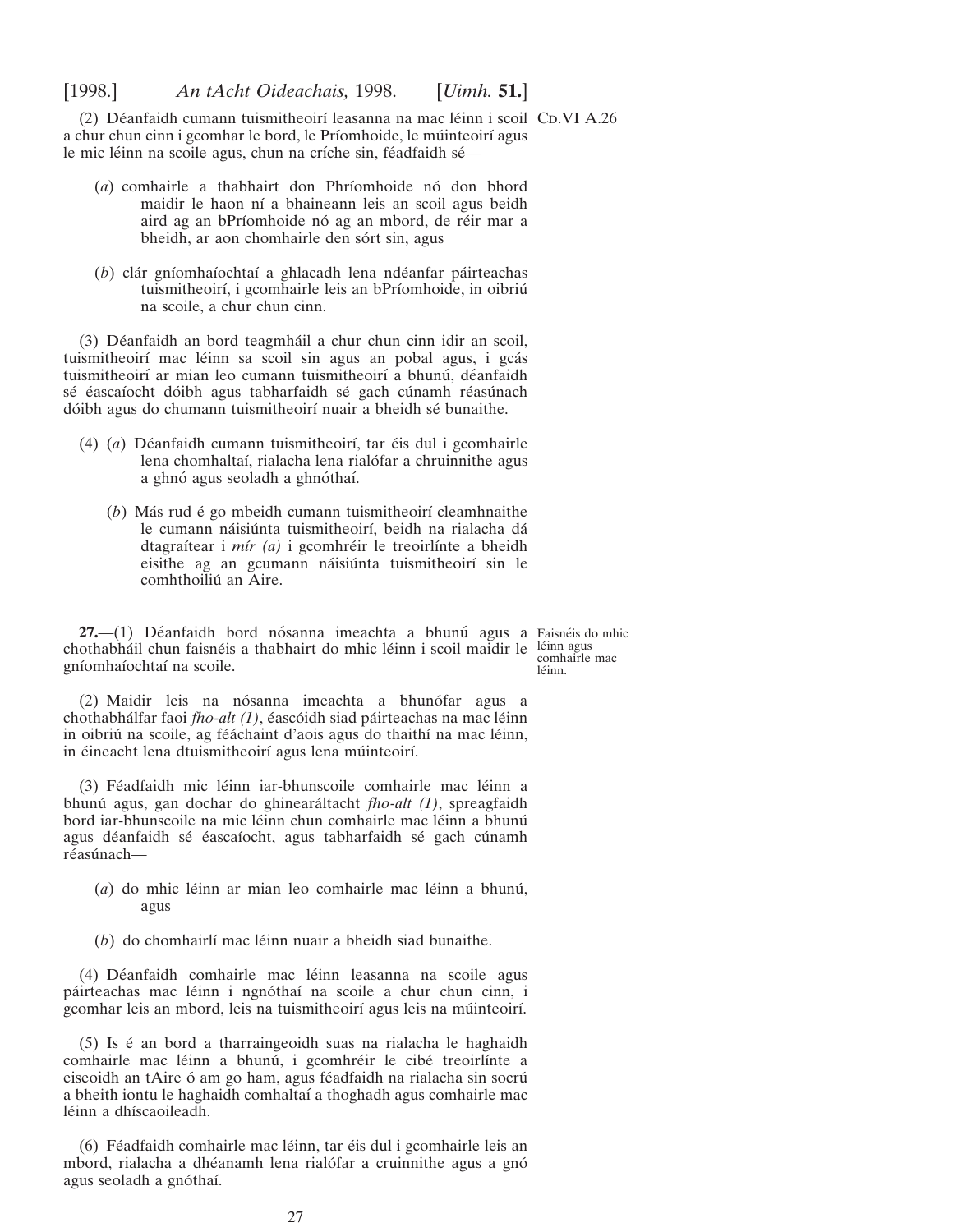[*Uimh.* **51.**] *An tAcht Oideachais,* 1998. [1998.]

#### <span id="page-27-0"></span>CD.IV

Nósanna imeachta maidir le gearáin agus nósanna imeachta eile.

 $28$ —(1) Féadfaidh an tAire ó am go ham, tar éis dul i gcomhairle le pátrúin scoileanna aitheanta, le cumainn náisiúnta tuismitheoirí, le heagraíochtaí aitheanta bainistíochta scoile agus le ceardchumainn aitheanta agus comhlachais foirne atá ionadaitheach do mhúinteoirí, nósanna imeachta a fhorordú ar dá réir—

- (*a*) a fhéadfaidh tuismitheoir mic léinn nó, i gcás mic léinn a bhfuil 18 mbliana d'aois slánaithe aige nó aici, an mac léinn, achomharc a dhéanamh chun an bhoird in aghaidh cinnidh múinteora nó comhalta eile foirne scoile.
- (b) a éistfear gearáin ó mhic léinn nó óna dtuismitheoirí, ar gearáin iad a bhaineann le scoil na mac léinn (seachas geara´in a bhfe´adfar de´ilea´il leo faoi *mhı´r (a)* no´ faoi *alt 29)*, agus
- (*c*) a dhe´anfar gnı´omh leigheasta iomchuı´, i gca´s inar ga´ sin, de dhroim achomhairc nó mar fhreagra ar ghearán.

(2) Beidh aird ag an Aire, le linn nósanna imeachta a fhorordú chun críocha an ailt seo, ar a inmhianaithe atá sé achomhairc a chinneadh agus gearáin a réiteach sa scoil lena mbaineann.

Achomhairc chuig an Ard-Rúnaí.

**29.—(1)** Más rud é, maidir le bord nó le duine atá ag gníomhú thar ceann an bhoird—

- $(a)$  go n-eisiafaidh sé nó sí mac léinn go buan ó scoil, nó
- (*b*) go ndéanfaidh sé nó sí mac léinn a fhionraí ó fhreastal ar scoil ar feadh tréimhse a fhorordófar chun críche na míre seo, nó
- (c) go ndiúltóidh sé nó sí mac léinn a rollú i scoil, nó
- (*d*) go ndéanfaidh sé nó sí cinneadh d'aicme a gcinnfidh an tAire ó am go ham, tar éis dul i gcomhairle le pátrúin, le cumainn náisiúnta tuismitheoirí, le heagraíochtaí aitheanta bainistíochta scoile, le ceardchumainn aitheanta agus le comhlachais foirne ata´ ionadaitheach do mhúinteoirí, go bhféadfar achomharc a dhéanamh ina haghaidh de réir an ailt seo,

féadfaidh tuismitheoir an mhic léinn nó, i gcás mic léinn a bhfuil 18 mbliana d'aois slánaithe aige nó aici, an mac léinn, laistigh de thréimhse réasúnach ón dáta ar cuireadh an cinneadh in iúl don tuismitheoir nó don mhac léinn agus tar éis aon nósanna imeachta achomhairc a bheidh curtha ar fáil ag an scoil nó ag an bpátrún de réir *alt 28* a bheith tugtha chun críche, achomharc in aghaidh an chinnidh sin a dhéanamh chun Ard-Rúnaí na Roinne Oideachais agus Eolaı´ochta agus de´anfaidh coiste a cheapfar faoi *fho-alt (2)* an t-achomharc sin a éisteacht.

(2) De´anfaidh an tAire, d'fhonn achomharc faoin alt seo a éisteacht agus a chinneadh, coiste amháin nó níos mó a cheapadh (da´ ngairtear ''coiste achomhairc'' san alt seo) agus beidh Cigire agus cibé daoine eile is cuí leis an Aire ar gach coiste acu sin.

(3) Más rud é go gceapfar coiste faoi *fho-alt (2)*, déanfaidh an tAire duine amháin dá líon a cheapadh chun bheith ina chathaoirleach nó ina cathaoirleach ar an gcoiste sin agus, i gcás comhionannais vótaí, beidh an dara vóta nó vóta réitigh ag an gcathaoirleach.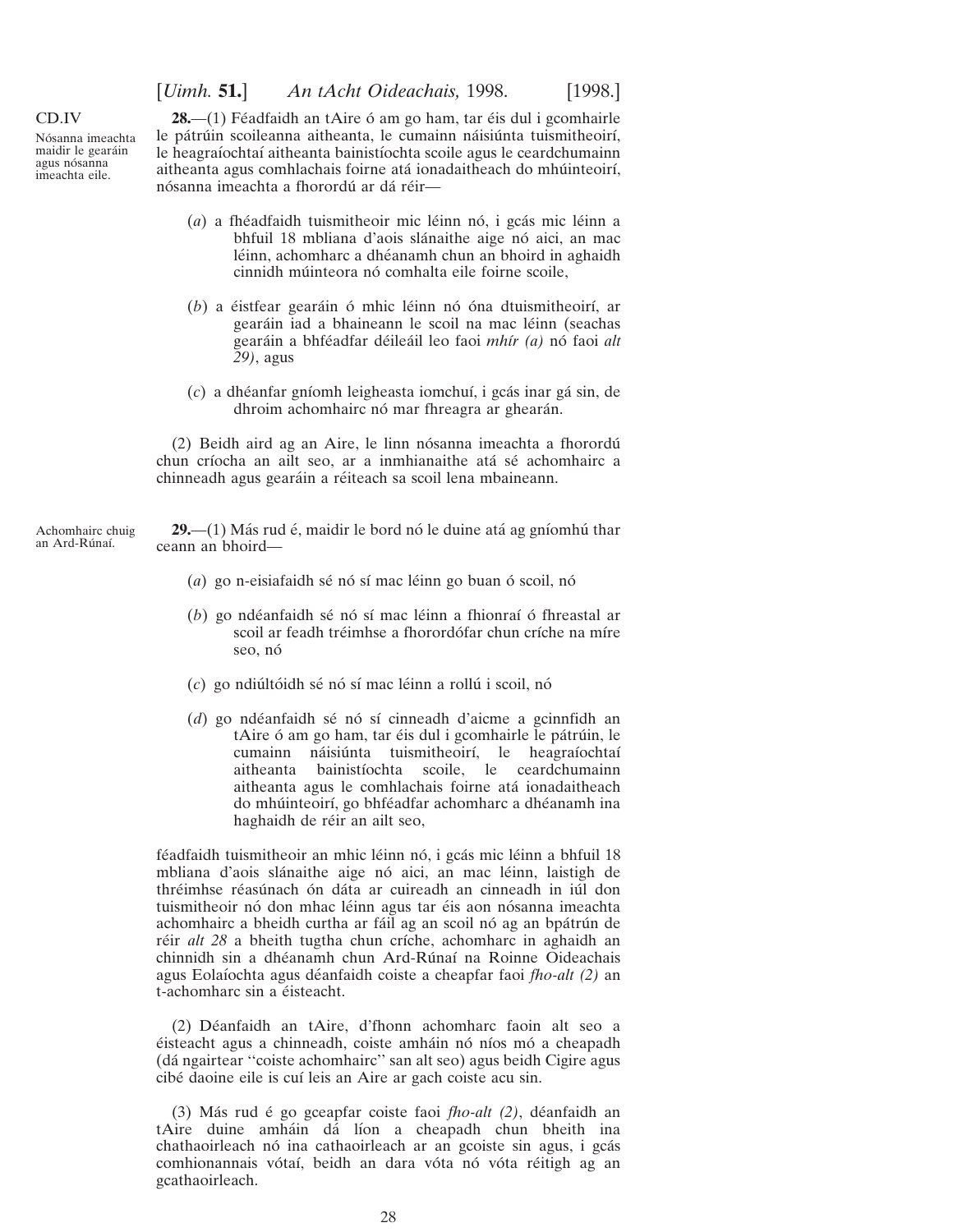(4) Gníomhóidh coiste achomhairc, le linn achomharc faoin alt CD.VI A.29 seo a éisteacht agus a chinneadh, de réir cibé nósanna imeachta a chinnfidh an tAire ó am go ham tar éis dul i gcomhairle le pátrúin, le cumainn náisiúnta tuismitheoirí, le heagraíochtaí aitheanta bainistíochta scoile agus le ceardchumainn aitheanta agus comhlachais foirne atá ionadaitheach do mhúinteoirí agus cinnteofar leis na nósanna imeachta sin-

- (*a*) go gcabhro´far leis na pa´irtithe san achomharc teacht ar chomhaontú maidir leis na nithe is ábhar don achomharc i gcás ina mbeidh an coiste achomhairc den tuairim gurb indéanta teacht ar chomhaontú den sórt sin sna himthosca,
- (*b*) go seolfar éisteachtaí leis an bhfoirmiúlacht is lú a bheidh ar comhréir le héisteacht chóir a thabhairt do gach páirtí, agus
- (*c*) go nde´ilea´lfar le hachomhairc laistigh de thre´imhse 30 la´ o´n dáta ar a bhfaighidh an tArd-Rúnaí an t-achomharc, ach amháin más rud é, ar iarratas i scríbhinn ón gcoiste achomhairc ina luafar na cúiseanna atá le moill i dtaca leis an achomharc a chinneadh, go dtoileoidh an tArd-Rúnaí i scríbhinn an tréimhse a fhadú de thréimhse nach faide ná 14 lá.

(5) Ar achomharc a dhe´anfar faoin alt seo a chinneadh, de´anfaidh an coiste achomhairc fógra i scríbhinn maidir lena chinneadh ar an achomharc agus maidir leis na cúiseanna a bhí leis an gcinneadh sin a chur chuig an Ard-Rúnaí.

- (6) Más rud é $-$ 
	- (*a*) go seasfaidh coiste achomhairc le casaoid go hiomlán nó go páirteach, agus
	- (*b*) gur dealraitheach don choiste achomhairc gur ceart aon nı´ ab ábhar don chasaoid (a mhéid a seasadh léi) a leigheas,

cuirfidh an coiste achomhairc moltaí faoi bhráid an Ard-Rúnaí maidir leis an ngníomh a bheidh le déanamh.

(7) A luaithe is indéanta tar éis don Ard-Rúnaí an fógra dá dtagraı´tear i *bhfo-alt (5)* a fha´il—

- (*a*) déanfaidh an tArd-Rúnaí cinneadh an choiste achomhairc agus na cúiseanna a bhí leis a chur in iúl, trí fhógra i scríbhinn, don duine a rinne an t-achomharc agus don bhord, agus
- (*b*) i gcás lena mbaineann *fo-alt* (*6*), féadfaidh an tArd-Rúnaí, san fhógra sin, cibé ordacháin a thabhairt don bhord is dealraitheach don Ard-Rúnaí (ag féachaint d'aon mholtaí a bheidh de´anta ag an gcoiste achomhairc) a bheith fóirsteanach chun an ní ab ábhar don achomharc a leigheas agus gníomhóidh an bord de réir na n-ordachán sin.

(8) Déanfaidh an tAire, i gcomhairle le pátrúin scoileanna, le cumainn náisiúnta tuismitheoirí, le heagraíochtaí aitheanta bainistíochta scoile agus le ceardchumainn aitheanta agus comhlachais foirne atá ionadaitheach do mhúinteoirí, oibriú an ailt seo agus *alt 28* a athbhreithniú ó am go ham agus beidh an chéad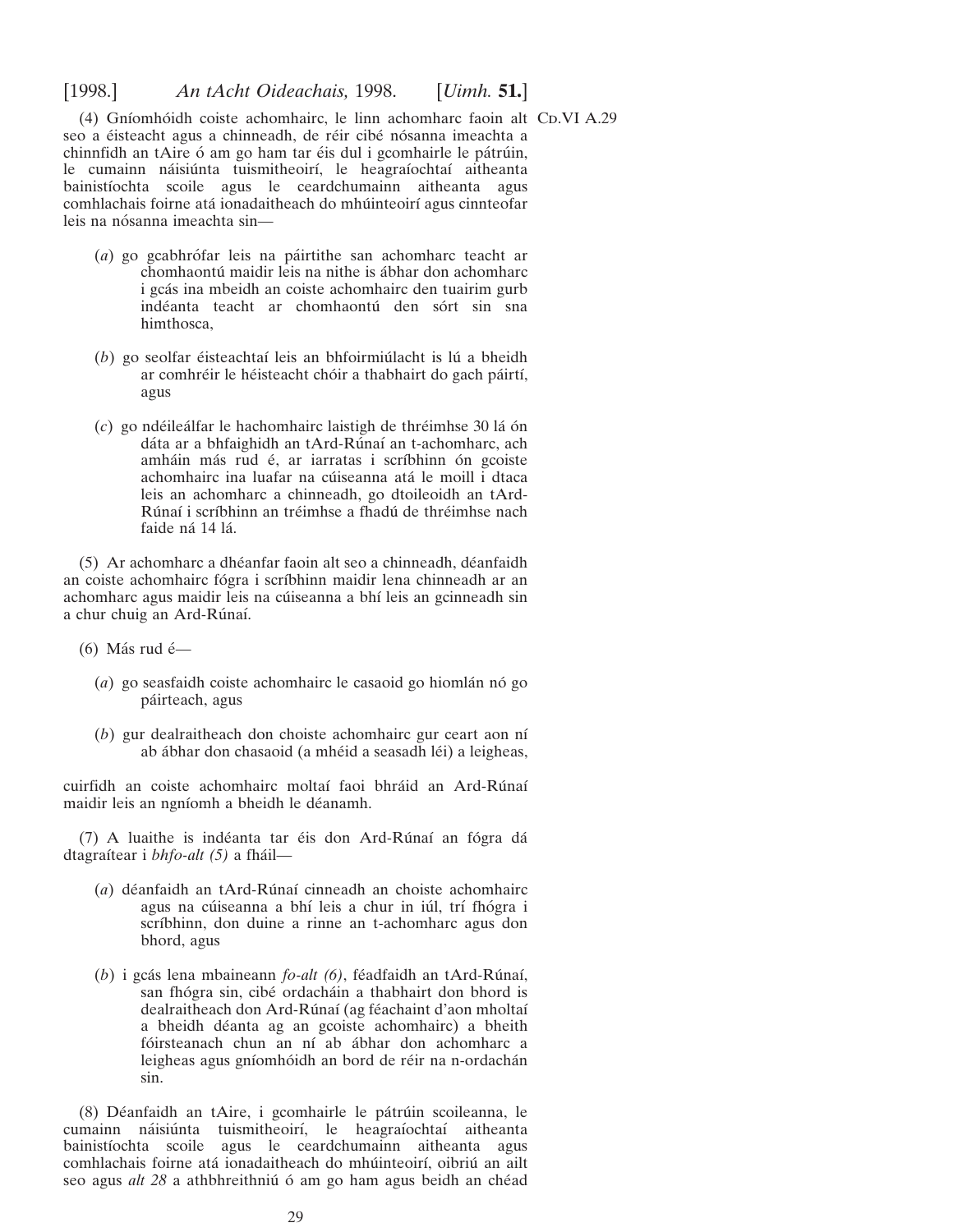<span id="page-29-0"></span> $CD.VI A.29$ 

Curaclam.

athbhreithniú den sórt sin ann tráth nach déanaí ná dhá bhliain tar e´is thosach feidhme an ailt seo.

(9) I gcás scoile a bheidh bunaithe nó faoi chothabháil ag coiste gairmoideachais, is chun an choiste gairmoideachais a bheidh ábhar achomhairc ann in aghaidh chinneadh ó bhord na scoile sin, ar an gce´ad a´sc, agus ina dhiaidh sin chun an Ard-Ru´naı´ de re´ir *fho-alt (1)*.

 $(10)$  Déanfaidh an tAire, ó am go ham, tar éis dul i gcomhairle le coistí gairmoideachais, le cumainn náisiúnta tuismitheoirí agus le ceardchumainn aitheanta agus comhlachais foirne ata´ ionadaitheach do mhúinteoirí, na nithe seo a leanas a fhorordú-

- (*a*) na nósanna imeachta le haghaidh achomharc faoin alt seo chun coistí gairmoideachais, agus
- (b) cé na hachomhairc lena bhfiosrófar an raibh an nós imeachta a ghlac bord, le linn dó teacht ar chinneadh nó le linn dó achomharc a sheoladh, cóir agus réasúnach agus cé na hachomhairc a sheolfar trí athéisteacht iomlán.

(11) Féadfaidh an tArd-Rúnaí, de réir ailt  $4(1)(i)$  agus 9 den Acht um Bainistíocht na Seirbhíse Poiblí, 1997, an fhreagracht i gcomhlíonadh na bhfeidhmeanna a bhfuil an tArd-Rúnaí freagrach iontu faoin alt seo a shannadh d'oifigeach eile de chuid na Roinne Oideachais agus Eolaíochta.

(12) Chun críocha *fho-alt (1)(c)*, ciallaíonn "mac léinn" duine a iarrann rollú i scoil agus féadfaidh an duine sin, nó tuismitheoirí an duine sin, achomharc a dhéanamh in aghaidh diúltú é nó í a rollú ar an modh céanna ar a bhféadfaidh mac léinn, nó tuismitheoirí mic léinn, achomharc a dhéanamh in aghaidh cinnidh faoin alt seo.

**30.**—(1) Féadfaidh an tAire ó am go ham, tar éis dul i gcomhairle le pátrúin scoileanna, le cumainn náisiúnta tuismitheoirí, le heagraíochtaí aitheanta bainistíochta scoile agus le ceardchumainn aitheanta agus comhlachais foirne atá ionadaitheach do mhúinteoirí, de réir mar is cuí leis an Aire, an curaclam do scoileanna aitheanta a fhorordú, eadhon-

- (*a*) na ha´bhair a bheidh le tairiscint i scoileanna aitheanta,
- (*b*) siollabas gach ábhair,
- (*c*) an me´id ama teagaisc a thabharfar do gach a´bhar, agus
- $(d)$  an soláthar treorach agus comhairliú cháin a bheidh le tairiscint i scoileanna.
- (2) Gan dochar do ghineara´ltacht *fho-alt (1)*
	- (*a*) beidh aird ag an Aire ar a inmhianaithe atá sé cabhrú le scoileanna a gcumhachtaí a fheidhmiú de réir mar a fhora´iltear faoi *fho-alt (4)*,
	- $(b)$  beidh aird ag an Aire ar spiorad sainiúil scoile nó aicme scoile le linn dó nó di a fheidhmeanna nó a feidhmeanna faoin alt seo a fheidhmiú,
	- (*c*) fe´adfaidh an tAire ordacha´in a thabhairt do scoileanna, i gcás inar cuí leis nó léi é, a chinntiú go bhfuil na hábhair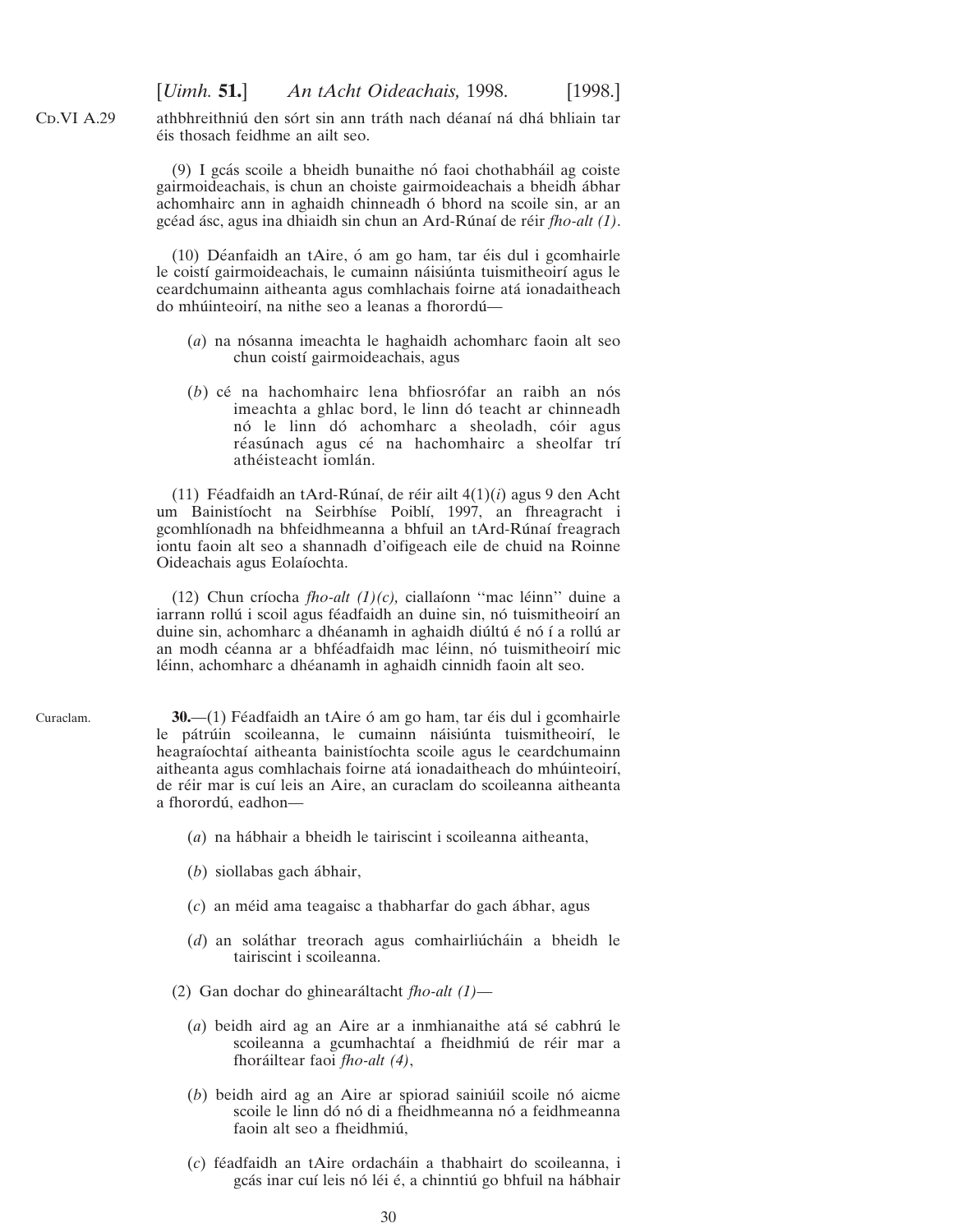<span id="page-30-0"></span>agus na siollabais a leantar sna scoileanna sin cuí agus CD.VI A.30 oiriu´nach do riachtanais oideachais agus ghairme na mac léinn sna scoileanna sin.

- (*d*) cinnteoidh an tAire, maidir leis an méid ama teagaisc a thabharfar d'ábhair ar an gcuraclam de réir mar a chinnfidh an tAire i ngach lá scoile, gur méid é a fhágfaidh gur féidir cibé am réasúnach teagaisc a chinnfidh an bord le toiliú an phátrúin a thabhairt d'ábhair a bhaineann le spiorad sainiúil na scoile nó a éiríonn as an spiorad sin, agus
- (*e*) ní cheanglóidh an tAire ar aon mhac léinn freastal ar theagasc in ábhar ar bith atá contrártha do choinsias thuismitheoir an mhic léinn nó, i gcás mic léinn a bhfuil 18 mbliana d'aois slánaithe aige nó aici, do choinsias an mhic léinn.
- $(3)$  Féadfaidh an tAire—
	- (*a*) dul i gcomhairle leis an gComhairle Náisiúnta Curaclaim agus Measúnachta agus le cibé daoine eile nó comhlachtaí eile daoine is cuí leis an Aire maidir le haon ní a bhaineann leis an gcuraclam do scoileanna aitheanta, agus
	- (*b*) cibé comhlachtaí daoine is cuí leis an Aire a bhunú chun taighde a sheoladh agus comhairle a thabhairt dó nó di maidir le nithe a bhaineann lena dhualgais nó lena dualgais faoin alt seo.

(4) Féadfaidh scoil, faoi réir an cheanglais go ndéanfar an curaclam arna chinneadh ag an Aire a mhúineadh sa scoil sin, cúrsaí teagaisc a chur ar fáil i cibé ábhair eile is cuí leis an mbord.

**31.**—(1) Bunóidh an tAire comhlacht daoine—

Múineadh trí Ghaeilge.

- (*a*) (i) chun soláthar téacsleabhar agus áiseanna d'fhoghlaim agus do mhúineadh trí Ghaeilge a phleanáil agus a chomheagrú,
	- (ii) chun comhairle a thabhairt don Aire maidir le beartais a bhaineann le hoideachas trí mheán na Gaeilge a chur ar fáil agus a chur chun cinn i scoileanna aitheanta i gcoitinne agus i scoileanna atá suite i limistéar Gaeltachta,
	- (iii) chun seirbhı´sı´ taca a chur ar fa´il do na scoileanna sin trí mheán na Gaeilge, agus
	- (iv) chun taighde a sheoladh ar aon ní nó ar gach ní lena mbaineann an mhír seo.

agus

(b) chun soláthar téacsleabhar agus áiseanna d'fhoghlaim agus do mhúineadh na Gaeilge a phleanáil agus a chomheagrú agus chun taighde a sheoladh, agus comhairle a thabhairt don Aire, maidir le straitéisí a bhfuil de chuspóir leo feabhas a chur ar éifeachtacht mhúineadh na Gaeilge i scoileanna aitheanta agus i lárionaid oideachais.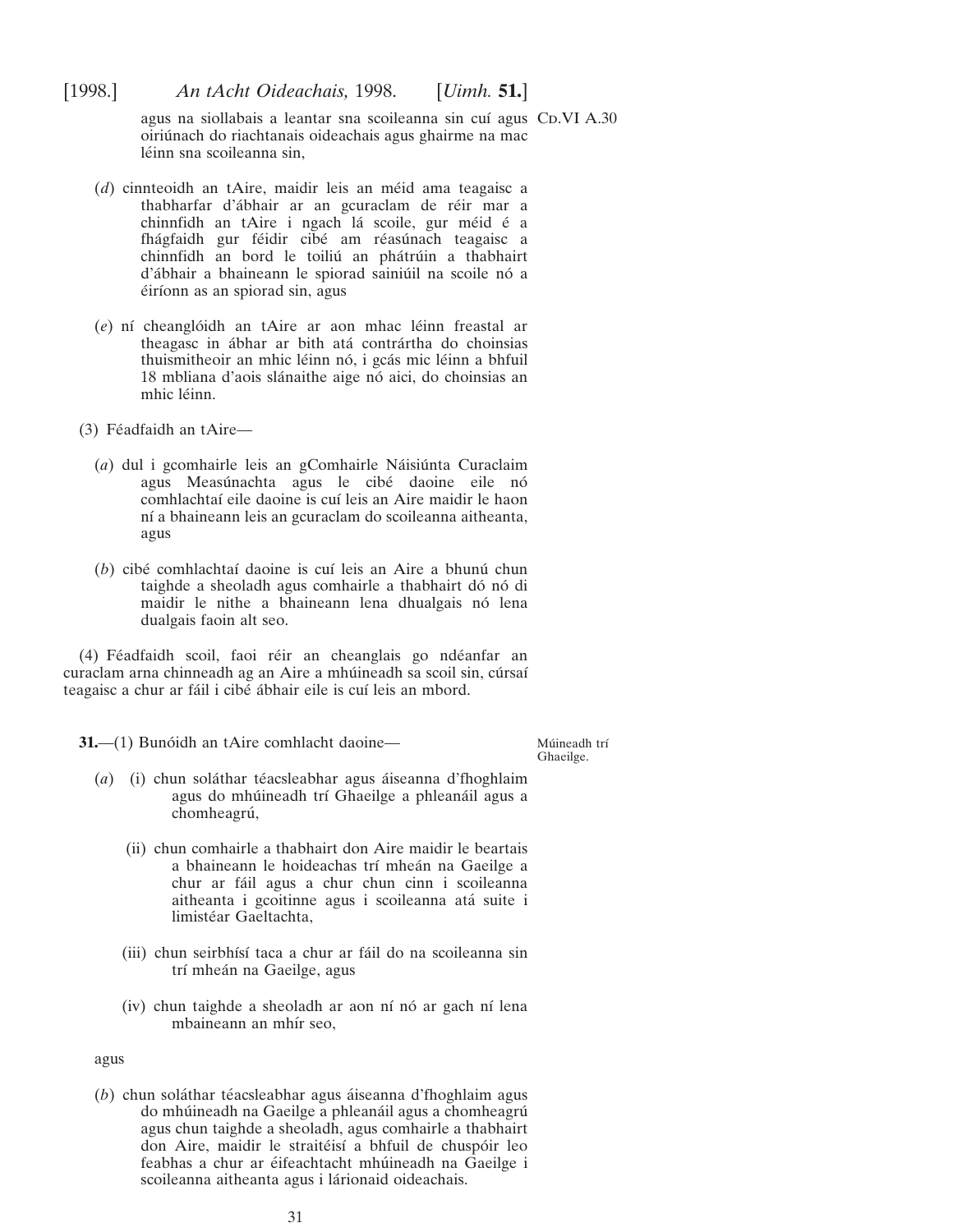(2) Féadfaidh an tAire, le hordú arna dhéanamh le toiliú an Aire Airgeadais, aon cheann dá fheidhmeanna nó dá feidhmeanna i leith na nithe da´ dtagraı´tear i *bhfo-alt (1)* a tharmligean chuig an gcomhlacht a bhunófar de réir an fho-ailt sin agus déanfaidh an comhlacht sin na feidhmeanna sin a chomhall faoi stiúradh agus faoi rialú an Aire.

- (3) Maidir leis an gcomhlacht a bhunófar de réir *fho-alt* (1)—
	- (*a*) déanfaidh sé, le toiliú an Aire, coiste a bhunú chun cabhrú leis na feidhmeanna a thugtar do´ faoi *fho-alt (1)(b)* a chomhlíonadh, agus
	- $(b)$  féadfaidh sé tráth ar bith, le toiliú an Aire, coiste a cheapfar faoin bhfo-alt seo a dhíscaoileadh nó comhaltas den sórt sin a bhaint de chomhalta coiste.

(4) Déanfaidh an comhlacht a bhunófar de réir *fho-alt (1)*, ó am go ham, de re´ir mar is cuı´ leis, comhairle a thabhairt don Chomhairle Náisiúnta Curaclaim agus Measúnachta maidir le nithe a bhaineann—

- (*a*) le múineadh na Gaeilge,
- (*b*) le hoideachas a chur ar fáil trí mheán na Gaeilge, lena n-áirítear nithe a bhaineann leis an gcuraclam do bhunscoileanna agus d'iar-bhunscoileanna a chuireann oideachas trí mheán na Gaeilge ar fáil agus le nósanna imeachta measúnachta a úsáidtear sna scoileanna sin, agus
- $(c)$  le riachtanais oideachais daoine a chónaíonn i limistéar Gaeltachta,

agus beidh aird ag an gComhairle Náisiúnta Curaclaim agus Measúnachta ar aon chomhairle den sórt sin le linn di a feidhmeanna a fheidhmiú.

(5) Féadfaidh an tAire, le hordú, aon ordú arna dhéanamh faoin alt seo, lena n-áirítear ordú arna dhéanamh faoin bhfo-alt seo, a leasú nó a chúlghairm.

 $(6)$  I ngach bliain airgeadais, féadfaidh an tAire le comhthoiliú an Aire Airgeadais deontas no´ deontais a thabhairt, as airgead a sholáthróidh an tOireachtas, don chomhlacht a cheapfar de réir *fhoalt (1)* chun críocha caiteachais ag an gcomhlacht sin i gcomhlíonadh a fheidhmeanna.

(7) Féadfaidh an tAire cibé tacaíocht rúnaíochta agus riaracháin a mheasfaidh an tAire is gá a chur ar fáil do chomhlacht a bhunófar faoin alt seo.

Míbhuntáiste oideachasúil.

**32.**—(1) Déanfaidh an tAire le hordú, tar éis dul i gcomhairle le pátrúin, le cumainn náisiúnta tuismitheoirí, le heagraíochtaí aitheanta bainistíochta scoile, le ceardchumainn aitheanta agus comhlachais foirne atá ionadaitheach do mhúinteoirí agus le cibé daoine eile is cuí leis an Aire, coiste a bhunú, dá ngairtear an "coiste um míbhuntáiste oideachasúil" anseo ina dhiaidh seo, chun comhairle a thabhairt dó nó di maidir le beartais agus straitéisí a bheidh le glacadh chun míbhuntáiste oideachasúil a shainaithint agus a cheartú.

<span id="page-31-0"></span> $CD.VI A.31$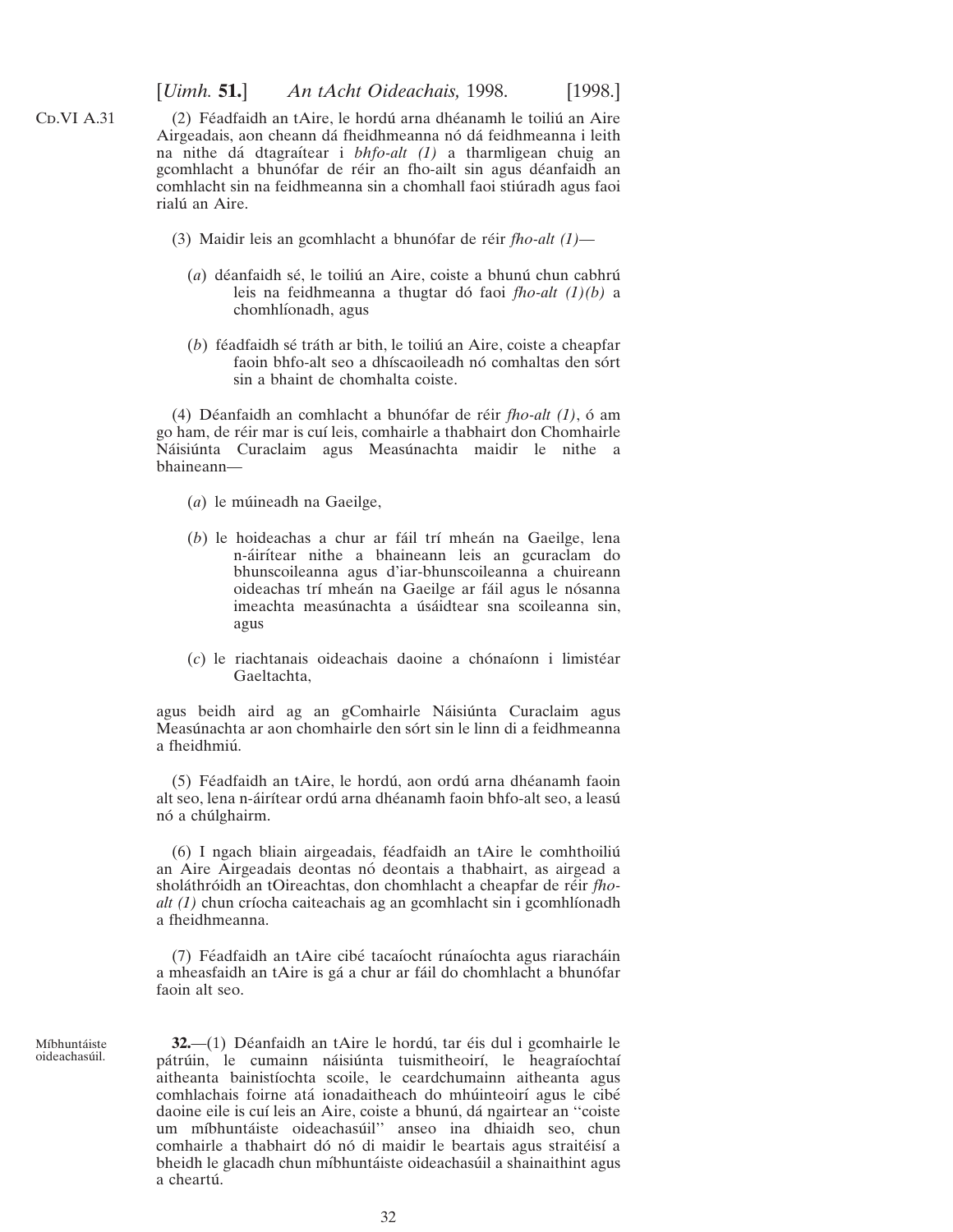<span id="page-32-0"></span>(2) Faoi réir *fho-alt (3)*, ceapfaidh an tAire daoine chun bheith CD.VI A.32 ina gcomhaltaí de choiste um míbhuntáiste oideachasúil ar feadh cibé tréimhse, nach faide ná trí bliana, is cuí leis nó léi agus féadfaidh sé nó sí na ceapacháin sin a athnuachan de réir mar is cuí leis nó léi.

(3) De´anfar suas lena leath de chomhaltas an choiste um míbhuntáiste oideachasúil a cheapadh as measc ainmnitheach ó cibé comhlachtaí saorálacha agus comhlachtaí eile a bhfuil cuspóirí acu is dóigh leis an Aire a bheith iomchuí maidir le hobair an choiste.

(4) Féadfaidh an tAire, le hordú, aon ordú arna dhéanamh faoin alt seo, lena n-áirítear ordú arna dhéanamh faoin bhfo-alt seo, a leasú nó a chúlghairm.

(5) Féadfaidh an coiste um míbhuntáiste oideachasúil, a luaithe is indéanta tar éis a bhunaithe agus, dá éis sin, ó am go ham de réir mar is cuí leis, ráiteas a ullmhú agus a chur faoi bhráid an Aire ina luafar—

- (a) beartais bheartaithe agus straitéisí beartaithe chun míbhuntáiste oideachasúil a shainaithint agus a cheartú, i ndáil le cibé tréimhse is cuí leis, agus
- (*b*) na réimsí gníomhaíochta dá dtugann an coiste tosaíocht.

(6) Le linn don choiste um míbhuntáiste oideachasúil ráiteas dá bhforáiltear i *bhfo-alt (5)* a ullmhú, beidh aird aige ar na nithe seo a leanas—

- (*a*) na hacmhainní, lena n-áirítear na hacmhainní airgeadais, atá ar fáil, agus
- (*b*) leas an phobail i dtaca lena chinntiú go ndéanfar na hacmhainní atá ar fáil a chur chun feidhme ar mhodh éifeachtach éifeachtúil.

(7) I ngach bliain airgeadais, féadfaidh an tAire le comhthoiliú an Aire Airgeadais deontas nó deontais a thabhairt, as airgead a sholáthróidh an tOireachtas, don choiste um míbhuntáiste oideachasúil chun críocha caiteachais ag an gcoiste sin i gcomhlíonadh a fheidhmeanna.

(8) Féadfaidh an tAire cibé tacaíocht rúnaíochta agus riaracháin a mheasfaidh an tAire is gá a chur ar fáil don choiste um míbhuntáiste oideachasúil.

(9) San alt seo, ciallaíonn "míbhuntáiste oideachasúil" na baic ar an oideachas de dhroim míbhuntáiste shóisialta nó eacnamaíoch a choisceann mic léinn ar thairbhe chuí a bhaint as an oideachas i scoileanna.

**33.—Féadfaidh an tAire, tar éis dul i gcomhairle le pátrúin, le Rialacháin.** cumainn náisiúnta tuismitheoirí, le heagraíochtaí aitheanta bainistíochta scoile agus le ceardchumainn aitheanta agus comhlachais foirne atá ionadaitheach do mhúinteoirí, rialacháin a dhéanamh chun éifeacht a thabhairt don Acht seo agus, gan dochar do ghinearáltacht an mhéid sin roimhe seo, féadfaidh an tAire rialacháin a dhéanamh maidir le haon cheann nó le gach ceann de na nithe seo a leanas:

(*a*) aitheantas a thabhairt do scoileanna agus aitheantas a tharraingt siar ó scoileanna;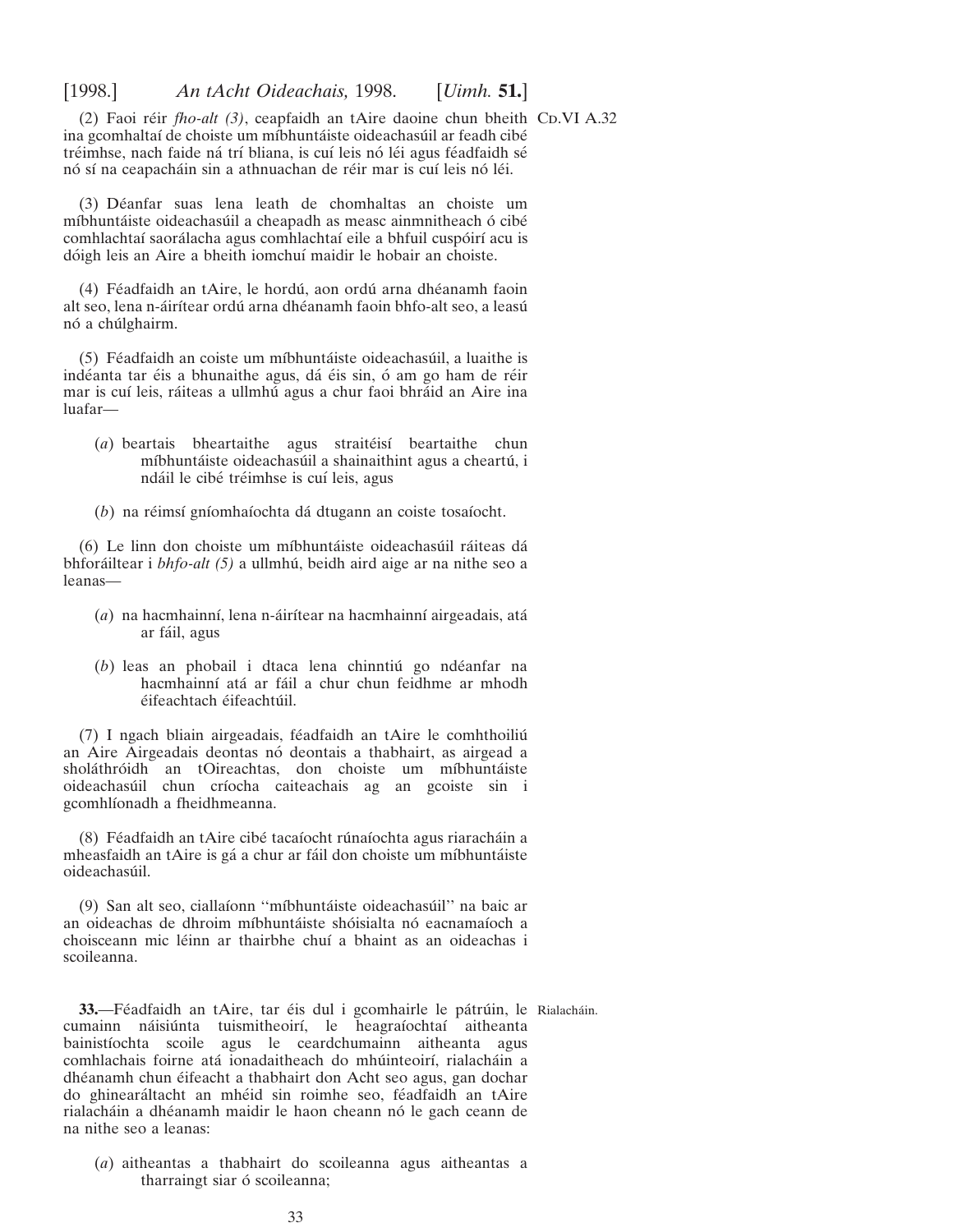- (*b*) an tAire do thabhairt deontas do scoileanna agus do lárionaid oideachais;
- (c) ceapadh agus cáilíochtaí daoine atá le fostú mar mhúinteoirí i scoileanna nó i lárionaid oideachais;
- (*d*) cigireacht a dhéanamh ar scoileanna;
- (e) tógáil, cothabháil agus trealmhú scoileanna;
- (*f*) fad na scoilbhliana, na seachtaine scoile agus an lae scoile;
- (g) mic léinn a ligean isteach i scoileanna;
- (*h*) rochtain ar scoileanna ag oifigigh freastail scoile agus ag daoine eile;
- (*i*) rochtain ar scoileanna agus ar la´rionaid oideachais ag mic léinn atá faoi mhíchumas nó a bhfuil riachtanais speisialta eile oideachais acu, lena n-áirítear nithe a bhaineann le cóiríocht réasúnach agus cúnamh agus trealamh teicniúil do mhic léinn den sórt sin;
- (*j*) nósanna imeachta chun idirchaidreamh agus comhoibriú éifeachtach a chur chun cinn ag scoileanna agus lárionaid oideachais—
	- (i) le scoileanna eile agus lárionaid eile oideachais,
	- (ii) le húdaráis áitiúla (de réir bhrí an Achta Rialtais Aitiúil, 1941),
	- (iii) le boird sláinte (de réir bhrí an Achta Sláinte, 1970), agus
	- (iv) le comhlachtaí saorálacha agus comhlachtaí eile a bhfuil spéis ar leith acu san oideachas, go háirithe, in oideachas mac léinn a bhfuil riachtanais speisialta oideachais acu;
- (*k*) achomhairc, agus
- (*l*) curaclam scoileanna.

Bliain airgeadais. 34.—San Acht seo, ciallaíonn "bliain airgeadais" cibé tréimhse 12 mhí a fhorordóidh an tAire.

Leasú ar an *Intermediate Education (Ireland) Act,* 1878.

**35.**—(1) Leasaı´tear leis seo alt 5 den *Intermediate Education (Ireland) Act,* 1878, i bhfo-alt (4), trı´ ''; provided that no examination shall be held in any subject of religious instruction, nor any payment made in respect thereof'' a scriosadh.

(2) Gan dochar d'fheidhm an *Intermediate Education (Ireland)* Act, 1878, i leith mac léinn fireannach agus mac léinn baineannach araon, leasaítear leis seo alt 6 den Acht sin trí fho-alt (4) a aisghairm.

Leasú ar an Acht Oideachais Ghairme Beatha, 1930.

**36.**—Leasaı´tear leis seo an tAcht Oideachais Ghairme Beatha, 1930—

(*a*) in alt 105(1), trí "dá oifigigh" a scriosadh, agus

<span id="page-33-0"></span> $CD.VI A.33$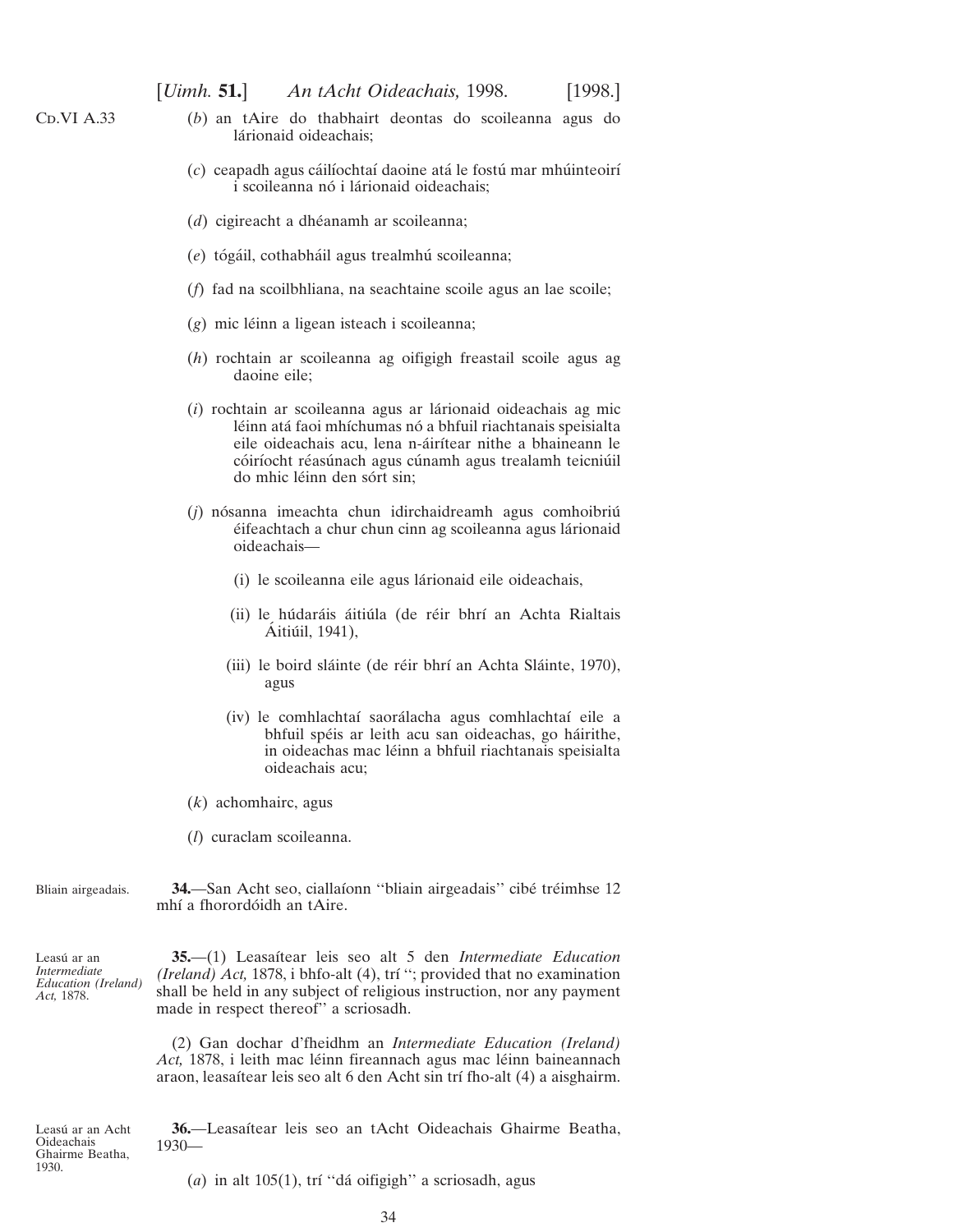<span id="page-34-0"></span> $(b)$  in ailt 106 agus 107, trí "duine" a chur in ionad "oifigeach" CD.VI A.36 agus in ionad "oifigigh", cibé áit a bhfuil siad.

**37.**—(1) San alt seo ciallaíonn "lárionad tacaíochta oideachais" Lárionaid áit ina gcuirtear seirbhísí ar fáil do scoileanna, do mhúinteoirí, do tacaíochta thuismitheoirí, do bhoird agus do dhaoine iomchuí eile ar seirbhísí iad a thacaíonn leo le linn dóibh a bhfeidhmeanna a chomhall ó thaobh oideachas a chur ar fáil agus ar áit í atá aitheanta chun na críche sin ag an Aire de réir *fho-alt (2)*. oideachais.

(2) Féadfaidh an tAire áit a aithint mar lárionad tacaíochta oideachais agus, i gcás ina n-aithneoidh an tAire áit amhlaidh, cuirfidh sé nó nó sí faoi deara ainm agus seoladh an lárionaid sin a thaifeadadh i gclár a choinneoidh an tAire agus a bheidh ar fáil lena iniú chadh ag daoine den phobal le linn gnáthuaireanta oibre.

(3) Beidh coiste bainistíochta ag lárionad tacaíochta oideachais chun gnó agus foireann an lárionaid sin a bhainistiú.

(4) Beidh coiste a bhuno´far de re´ir *fho-alt (3)* ina chomhlacht corpraithe ag a mbeidh comharbas suthain agus beidh cumhacht agartha aige agus beidh sé inagartha faoina ainm corpraithe agus ní bheidh aon a´bhar caingne ann in aghaidh comhalta de bhord i leith aon ní a dhéanfaidh an comhalta sin de mheon macánta agus de bhun a gcuid feidhmeanna mar chomhaltaí den sórt sin.

 $(5)$  Féadfaidh an tAire aitheantas a tharraingt siar ó lárionad tacaíochta oideachais.

(6) Féadfaidh an tAire, ó am go ham, rialacháin a dhéanamh maidir le gach ceann nó le haon cheann de na nithe seo a leanas:

- (*a*) nósanna imeachta chun coistí bainistíochta a cheapadh;
- (*b*) ceapadh foirne agus luach saothair foirne;
- (*c*) deontais a thabhairt do la´rionaid tacaı´ochta oideachais;
- (d) faisnéis a chur ar fáil don Aire maidir le haon ní a bhaineann le hoibriú lárionad tacaíochta oideachais;
- (e) rochtain, ag daoine a cheapfaidh an tAire, ar lárionad tacaı´ochta oideachais agus ar thaifid airgeadais agus taifid eile an lárionaid tacaíochta oideachais sin, agus
- (*f*) cibé nithe eile a bhaineann le hoibriú lárionad den sórt sin is cuí leis an Aire.

# CUID VII

#### AN CHOMHAIRLE NÁISIÚNTA CURACLAIM AGUS MEASÚNACHTA

**38.—D**éanfaidh an tAire, le hordú, lá a cheapadh chun bheith ina An lá bunaithe. lá bunaithe chun críocha na Coda seo.

**39.—(1)** Beidh arna bhunú ar an lá bunaithe comhlacht ar a An Chomhairle dtabharfar *the National Council for Curriculum and Assessment*, nó, Náisiúnta sa Ghaeilge, an Chomhairle Náisiúnta Curaclaim agus Measúnachta Measúnachta a (dá ngairtear "an Chomhairle" san Acht seo) chun na feidhmeanna bhunú. a shanntar dó leis an Acht seo nó faoi a chomhlíonadh.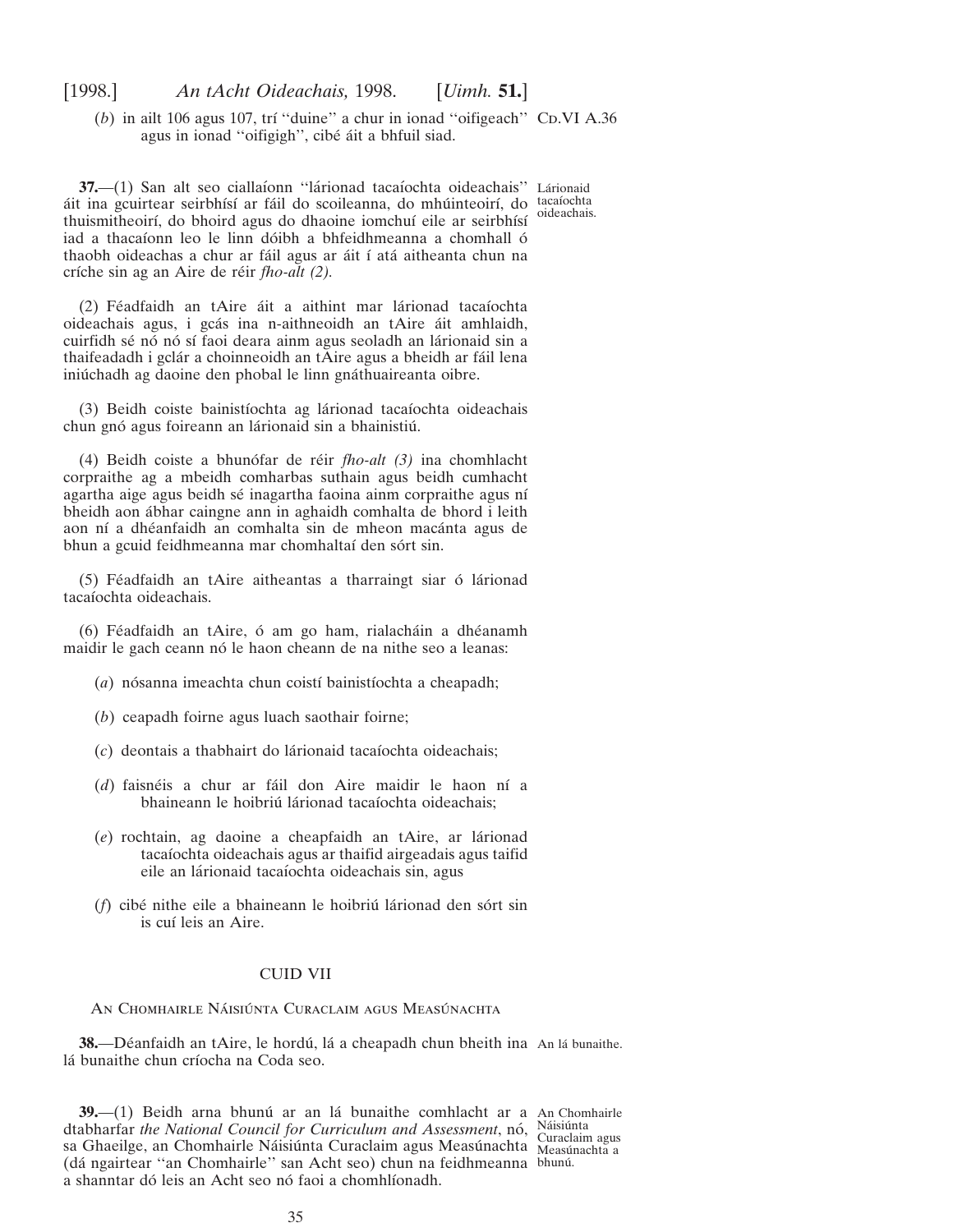[*Uimh.* **51.**] *An tAcht Oideachais,* 1998. [1998.]

<span id="page-35-0"></span>C<sub>D</sub>.VII A.39 (2) Beidh an Chomhairle ina comhlacht corpraithe ag a mbeidh comharbas suthain agus séala oifigiúil agus beidh cumhacht agartha aici agus féadfar í a agairt ina hainm corpraithe agus, le toiliú an Aire, beidh cumhacht aici talamh nó leas i dtalamh a fháil, a shealbhú agus a dhiúscairt agus maoin eile a fháil, a shealbhú agus a dhiúscairt.

(3) Beidh feidhm ag *Sceideal 1* maidir leis an gComhairle.

Comhdhéanamh agus ceapadh.

40.—(1) Déanfar comhdhéanamh na Comhairle a chinneadh le hordú, arna dhéanamh ag an Aire tar éis dul i gcomhairle le pátrúin, le cumainn náisiúnta tuismitheoirí, le heagraíochtaí aitheanta bainistíochta scoile, le ceardchumainn aitheanta agus comhlachais foirne atá ionadaitheach do mhúinteoirí agus le cibé daoine eile nó comhlachtaí eile daoine is cuí leis an Aire.

(2) Le linn dó nó di comhdhéanamh na Comhairle a chinneadh, cinnteoidh an tAire, a mhéid is indéanta, maidir le comhaltas na Comhairle—

(*a*) go bhfuil sé ionadaitheach do chomhlachtaí agus daoine atá bainteach leis an gcóras oideachais ag leibhéil na luatho´ ige, na bunscoile agus na hiar-bhunscoile, agus go háirithe do chumainn náisiúnta tuismitheoirí, d'eagraíochtaí aitheanta bainistíochta scoile agus do cheardchumainn aitheanta agus comhlachais foirne ata´ ionadaitheach do mhúinteoirí, agus

(*b*) go bhfuil daoine eile san áireamh ann—

- (i) a bhfuil taithí nó scileanna acu, lena n-áirítear taithí agus scileanna i dtaca le cúrsaí gnó agus tionscail, atá, i dtuairim an Aire, iomchuí maidir le hobair na Comhairle agus a chomhlánódh taithí agus scileanna na ndaoine a cheapfar de réir *mhír (a)*,
- (ii) a bhfuil spéis ar leith acu in oideachas mac léinn atá faoi mhíchumas nó a bhfuil riachtanais speisialta eile oideachais acu, nó a bhfuil taithí acu ar oideachas den sórt sin, nó
- (iii) atá ionadaitheach d'eagraíochtaí Gaeilge,

de réir mar is cuí leis an Aire.

(3) Féadfaidh an tAire, le hordú, ordú arna dhéanamh faoin alt seo, lena n-áirítear ordú arna dhéanamh faoin bhfo-alt seo, a leasú nó a chúlghairm.

(4) Déanfaidh an tAire comhaltaí na Comhairle a cheapadh de réir rialachán arna dtarraingt suas ag an Aire tar éis dul i gcomhairle le pátrúin, le cumainn náisiúnta tuismitheoirí, le heagraíochtaí aitheanta bainistíochta scoile, le ceardchumainn aitheanta agus comhlachais foirne atá ionadaitheach do mhúinteoirí agus le cibé daoine eile nó comhlachtaí eile daoine is cuí leis an Aire.

**41.**—(1) Is é is cuspóir don Chomhairle comhairle a thabhairt don Aire maidir le nithe a bhaineann—

(*a*) leis an gcuraclam don oideachas luath-o´ige, do bhunscoileanna agus d'iar-bhunscoileanna, agus

Cuspóirí agus feidhmeanna.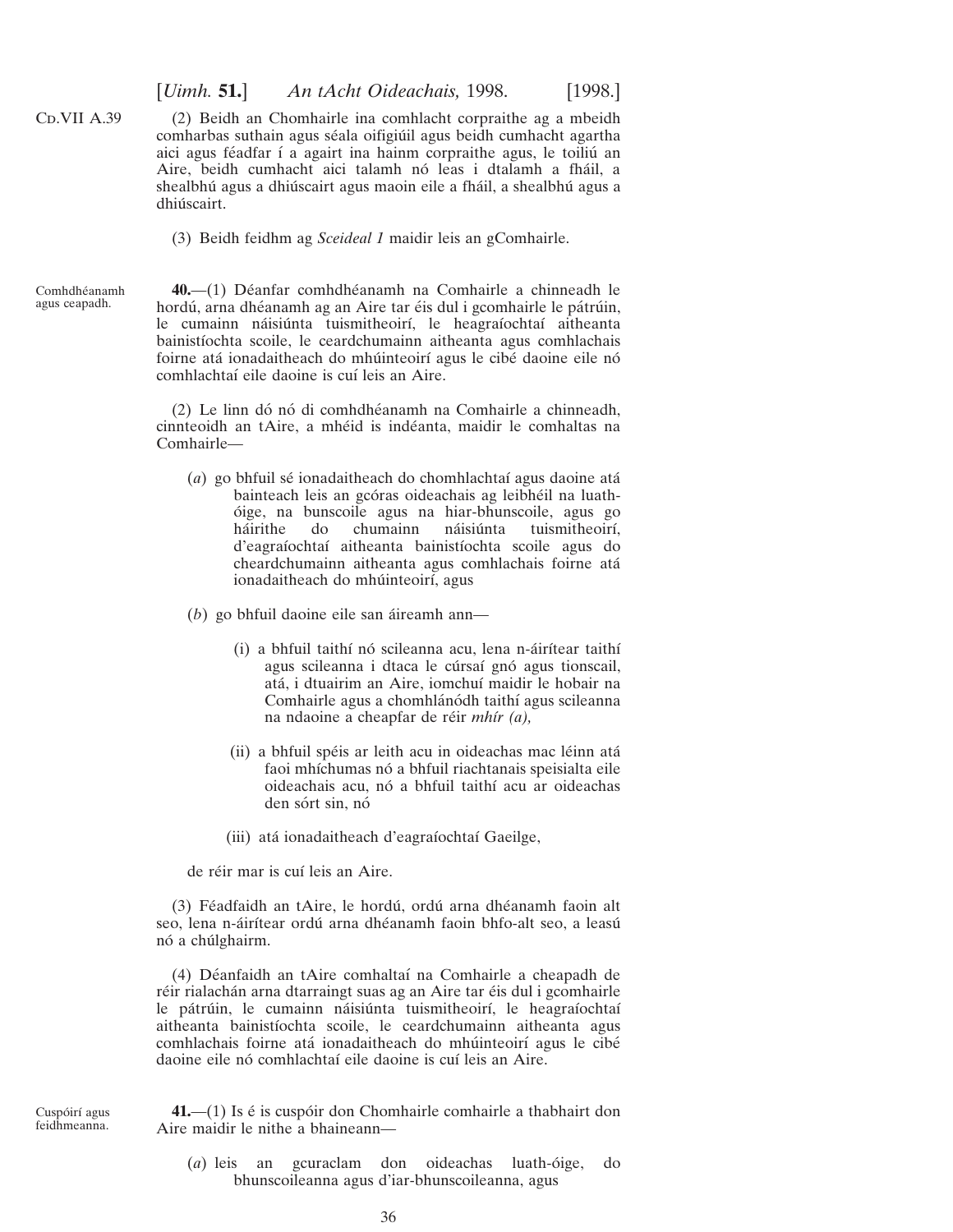(b) leis na nósanna imeachta measúnachta a úsáidtear i Co.VII A.41 scoileanna agus le scrúduithe in ábhair atá mar chuid den churaclam.

(2) Gan dochar do ghineara´ltacht *fho-alt (1)*, is feidhm de chuid na Comhairle:

- (*a*) an curaclam do scoileanna nó aon chuid den churaclam sin, agus na siollabais a mhúintear, a athbhreithniú ó am go ham agus comhairle a thabhairt don Aire;
- (b) comhairle a thabhairt don Aire maidir le modhanna cuí chun éifeachtacht an oideachais a chuirtear ar fáil i scoileanna a mheasúnú, ag féachaint go háirithe do mheicníochtaí trína bhféadfar mic léinn a bhfuil fadhbanna acu i dtaca lena bpoitéinseal a bhaint amach a shainaithint a luaithe is indéanta agus trína bhféadfar cabhrú leo:
- (*c*) comhairle a thabhairt don Aire maidir le straite´isı´ a chabhróidh le mic léinn aistriú gan stró ón mbunscoil go dtí an iar-bhunscoil;
- (*d*) comhairle a thabhairt don Aire ó am go ham maidir leis na caighdeáin eolais agus scileanna is ceart do mhic léinn ag aoisleibhéil éagsúla a bhaint amach agus maidir leis na meicníochtaí chun gnóthú na gcaighdeán sin a mheasúnú, ag féachaint do chaighdeáin náisiúnta agus idirnáisiúnta agus do dhea-chleachtas i ndáil leis an measúnacht sin;
- (e) riachtanais oiliúna inseirbhíse múinteoirí a athbhreithniú ó am go ham, lena n-áirítear riachtanais de dhroim curaclaim, ábhair nó siollabais nua a thabhairt isteach i scoileanna, agus comhairle a thabhairt don Aire i ndáil leis na riachtanais sin;
- (*f*) comhairle a thabhairt don Aire maidir leis na riachtanais, ó thaobh curaclaim agus siollabas, atá ag mic léinn atá faoi mhíchumas nó a bhfuil riachtanais speisialta eile oideachais acu;
- $(g)$  comhairle a thabhairt don Aire maidir le straitéisí a bhfuil de chuspóir leo feabhas a chur ar éifeachtacht mhúineadh agus úsáid na Gaeilge i scoileanna;
- (*h*) airgead agus sócmhainní uile na Comhairle a chothabháil, a bhainistiú, a riaradh agus a infheistiú;
- (*i*) taighde agus forbairt san oideachas a chur chun cinn agus an taighde agus an fhorbairt sin a sheoladh nó a choimisiúnú i gcás inar cuí sin ag féachaint dá cuspóirí agus dá feidhmeanna;
- (*j*) comhionannas rochtana ar an oideachas i gcoitinne agus ar theagasc in aon ábhair ar leith, ag mic léinn fhireannacha agus mic léinn bhaineannacha, a chur chun cinn;
- $(k)$  bronntanais airgid, talún nó maoine eile a ghlacadh ar cibé iontaobhais agus coinníollacha, más ann, a shonróidh na deontóirí, ar choinníoll nach bhfuil aon ní contrártha don Acht seo in aon iontaobhas nó coinníoll, agus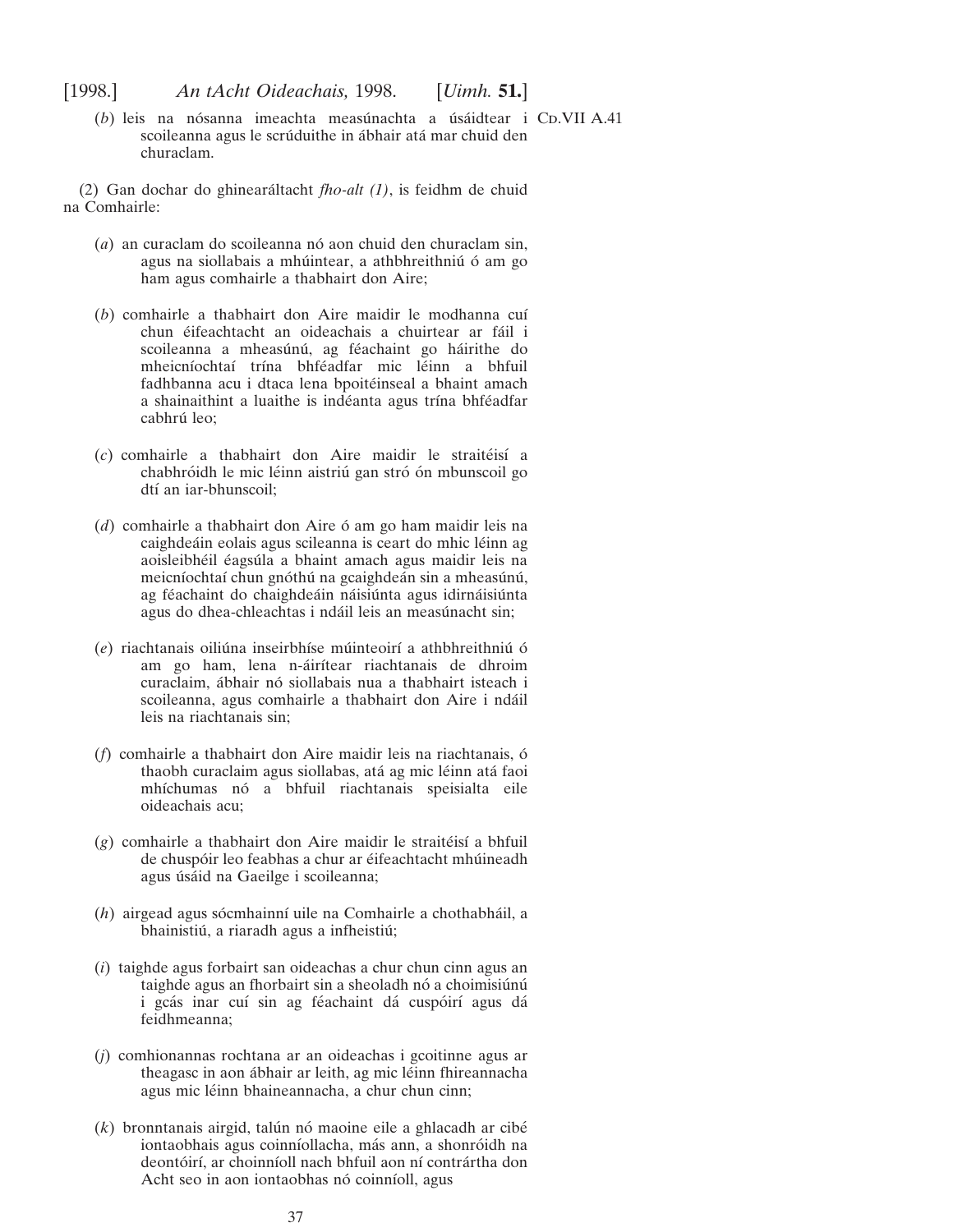- (*l*) gach aon ghníomh agus rud a dhéanamh is gá chun cuspóirí na Comhairle a chur ar aghaidh, lena n-áirítear cibé feidhmeanna a ordóidh an tAire ó am go ham i ndáil le hathbhreithniú agus leasú an churaclaim i scoileanna agus le measúnú thorthaí an oideachais a chuirtear ar fáil i scoileanna.
- (3) Le linn don Chomhairle a feidhmeanna a chomhall—
	- (*a*) beidh aird aici ar impleachtaı´ na comhairle uaithi do na hacmhainní, lena n-áirítear na hacmhainní airgeadais, atá ar fáil agus déanfaidh sí, a mhéid is indéanta, na hacmhainní is gá chun éifeacht a thabhairt d'aon cheann dá cuid tograí a chainníochtú,
	- (*b*) beidh aird aici ar a inmhianaithe atá sé comhionannas a bhaint amach i dtaca le rochtain ar an oideachas, le rannpháirtíocht ann agus le tairbhe a bhaint as,
	- (*c*) gnı´omho´idh sı´ de re´ir cibe´ ordacha´in a thabharfaidh an tAire don Chomhairle ó am go ham, lena n-áirítear ordacha´in maidir leis an tosaı´ocht a bheidh le tabhairt d'fheidhmiú a feidhmeanna éagsúla aici, agus
	- (*d*) beidh aird aici ar a phraiticiúla atá sé aon chomhairle a bheartaíonn sí a thabhairt don Aire a chur i ngníomh.

Dul i gcomhairle le comhlachtaı´ ainmnithe.

<span id="page-37-0"></span>C<sub>D</sub>.VII A.41

42.—(1) Féadfaidh an tAire le hordú, chun críocha an ailt seo, daoine nó eagraíochtaí a ainmniú a bhfuil spéis ar leith acu i bhfeidhmiú a cuid feidhmeanna ag an gComhairle agus gairfear "comhlachtaí ainmnithe" anseo ina dhiaidh seo de na daoine nó de na heagraı´ochtaı´ a ainmneofar amhlaidh.

(2) Rachaidh an Chomhairle i gcomhairle le comhlachtaı´ ainmnithe ó am go ham de réir mar is cuí léi, agus rachaidh sí i gcomhairle leis na comhlachtaı´ sin nuair a iarrfaidh an tAire uirthi déanamh amhlaidh.

(3) Féadfaidh comhlacht ainmnithe tráth ar bith, de réir mar is cuí leis, uiríll a dhéanamh chuig an gComhairle maidir le haon ní a bhaineann le feidhmeanna na Comhairle agus breithneoidh an Chomhairle na huiríll sin agus cuirfidh sí toradh an bhreithnithe sin in iúl don chomhlacht ainmnithe.

(4) Déanfaidh an Chomhairle cóip de gach foilseachán a eiseoidh sí a thabhairt do gach comhlacht ainmnithe a luaithe is féidir tar éis  $é a$  eisiúint.

Príomhoifigeach feidhmiúcháin.

43.—(1) Déanfaidh an tAire, ó am go ham, príomhoifigeach feidhmiúcháin a cheapadh ar an gComhairle i gcáil lánaimseartha agus déanfaidh an príomhoifigeach feidhmiúcháin riarachán na Comhairle a sheoladh agus a bhainistiú agus é a rialú i gcoitinne, maille le foireann na Comhairle a bhainistiú agus a rialú.

(2) Maidir leis an duine atá, díreach roimh an lá ar a gceaptar an príomhoifigeach feidhmiú cháin faoi *fho-alt (1)*, i seilbh oifige mar phríomhoifigeach feidhmiúcháin ar an gcomhlacht daoine ar a dtugtar an Chomhairle Náisiúnta Curaclaim agus Measúnachta, ar comhlacht neamhchorpraithe neamhreachtúil daoine é arna cheapadh ag an Aire, déanfar é nó í a cheapadh mar chéad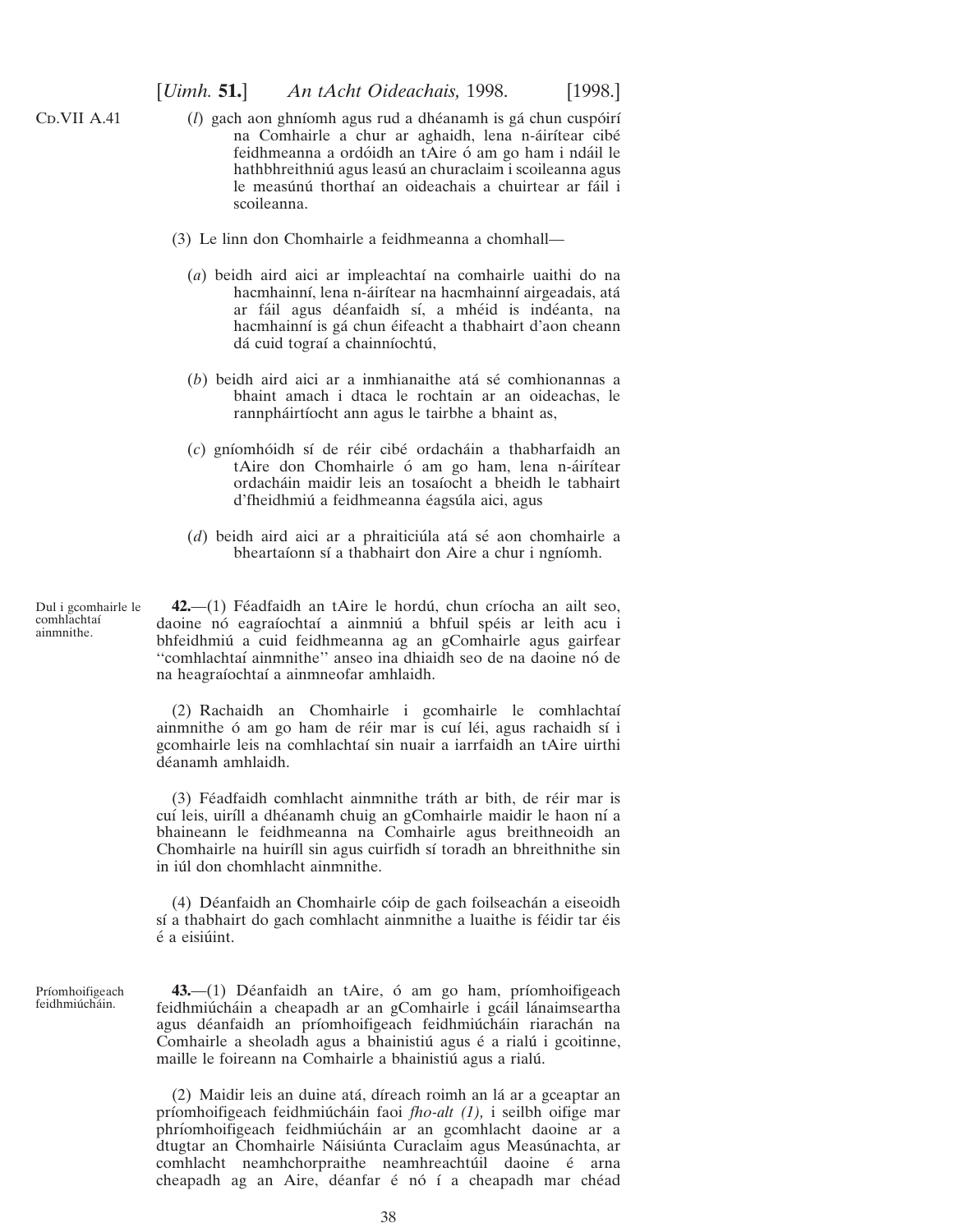<span id="page-38-0"></span>phríomhoifigeach feidhmiúcháin ar an gComhairle, má thoilíonn sé CD.VII A.43 nó sí amhlaidh.

(3) Déanfaidh an tAire an príomhoifigeach feidhmiúcháin a fhostú de réir cibé téarmaí agus coinníollacha, a bhféadfaidh iasacht ó oifig nó ó fhostaíocht eile a bheith san áireamh iontu, agus gheobhaidh an príomhoifigeach feidhmiúcháin cibé luach saothair, a chinnfidh an tAire ó am go ham le toiliú an Aire Airgeadais.

44.—(1) Féadfaidh an tAire, le toiliú an Aire Airgeadais, cibé Foireann. daoine agus cibé líon daoine is cuí leis an Aire a cheapadh chun cabhrú leis an gComhairle a cuid feidhmeanna a chomhlíonadh.

(2) De´anfar na daoine a cheapfar de re´ir *fho-alt (1)* a fhostu´ de réir cibé téarmaí agus coinníollacha, a bhféadfaidh iasacht ó oifig nó ó fhostaíocht eile a bheith san áireamh iontu, agus gheobhaidh na daoine sin cibé luach saothair, a chinnfidh an tAire ó am go ham le toiliú an Aire Airgeadais.

(3) Féadfaidh an tAire cibé tacaíocht riaracháin agus rúnaíochta a mheasfaidh sé nó sí is gá a chur ar fáil don Chomhairle.

(4) Beidh feidhm ag Acht Choimisinéirí na Stát-Sheirbhíse, 1956, agus ag Achtanna Rialaithe na Státseirbhíse, 1956 go 1996, maidir le buanfhostaithe lánaimseartha den Chomhairle.

45.—I ngach bliain airgeadais, féadfaidh an tAire, le comhthoiliú Deontais. an Aire Airgeadais, deontas nó deontais a thabhairt don Chomhairle, as airgead a sholáthróidh an tOireachtas, chun críocha caiteachais ag an gComhairle i gcomhlíonadh a feidhmeanna.

**46.**—(1) Coimeádfaidh an Chomhairle, i cibé foirm a cheadóidh Cuntais agus an tAire, le comhthoiliú an Aire Airgeadais, na cuntais agus na taifid faisnéis. go léir is cuí agus is gnách ar an airgead go léir a gheobhaidh sí nó ar an gcaiteachas go léir a thabhóidh sí agus, go háirithe, coimeádfaidh sí, san fhoirm sin a dúradh, cibé cuntais agus taifid speisialta a ordóidh an tAire ó am go ham, le comhthoiliú an Aire Airgeadais.

(2) Déanfaidh an Chomhairle cuntais a choimeádfar de bhun an ailt seo a chur faoi bhráid an Ard-Reachtaire Cuntas agus Ciste gach bliain lena n-iniú chadh ar dháta nach déanaí ná an tríochadú lá d'Aibreán sa bhliain tar éis na bliana lena mbaineann na cuntais, nó ar cibé dáta eile a chinnfidh an tAire ó am go ham, agus, díreach tar éis an iniú chta, déanfaidh an Chomhairle cóip de na cuntais agus de cibé cuntais eile, más ann, a d'ordaigh an tAire a choimeád, mar aon le cóip de thuarascáil an Ard-Reachtaire Cuntas agus Ciste ar na cuntais, a thíolacadh don Aire.

(3) Cuirfidh an tAire faoi deara cóipeanna de na cuntais a thíolacfaidh an Chomhairle dó nó di faoin alt seo, mar aon le cóipeanna de thuarascáil an Ard-Reachtaire Cuntas agus Ciste ar na cuntais sin, a leagan faoi bhráid gach Tí den Oireachtas.

(4) Cuirfidh an Chomhairle ar fáil don Aire cibé faisnéis a cheanglóidh an tAire ó am go ham maidir le comhlíonadh a feidhmeanna.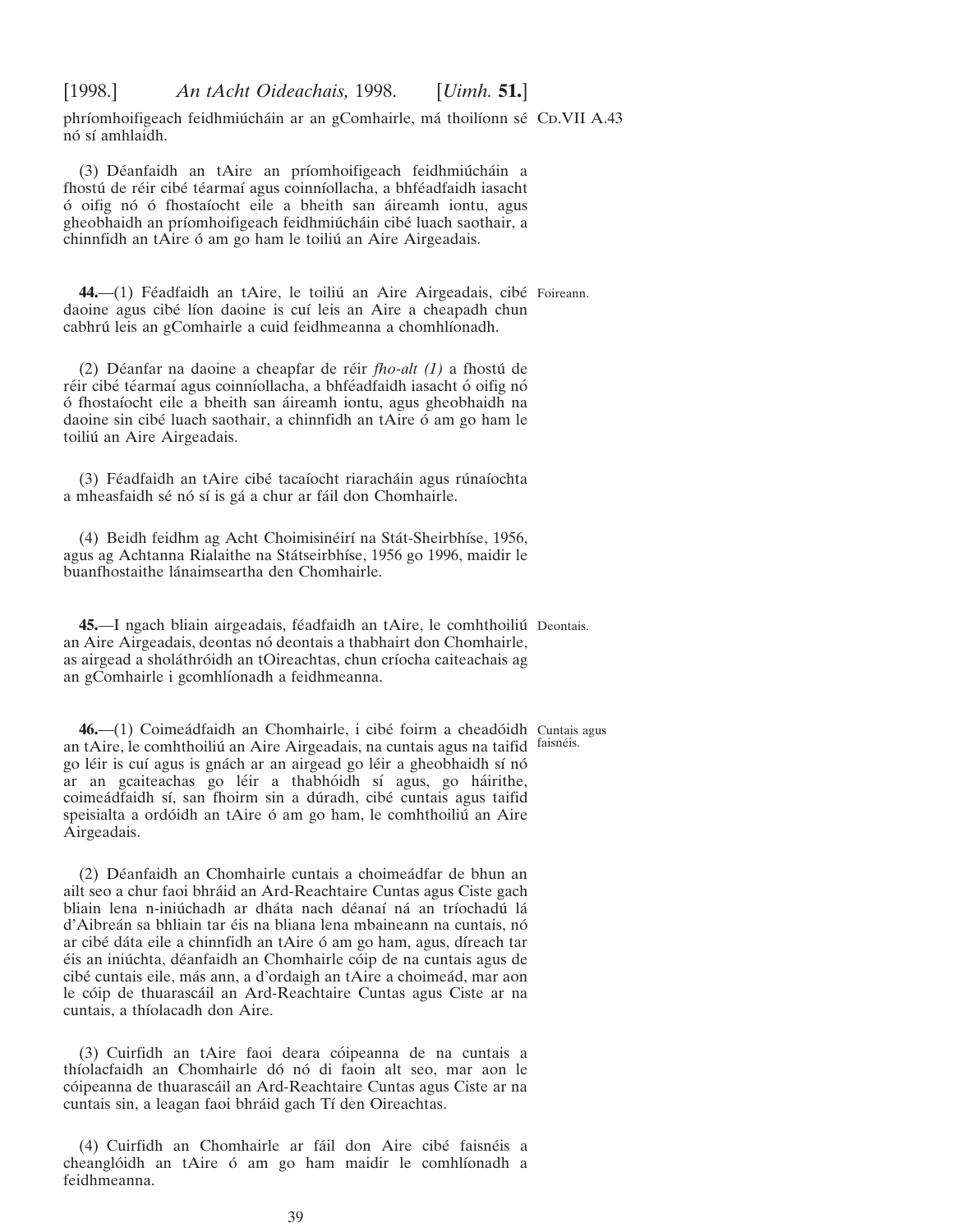| (a) coistí a bhunú, a bheidh comhdhéanta go hiomlán nó go<br>páirteach de dhaoine ar comhaltaí den Chomhairle iad,<br>chun cabhrú léi a feidhmeanna a chomhlíonadh,     |
|-------------------------------------------------------------------------------------------------------------------------------------------------------------------------|
| (b) aon fheidhm dá cuid a fhéadfaidh coiste a chomhlíonadh ar<br>bhealach níos fearr nó níos caoithiúla a tharmligean chuig<br>coiste arna cheapadh faoin alt seo, agus |
| (c) tráth ar bith, coiste arna cheapadh faoin alt seo a<br>dhíscaoileadh nó comhaltas den sórt sin a bhaint de<br>chomhalta coiste.                                     |

#### CUID VIII

#### **SCRÚDUITHE**

**49.**—Sa Chuid seo—

ciallaíonn "iarrthóir" duine atá cláraithe, de réir nósanna imeachta a chinnfidh an tAire ó am go ham, chun é féin nó í féin a chur i láthair le haghaidh scrúdú;

ciallaíonn "scrúdaitheoir" duine atá fostaithe ag an Aire—

- (a) chun páipéir scrúdaithe nó ábhair scrúdaithe eile a ullmhú,
- (b) chun na páipéir sin nó na hábhair eile sin a mharcáil, nó
- (*c*) chun aon fheidhmeanna eile i leith seoladh scru´duithe a chomhall;

ciallaíonn "scrúdú" scrúdú a bhaineann le hiar-bhunoideachas, le hoideachas aosach, le gairmoideachas agus le gairmoiliúint ar scrúdú é a sheolfar ó am go ham de réir nósanna imeachta a chinnfidh an tAire nó a chinnfidh comhlacht daoine arna bhunú ag an Aire agus a mbaineann an Chuid seo leis de réir alt 50;

folaíonn "páipéar scrúdaithe" aon pháipéar, plean, léarscáil, líníocht, léaráid, saothar pictiúrtha nó grafach nó doiciméad eile agus aon ghrianghraf, scannán nó taifeadadh (cibé acu is taifeadadh fuaime nó taifeadadh íomhánna nó iad araon é)—

- (*a*) ina leagtar ceisteanna amach lena bhfreagairt ag iarrthóirí mar chuid de scrúdú, nó a bhaineann leis na ceisteanna sin, nó
- (b) ina leagtar amach tionscadail nó cleachtaí praiticiúla a cheanglaítear ar iarrthóirí a dhéanamh mar chuid de scrúdú, nó a bhaineann leis na tionscadail nó leis na cleachtaí sin.

Scrúduithe.

<span id="page-39-0"></span>CD.VII Coistí.

Tuarascáil Bhliantúil.

Léiriú.

**50.**—(1) Beidh feidhm ag an gCuid seo maidir leis na scrúduithe ata´ leagtha amach i *Sceideal 2.*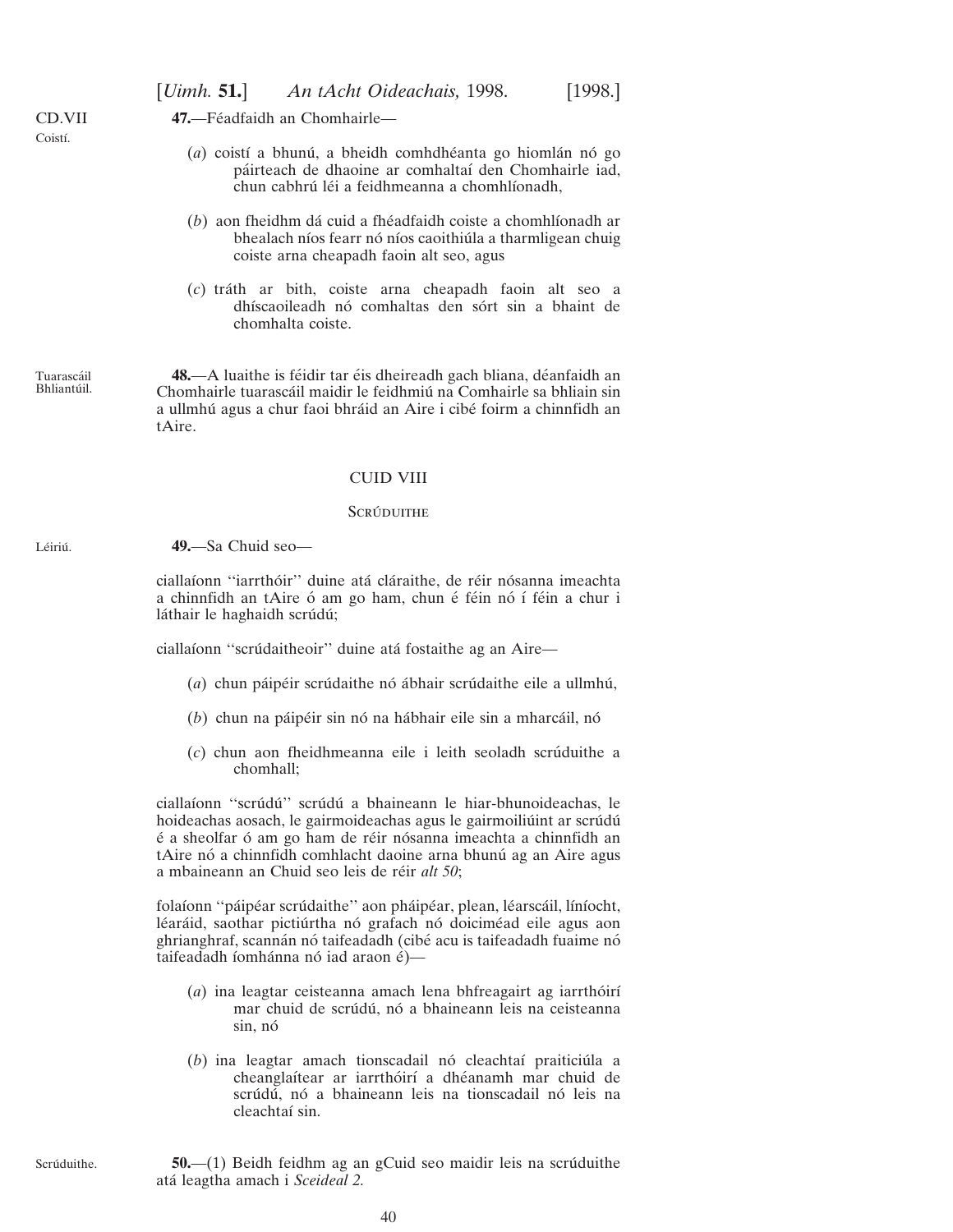<span id="page-40-0"></span> $(2)$  Féadfaidh an tAire, i dteannta na scrúduithe atá leagtha CD.VIII A.50 amach i *Sceideal 2*, cibé scrúduithe eile is cuí leis nó léi, agus a mbeidh feidhm ag an gCuid seo maidir leo, a fhorordú ó am go ham.

**51.**—(1) Féadfaidh an tAire rialacháin a dhéanamh, de réir mar is Rialacháin. cuí leis nó léi ó am go ham, le haghaidh seoladh éifeachtach scrúduithe agus go háirithe, gan dochar do ghinearáltacht an mhéid sin a dúradh, féadfaidh sé nó sí rialacháin a dhéanamh maidir leis na nithe seo a leanas—

- (*a*) ullmhú páipéir scrúdaithe agus ábhar scrúdaithe eile,
- (b) nósanna imeachta ag áiteanna ina seoltar scrúduithe, lena n-áirítear maoirsiú scrúduithe,
- (*c*) obair a thı´olactar le haghaidh scru´du´ a mharca´il,
- $(d)$  torthai scruduithe a eisiunt,
- (e) táillí le haghaidh scrúduithe a mhuirearú agus a bhailiú,
- (*f*) na téarmaí faoina bhféadfaidh iarrthóirí achomharc a dhéanamh in aghaidh torthaí scrúdaithe agus an nós imeachta le haghaidh na n-achomharc sin,
- $(g)$  na pionóis a bheidh le forchur ar dhuine a ghníomhóidh de shárú ar rialacháin arna ndéanamh ag an Aire nó ar dhuine a dhéanfaidh é féin nó í féin á mhí-iompar ar shlí eile i leith scrúdú, agus
- (*h*) ainmniú áiteanna ina bhféadfar scrúduithe a sheoladh.

(2) Féadfaidh an tAire, ó am go ham, duine nó comhlacht daoine a cheapadh chun comhairle a thabhairt dó nó di maidir le haon ní a bhaineann leis na scrúduithe nó chun aon chuid de sheoladh na scrúduithe a mhaoirsiú nó a athbhreithniú, lena n-áirítear achomhairc ag iarrthóirí in aghaidh torthaí scrúduithe.

**52.**—(1) Aon duine—

Cionta.

- (*a*) a dhéanfaidh, go feasach agus gan údarás dleathach, páipéar scrúdaithe nó cuid de pháipéar den sórt sin a fhoilsiú d'aon duine eile roimh sheoladh an scrúdaithe lena mbaineann,
- $(b)$  a mbeidh ina sheilbh nó ina seilbh, gan údarás dleathach, páipéar scrúdaithe nó cuid de pháipéar den sórt sin roimh sheoladh an scrúdaithe lena mbaineann,
- (*c*) a chomhallfaidh aon dualgais a bhaineann le hullmhu´ páipéar scrúdaithe agus a dhéanfaidh, go feasach agus gan údarás dleathach, faisnéis a bhaineann leis an ábhar a bheidh ullmhaithe aige nó aici i gcúrsa na ndualgas sin a chur ar fáil d'iarrthóir le haghaidh scrúdú nó d'aon duine eile, le hintinn buntáiste a thabhairt d'iarrthóir ar iarrthóirí eile,
- (*d*) a dhéanfaidh, go feasach agus go toiliúil, marcanna níos airde a thabhairt d'iarrthóir ná na marcanna a raibh an t-iarrthóir sin ina dteideal, le hintinn buntáiste a thabhairt don iarrthóir sin ar iarrthóirí eile,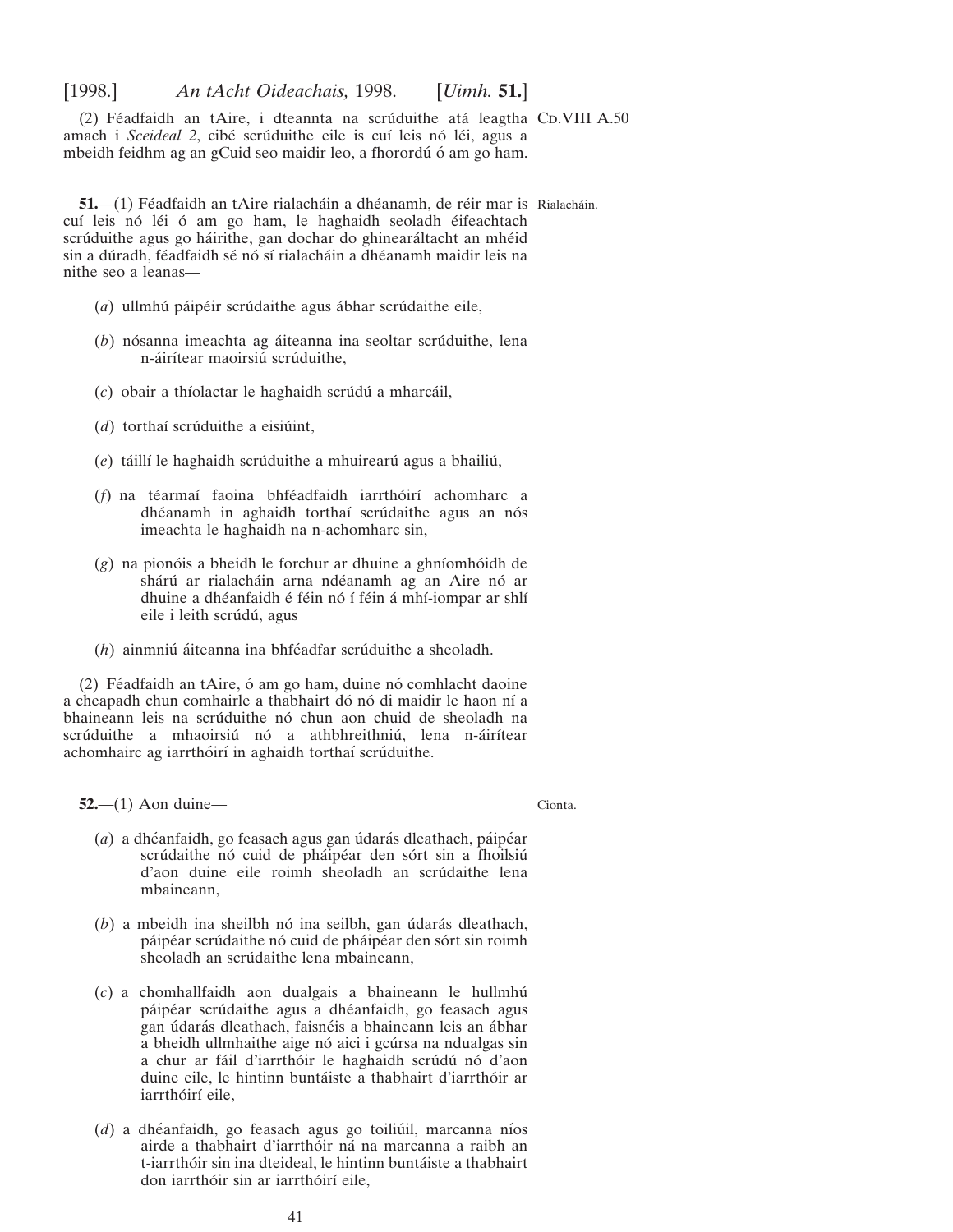<span id="page-41-0"></span>C<sub>D</sub>.VIII A.52

- (*e*) a dhéanfaidh, go feasach agus go mailíseach, marcanna níos ísle a thabhairt d'iarrthóir ná na marcanna a raibh an t-iarrthóir sin ina dteideal.
- (*f*) a phearsanóidh iarrthóir ag scrúdú nó a cheadóidh do dhuine nó a chabhróidh le duine, go feasach, iarrthóir a phearsanú ag scrúdú,
- (g) a dhéanfaidh, go feasach agus go mailíseach, aon ábhar a bhaineann le scrúdú a scriosadh nó a dhamáistiú,
- (*h*) a dhéanfaidh, go feasach agus go mailíseach, bac a chur ar aon iarrthóir nó ar dhuine atá ag gabháil do sheoladh scrúdaithe nó a chuirfidh isteach ar shlí eile ar sheoladh ginearálta scrúdaithe,
- (*i*) a athróidh, go feasach agus gan údarás dleathach, aon teastas nó aon taifead eile, lena n-áirítear taifead i bhfoirm mheaisín-inléite, ina bhfuil torthaí scrúdaithe, nó
- (j) a eiseoidh nó a úsáidfidh, go feasach, aon teastas nó doiciméad eile a airbheartóidh gur doiciméad é arna eisiúint ag an duine nó ag an gcomhlacht ar faoina údarás nó faoina húdarás a seoladh an scrúdú agus go bhfuil torthaí scrúdaithe ann, agus fios aige nó aici go bhfuil na torthaí sin bréagach,

beidh sé nó sí ciontach i gcion.

(2) Aon duine a dhéanfaidh, go feasach, cabhrú nó neartú le duine eile nó comhairle a thabhairt d'aon duine nó tabhairt ar aon duine cion faoi *fho-alt (1)* a dhéanamh, nó a dhéanfaidh go feasach comhcheilg le duine eile chun aon chion den sórt sin a dhéanamh, beidh sé nó sí ciontach i gcion.

- $(3)$  Aon duine a bheidh ciontach i gcion faoin alt seo, dlífear—
	- $(a)$  ar é nó í a chiontú go hachomair, fíneáil nach mó ná £1,500 nó (de rogha na cúirte) príosúnacht ar feadh téarma nach faide ná sé mhí, nó an fhíneáil sin agus an phríosúnacht sin le chéile, a chur air nó uirthi, nó
	- $(b)$  ar é nó í a chiontú ar díotáil, fíneáil nach mó ná £5,000 nó (de rogha na cúirte) príosúnacht ar feadh téarma nach faide ná dhá bhliain, nó an fhíneáil sin agus an phríosúnacht sin le chéile, a chur air nó uirthi.

(4) Ní bheidh aon ábhar caingne ann in aghaidh scrúdaitheora i leith aon ní a dhéanfaidh sé nó sí de mheon macánta agus de bhun a fheidhmeanna nó a feidhmeanna mar scrúdaitheoir.

Rochtain ar fhaisnéis áirithe a dhiúltú.

**53.**—D'ainneoin aon achtacháin eile, féadfaidh an tAire—

- (a) rochtain a dhiúltú ar aon fhaisnéis a d'fhágfadh go bhféadfaí faisnéis a thiomsú (nach bhfuil fáil ag an bpobal i gcoitinne uirthi ar shlí eile) i ndáil le feidhmiú comparáideach scoileanna i leith ghnóthachtáil acadúil na mac léinn atá rollaithe iontu, lena n-áirítear, gan dochar do ghinearáltacht an mhéid sin roimhe seo—
	- (i) na torthaí foriomlána a fuair mic léinn i scoil áirithe i scrúdú in aon bhliain áirithe, nó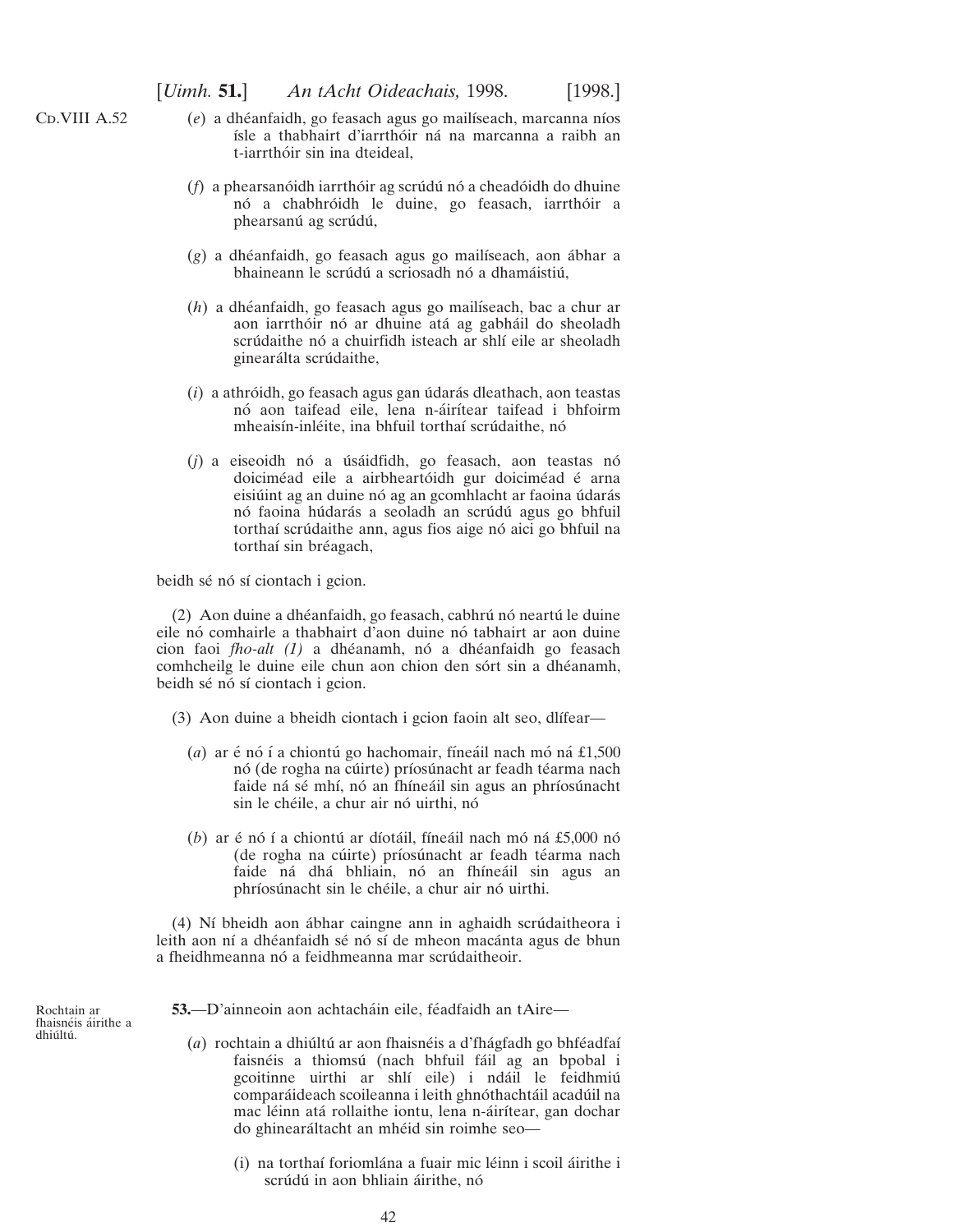<span id="page-42-0"></span>(ii) na torthaí comparáideacha foriomlána a fuair mic CD.VIII A.53 léinn i scoileanna éagsúla i scrúdú in aon bhliain a´irithe,

agus

 $(b)$  rochtain a dhiúltú ar fhaisnéis a bhaineann le céannacht scrúdaitheoirí.

#### CUID IX

#### COMHLACHTAÍ CORPRAITHE

**54.**—(1) Féadfaidh an tAire ó am go ham, le comhthoiliú an Comhlachtaí a Rialtais, le hordú (dá ngairtear "ordú bunaithe" san Acht seo), bhunú chun comhlacht a bhunú chun feidhmeanna i dtaca le seirbhísí taca a bhaineann le sholáthar, nó i ndáil leis an soláthar sin, a chomhlíonadh faoi réir hoideachas a *fho-alt (2)*. sholáthar.

(2) Beidh comhlíonadh feidhmeanna ag comhlacht a bhunófar faoi *fho-alt (1)* faoi réir chinneadh an Aire i dtaobh nithe a bhaineann le beartas.

(3) Maidir le comhlacht a bhuno´far faoi *fho-alt (1)*, tabharfar cibe´ teideal air a shonrófar san ordú bunaithe.

(4) Beidh comhlacht a bhuno´far amhlaidh ina chomhlacht corpraithe ag a mbeidh comharbas suthain agus séala, agus beidh cumhacht agartha aige agus beidh sé inagartha ina ainm corpraithe agus beidh cumhacht aige talamh a shealbhu´.

(5) Féadfaidh an tAire ó am go ham, le hordú, ordú bunaithe nó ordú arna dhéanamh faoin bhfo-alt seo a leasú.

(6) Beidh an duine a cheapfar mar phrı´omhoifigeach ar chomhlacht a bhunófar faoi *fho-alt (1)* cuntasach don Aire i gcomhall na bhfeidhmeanna dá dtagraítear san fho-alt sin.

(7) Sula ndéanfaidh an tAire ordú faoin alt seo, rachaidh sé nó sí i gcomhairle, de réir mar is cuí leis an Aire, le daoine a ndéanfaidh an t-ordú beartaithe difear dóibh go díreach, nó le ceardchumainn nó comhlachais atá ionadaitheach do na daoine sin.

(8) D'ainneoin alt 5, ní dhéanfaidh an tAire ordú faoin alt seo mura mbeidh curtha faoi deara aige nó aici ar dtús dréacht den ordú beartaithe a leagan faoi bhráid gach Tí den Oireachtas agus mura mbeidh rún ag ceadú an dréachta rite ag an dá Theach.

**55.**—(1) Beidh i ngach ordú bunaithe cibé forálacha is cuí leis an Comhaltas agus Aire i ndáil leis na nithe seo a leanas foireann.

- (*a*) líon comhaltaí an chomhlachta a bhunófar leis an ordú, modh, téarmaí agus coinníollacha a gceaptha agus a seilbh oifige, agus
- (b) líon, gráid, cáilíochtaí, modh ceaptha (lena n-áirítear iasacht), coinníollacha seirbhíse, seilbh oifige agus luach saothair agus aoisliúntas na ndaoine a bheidh fostaithe sa chomhlacht nó ag an gcomhlacht a bhunófar amhlaidh.

43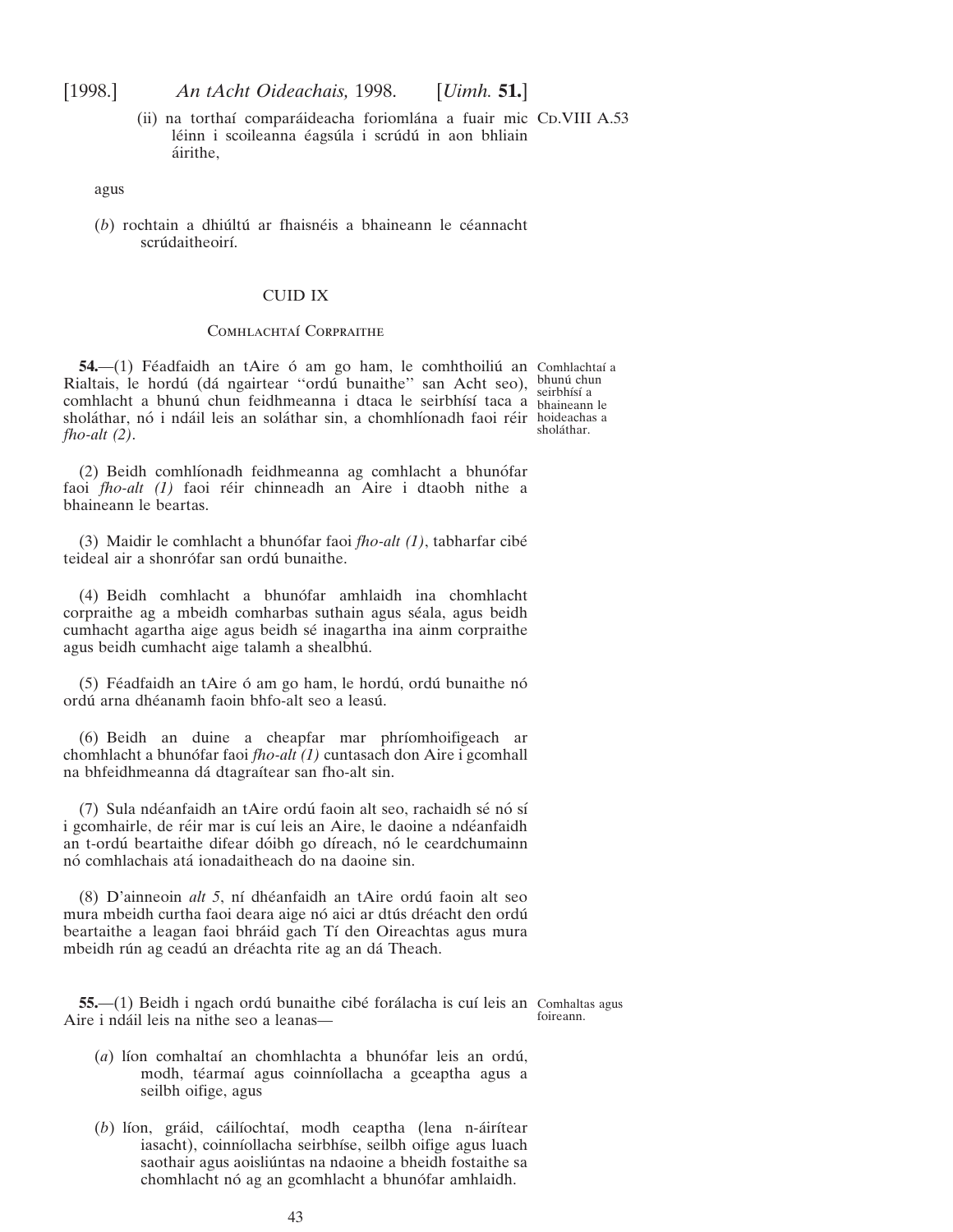<span id="page-43-0"></span>

|                                | [ <i>Uimh.</i> 51.]<br>An tAcht Oideachais, 1998.<br>[1998.]                                                                                                                                                                                                                                                                                                                                                                                   |
|--------------------------------|------------------------------------------------------------------------------------------------------------------------------------------------------------------------------------------------------------------------------------------------------------------------------------------------------------------------------------------------------------------------------------------------------------------------------------------------|
| CDIX A.55                      | (2) Aon duine a bheidh ar iasacht nó a aistreofar chuig comhlacht<br>a bhunófar faoi alt 54, ní bhfaighidh sé nó sí, fad a bheidh sé nó sí i<br>seirbhís an chomhlachta sin, luach saothair níos lú ná ní bheidh sé nó<br>sí faoi réir coinníollacha seirbhíse is lú tairbhe ná an luach saothair a<br>raibh an duine sin ina theideal agus na coinníollacha seirbhíse a raibh<br>an duine sin faoina réir roimh an iasacht nó an aistriú sin. |
| Feidhmeanna.                   | 56.—Beidh in ordú bunaithe cibé forálacha is cuí leis an Aire ina<br>míneofar feidhmeanna an chomhlachta a bhunófar leis an ordú agus<br>an modh ina bhféadfaidh, agus na coinníollacha faoina bhféadfaidh,<br>an comhlacht a bhunófar amhlaidh na feidhmeanna a mhíneofar<br>amhlaidh a chomhlíonadh.                                                                                                                                         |
| Riarachán.                     | 57.—Beidh in ordú bunaithe cibé forálacha is cuí leis an Aire<br>maidir le riaradh ginearálta an chomhlachta a bhunófar leis an ordú,<br>lena n-áirítear forálacha maidir leis na nithe seo a leanas—                                                                                                                                                                                                                                          |
|                                | $(a)$ cruinnithe an chomhlachta a bhunófar amhlaidh agus an nós<br>imeachta ag cruinnithe den sórt sin,                                                                                                                                                                                                                                                                                                                                        |
|                                | $(b)$ úsáid agus fíordheimhniú a shéala,                                                                                                                                                                                                                                                                                                                                                                                                       |
|                                | $(c)$ rialáil a chuid airgid agus coimeád agus iniúchadh a chuid<br>cuntas, agus                                                                                                                                                                                                                                                                                                                                                               |
|                                | $(d)$ an comhlacht sin do thabhairt faisnéise i<br>dtaobh<br>chomhlíonadh a fheidhmeanna don Aire ó am go ham<br>agus faisnéis den sórt sin a thabhairt don Aire aon tráth<br>a iarrfaidh sé nó sí í.                                                                                                                                                                                                                                          |
| Deontais.                      | 58.—I ngach bliain airgeadais, féadfaidh an tAire le comhthoiliú<br>an Aire Airgeadais deontas a thabhairt, as airgead a sholáthróidh<br>an tOireachtas, do chomhlacht a cheapfar faoi alt 54 chun críocha<br>caiteachais ag an gcomhlacht sin i gcomhlíonadh a fheidhmeanna.                                                                                                                                                                  |
| Ordú bunaithe a<br>chúlghairm. | 59. - (1) Féadfaidh an tAire tráth ar bith, le hordú, ordú bunaithe<br>a chúlghairm.                                                                                                                                                                                                                                                                                                                                                           |
|                                | (2) Beidh in ordú cúlghairme cibé forálacha is dóigh leis an Aire<br>is gá nó is fóirsteanach de dhroim na cúlghairme, agus, go háirithe,<br>féadfar foráil a dhéanamh ann le haghaidh na nithe seo a leanas—                                                                                                                                                                                                                                  |
|                                | (a) díscaoileadh an chomhlachta a bunaíodh leis an ordú<br>bunaithe agus aistriú nó dáileadh mhaoin, chearta agus<br>dhliteanais an chomhlachta sin chuig aon cheann nó aon<br>duine acu seo a leanas—                                                                                                                                                                                                                                         |
|                                | (i) an tAire, nó                                                                                                                                                                                                                                                                                                                                                                                                                               |
|                                | (ii) aon chomhlacht amháin eile nó níos mó a bunaíodh<br>le hordú bunaithe,                                                                                                                                                                                                                                                                                                                                                                    |
|                                | (b) conarthaí leanúnacha a rinne an comhlacht díscaoilte a<br>choimeád ar marthain,                                                                                                                                                                                                                                                                                                                                                            |
|                                | (c) leanúint d'imeachtaí dlí a bheidh ar feitheamh,                                                                                                                                                                                                                                                                                                                                                                                            |
|                                |                                                                                                                                                                                                                                                                                                                                                                                                                                                |

(*d*) d'ainneoin aon sriain ata´ in aon Acht eile, sealbho´ir aon oifige faoin gcomhlacht díscaoilte a aistriú-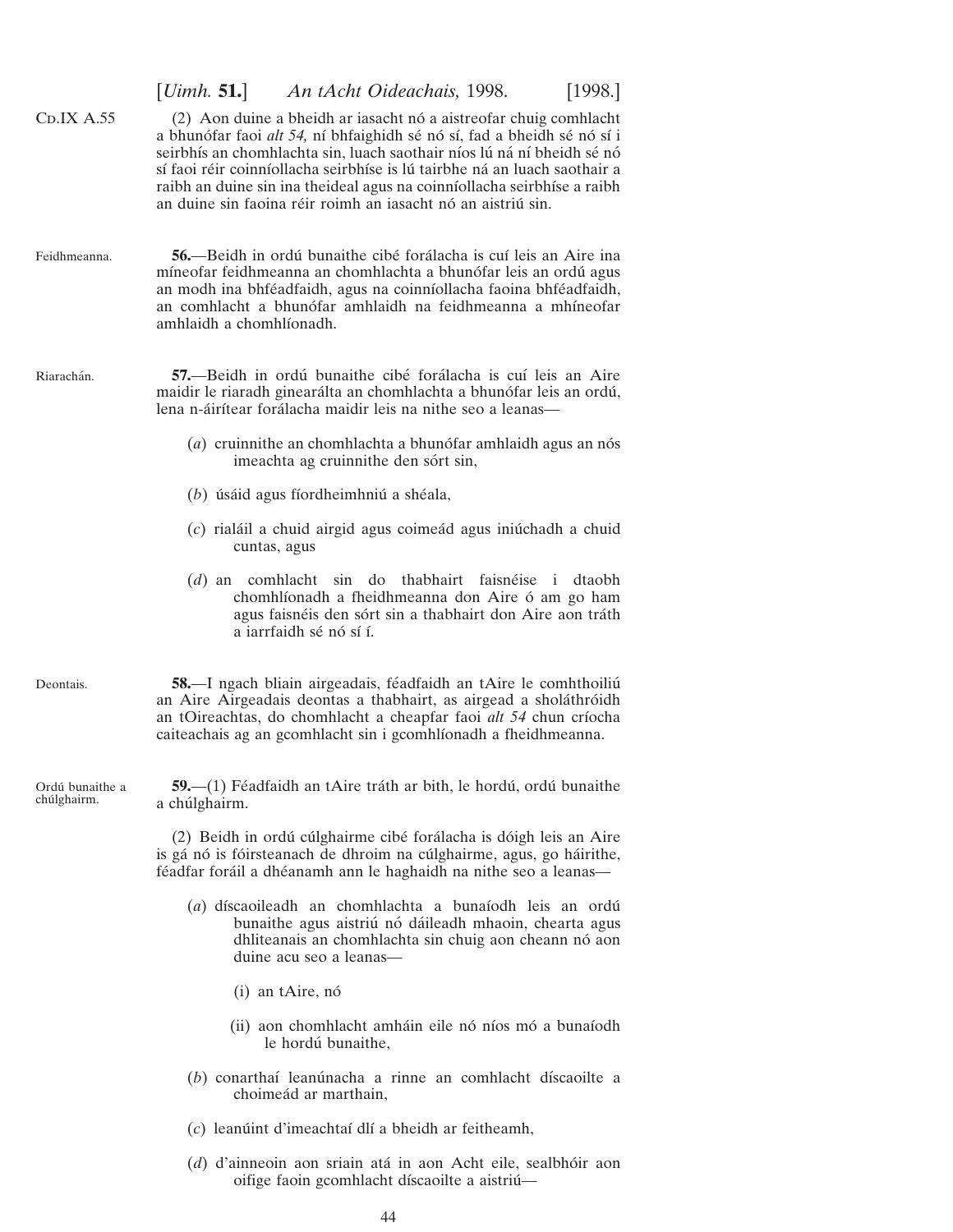<span id="page-44-0"></span>

(i) chuig an Roinn Oideachais agus Eolaíochta, nó CD.VIII A.59

(ii) chuig aon chomhlacht eile a bunaíodh le hordú bunaithe.

#### SCEIDEAL 1

*Alt 39.*

#### AN CHOMHAIRLE

1. (1) A luaithe is féidir tar éis a bunaithe, gheobhaidh an Chomhairle séala agus coimeádfaidh sí ina seilbh é.

(2) Déanfar séala na Comhairle a fhíordheimhniú le síniú chathaoirleach na Comhairle nó síniú comhalta den Chomhairle a bheidh ú daraithe ag an gComhairle chun gníomhú chuige sin agus le síniú oifigigh don Chomhairle a bheidh údaraithe chun gníomhú chuige sin.

(3) Tabharfar aird bhreithiúnach ar shéala na Comhairle agus glacfar i bhfianaise gach doiciméad a airbheartaíonn a bheith ina ionstraim a rinne an Chomhairle agus a bheith séalaithe le séala na Comhairle (a airbheartaíonn a bheith fíordheimhnithe de réir an Sceidil seo) agus measfar gur ionstraim den sórt sin é gan chruthúnas mura suífear a mhalairt.

2. (1) Ceapfaidh an tAire cathaoirleach na Comhairle.

(2) Féadfaidh an cathaoirleach, tráth ar bith, éirí as oifig mar chathaoirleach trí litir a bheidh dírithe chuig an Aire agus beidh éifeacht leis an éirí as ón dáta ar a bhfaighfear an litir.

(3) Ní faide ná cúig bliana téarma oifige comhalta (lena n-áirítear an cathaoirleach).

4. (1) I gcás comhalta den Chomhairle d'fháil bháis, d'éirí as, teacht faoi dhícháilíocht, a chur as oifig nó ar aon chúis eile scor d'oifig a shealbhú, féadfaidh an tAire duine a cheapadh chun bheith ina chomhalta nó ina comhalta den Chomhairle chun an corrfholúntas a tharla amhlaidh a líonadh agus déanfar an duine a cheapfar amhlaidh a cheapadh ar an modh céanna ar ar ceapadh an comhalta den Chomhairle ba chúis leis an gcorrfholúntas.

 $(2)$  Aon duine a cheapfar chun bheith ina chomhalta nó ina comhalta den Chomhairle de réir na míre seo, beidh sé nó sí i seilbh oifige ar feadh a mbeidh fágtha de théarma oifige an chomhalta ba chúis leis an gcorrfholúntas a gceaptar é nó í lena líonadh, agus beidh sé nó sí in-athcheaptha mar chomhalta den Chomhairle.

5. (1) Féadfaidh an tAire, tráth ar bith, comhalta den Chomhairle a chur as oifig má mhí-iompair an comhalta é féin nó í féin mar a bheidh sonraithe nó más dealraitheach don Aire gur gá é nó í a chur as oifig chun go gcomhlíonfaidh an Chomhairle a cuid feidhmeanna go héifeachtach.

(2) Féadfaidh an tAire, tráth ar bith, ar chúiseanna a shonrófar i scríbhinn do chomhaltaí na Comhairle, na comhaltaí sin go léir a chur as oifig.

(3) Féadfaidh comhalta, tráth ar bith, éirí as oifig mar chomhalta den sórt sin trí litir a bheidh dírithe chuig an Aire agus beidh éifeacht leis an éirí as ón dáta ar a bhfaighfear an litir.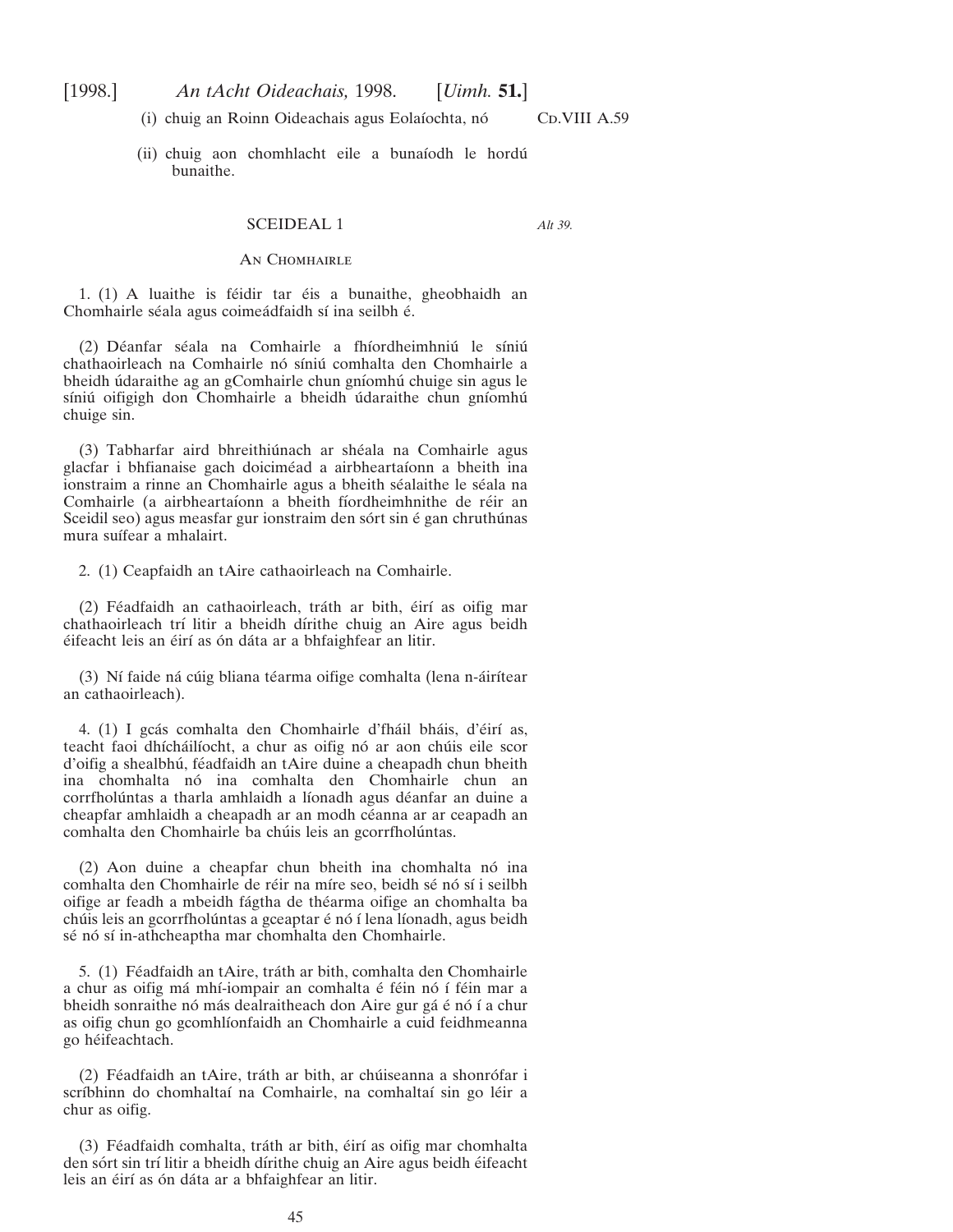[*Uimh.* **51.**] *An tAcht Oideachais,* 1998. [1998.]

(4) Déanfar comhalta den Chomhairle a bheidh as láthair ó gach cruinniú den Chomhairle ar feadh tréimhse sé mhí as a chéile, mura rud é gur breoiteacht faoi deara é nó í a bheith as láthair nó gur cheadaigh an Chomhairle é, a dhícháiliú ag deireadh na tréimhse sin chun leanúint de bheith ina chomhalta nó ina comhalta den Chomhairle ar feadh a mbeidh fágtha de théarma oifige an duine sin.

(5) Aon chomhalta (lena n-áirítear an cathaoirleach) a rachaidh a théarma nó a téarma oifige in éag trí imeacht aimsire, beidh sé nó sí in-athcheaptha.

6. (1) Déanfaidh an Chomhairle, ó am go ham de réir riachtanas na hócáide, beirt chomhalta a cheapadh as measc a comhaltaí (seachas an cathaoirleach) chun bheith ina leaschathaoirligh ar an gComhairle.

(2) Beidh leaschathaoirleach ar an gComhairle i seilbh oifige go dtí go rachaidh tréimhse oifige an chomhalta sin mar chomhalta den Chomhairle in éag, mura túisce a éireoidh an comhalta sin as.

7. (1) Más rud é, maidir le comhalta den Chomhairle (lena n-áirítear an cathaoirleach)—

- (*a*) go nglacfaidh sé nó sí le hainmniú chán mar chomhalta de Sheanad Éireann, nó
- (*b*) go dtoghfar é nó í mar chomhalta de cheachtar Teach den Oireachtas nó mar ionadaí i bParlaimint na hEorpa, nó
- (*c*) go measfar, de bhun Chuid XIII den Dara Sceideal a ghabhann leis an Acht um Thoghcháin do Pharlaimint na hEorpa, 1997, é nó í a bheith tofa chun Parlaimint na hEorpa chun folúntas a líonadh, nó
- (*d*) go mbreithneofar an comhalta ina fhéimheach nó ina féimheach nó go ndéanfaidh sé nó sí, faoi choimirce nó<br>faoi nós imeachta cúirte, imshocraíocht nó faoi nós imeachta cúirte, imshocraíocht nó comhshocraíocht le creidiúnaithe, nó
- (e) go gcuirfidh cúirt dlínse inniúla téarma príosúnachta air nó uirthi,

scoirfidh an comhalta sin air sin de bheith ina chomhalta nó ina comhalta den Chomhairle.

 $(2)$  Ní bheidh duine i dteideal a bheith ina chomhalta nó ina comhalta den Chomhairle más rud é, maidir leis an duine sin-

- (*a*) go bhfuil sé nó sí de thuras na huaire i dteideal, faoi Bhuan-Orduithe ceachtar Tí den Oireachtas, suí sa Teach sin, nó
- (*b*) go bhfuil sé nó sí de thuras na huaire ina chomhalta nó ina comhalta de Pharlaimint na hEorpa, nó
- $(c)$  gur féimheach neamhurscaoilte é nó í, nó
- (*d*) go bhfuil, sna trí bliana díreach roimhe sin, faoi choimirce nó faoi nós imeachta cúirte, imshocraíocht nó comhshocraíocht déanta aige nó aici le creidiúnaithe, nó
- (e) go bhfuil, sna cúig bliana díreach roimhe sin, téarma príosúnachta curtha air nó uirthi ag cúirt dlínse inniúla.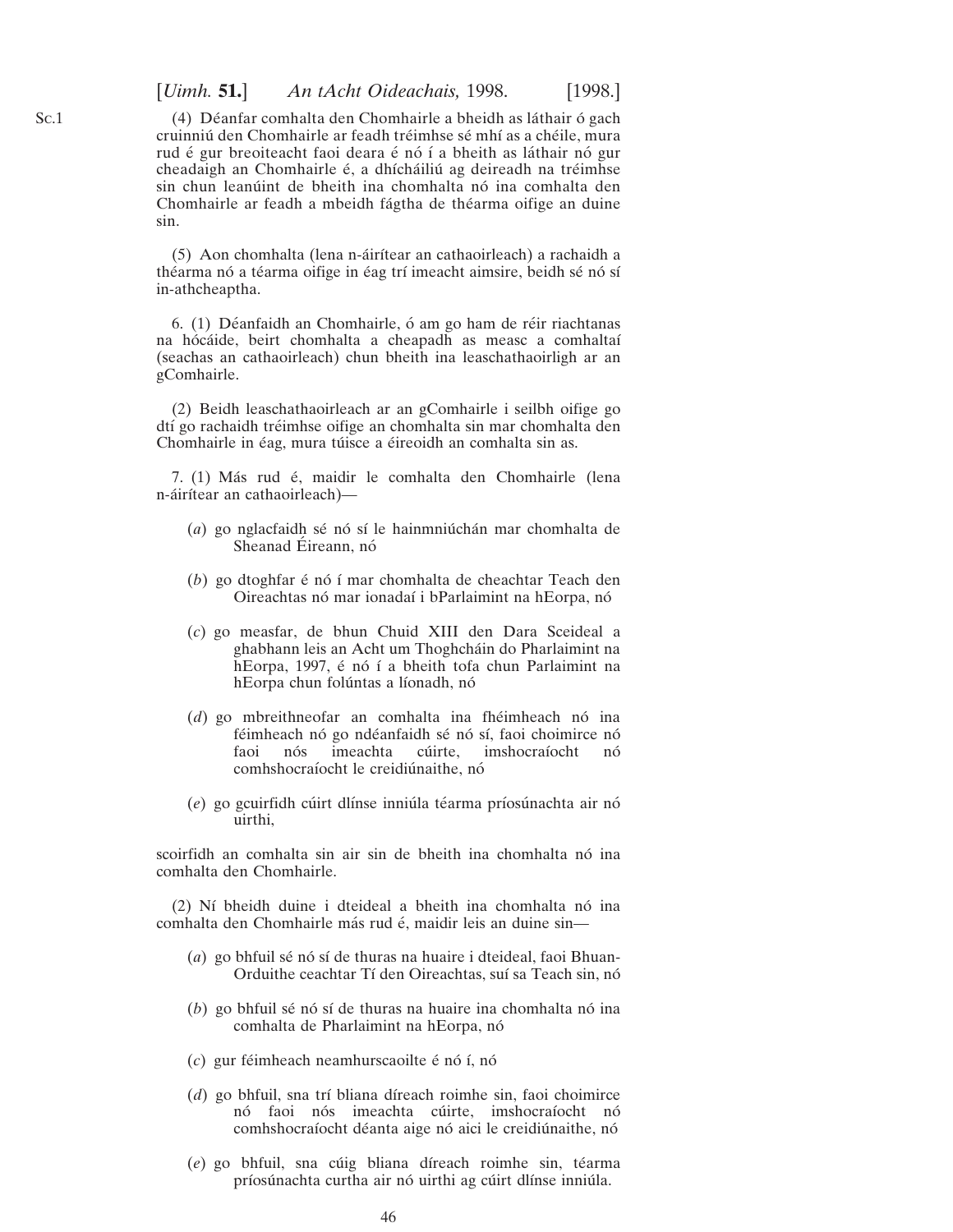8. Aon chomhalta den Chomhairle lena n-áirítear an Sc.1 cathaoirleach—

- (*a*) a bhfuil aon leas aige nó aici in aon chuideachta nó gnólacht lena mbeartaı´onn an Chomhairle aon chonradh a dhéanamh, nó
- $(b)$  a bhfuil aon leas aige nó aici in aon chonradh a bheartaíonn an Chomhairle a dhéanamh,

nochtfaidh sé nó sí don Chomhairle go bhfuil an leas sin aige nó aici agus cad é an leas é agus ní ghlacfaidh sé nó sí páirt in aon bhreithniú nó cinneadh ag an gComhairle a bhaineann leis an gconradh, agus déanfar an nochtadh a thaifeadadh i miontuairiscí na Comhairle.

9. Déanfar cibé liúntais le haghaidh caiteachas a chinnfidh an tAire, le ceadú an Aire Airgeadais, a íoc le cathaoirleach agus le comhaltaí na Comhairle as cistí a bheidh faoina réir ag an gComhairle.

10. (1) Tionólfaidh an Chomhairle cibé cruinnithe agus cibé méid cruinnithe, agus sin ag cibé tráth, a mheasfaidh an cathaoirleach is ga´.

(2) Comórfaidh cathaoirleach cruinniú den Chomhairle aon uair a iarrfaidh líon nach lú ná seisear comhalta air nó uirthi déanamh amhlaidh.

(3) Is é is córam do chruinniú den Chomhairle trian de líon iomlán na gcomhaltaí, arna chothromú suas go dtí an chéad slánuimhir eile, móide a haon.

11. Ag cruinniú den Chomhairle-

- (*a*) beidh an cathaoirleach, má bhíonn sé nó sí i láthair, ina chathaoirleach nó ina cathaoirleach ar an gcruinniú,
- (*b*) mura mbeidh agus fad nach mbeidh an cathaoirleach i láthair nó má bhíonn oifig an chathaoirligh folamh, beidh an leaschathaoirleach a bheidh i láthair nó, más rud é go mbeidh an bheirt leaschathaoirleach i láthair, an leaschathaoirleach a roghnóidh na comhaltaí den Chomhairle a bheidh i láthair, ina chathaoirleach nó ina cathaoirleach ar an gcruinniú,
- (*c*) mura mbeidh agus fad nach mbeidh an cathaoirleach i láthair nó má bhíonn agus fad a bheidh oifig an chathaoirligh folamh, agus mura mbeidh agus fad nach mbeidh leaschathaoirleach i láthair nó má bhíonn agus fad a bheidh oifigí an leaschathaoirligh folamh, déanfaidh na comhaltaí den Chomhairle a bheidh i láthair duine dá líon a roghnú chun bheith ina chathaoirleach nó ina cathaoirleach ar an gcruinniú.

12. Déanfar gach ceist ag cruinniú den Chomhairle a chinneadh le tromlach vótaí na gcomhaltaí a bheidh i láthair agus a vótálfaidh ar an gceist agus, i gcás comhionannais vótaí, beidh an dara vóta nó vóta réitigh ag cathaoirleach an chruinnithe.

13. Faoi réir *mhír 10(3)*, féadfaidh an Chomhairle gníomhú d'ainneoin folúntais nó folúntas i measc a comhaltaí.